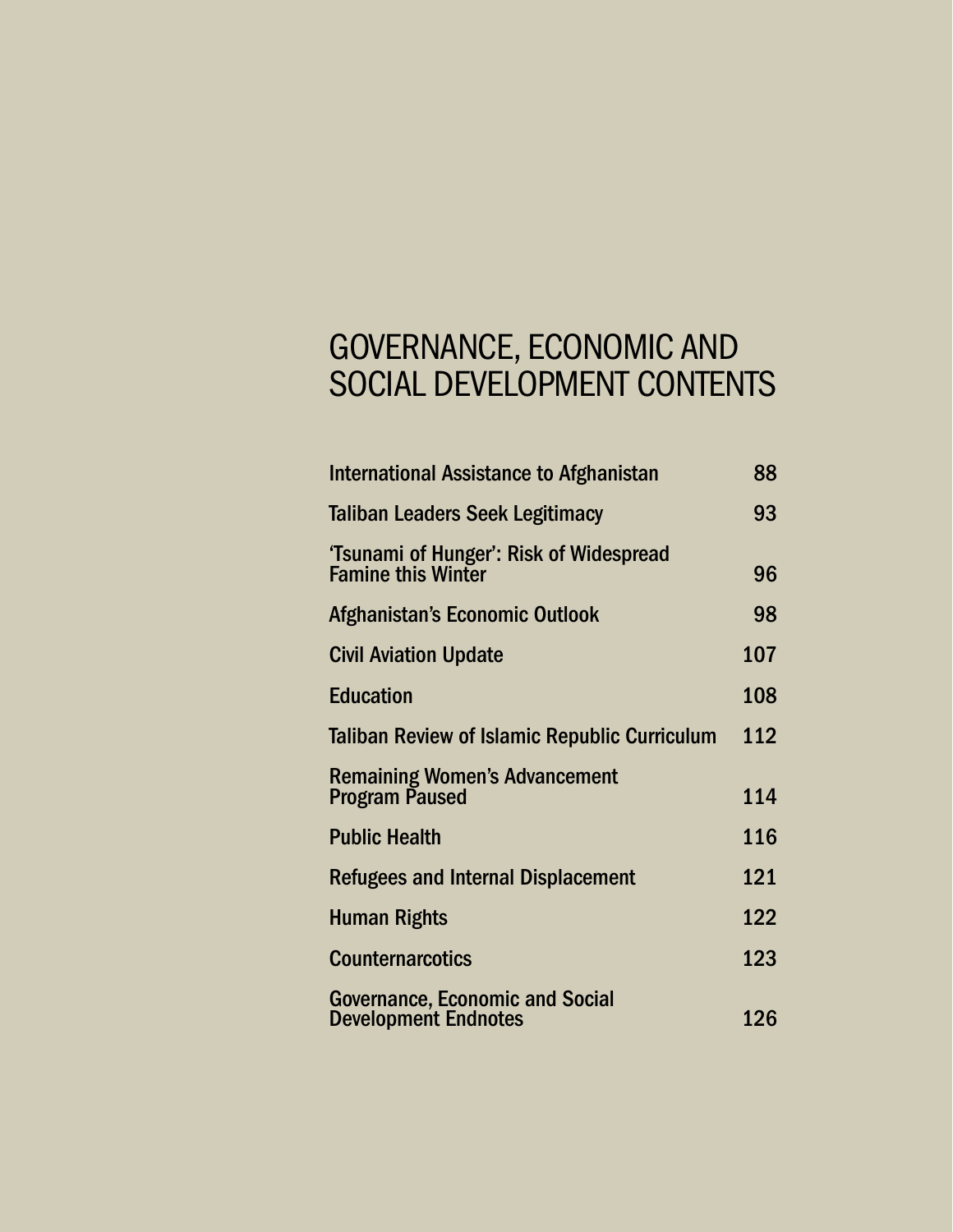# GOVERNANCE, ECONOMIC AND SOCIAL DEVELOPMENT

at risk of dying from starvation this winter.



On December 22, the Treasury Department broadened the types of activities authorized under U.S. licenses, and the UN Security Council established a UN sanctions exemption to facilitate the delivery of humanitarian and other forms of aid to Afghanistan.

8.7 million of whom are nearing famine. The World Health Organization estimated one million Afghan children are

On January 11, the White House announced an additional \$308 million in U.S. humanitarian aid for Afghanistan. On January 26, the UN announced its Transitional Engagement Framework calling for \$8 billion in assistance for Afghanistan.

## U.S. Support for Governance, Economic and Social Development

& EVENTS

As of December 31, 2021, the United States had provided more than \$36.1 billion to support governance, economic and social development in Afghanistan. Most of this funding, nearly \$21.2 billion, was appropriated to the Economic Support Fund (ESF) administered by the State Department (State) and the U.S. Agency for International Development (USAID).<sup>1</sup>

Last quarter, State and USAID told SIGAR that they had suspended all contact with the Afghan government, and terminated, suspended, or paused all on-budget assistance (that is, funds provided directly to Afghan authorities and controlled by them). This quarter, USAID informed SIGAR that they have resumed some off-budget (U.S.-managed) activities in Afghanistan and have instructed implementing partners for some paused or suspended programs to maintain staff and operational capacity, and to incur only reasonable, allocable, and allowable recurrent costs, while refraining from carrying out any agreement-specified activities. USAID continued to disburse funds to those partners who needed to maintain staff and sustain operational capacity.2 Figure G.1 shows USAID cumulative assistance by sector.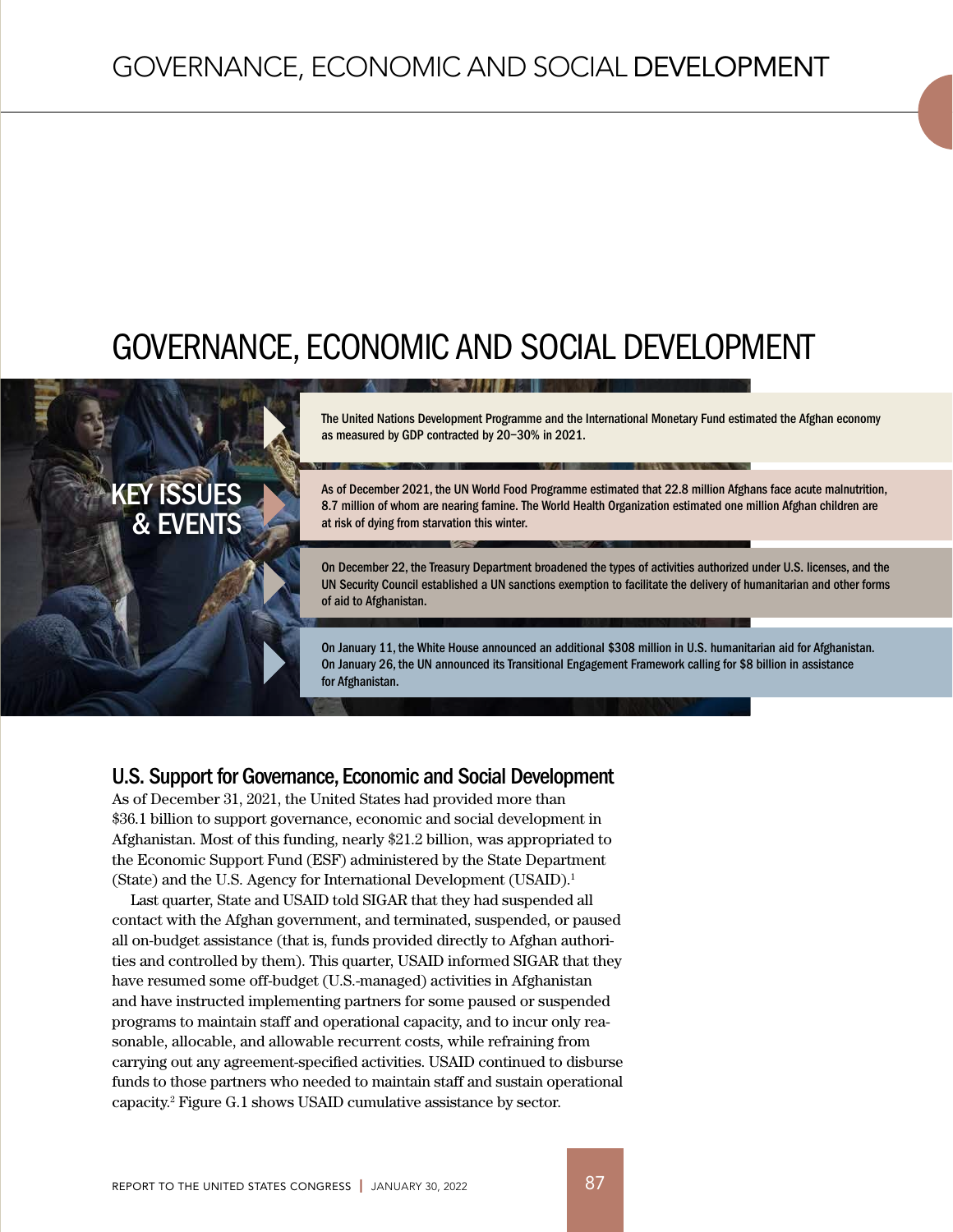#### FIGURE G.1

#### USAID DEVELOPMENT ASSISTANCE, CUMULATIVE DISBURSEMENTS, AS OF JANUARY 10, 2022 (\$ MILLIONS)



\*Unpreferenced funds are U.S. contributions to the ARTF that can be used for any ARTF-supported initiatives.

Note: USAID Mission-managed funds. Numbers are rounded. USAID gender programs managed by the agency's Office of Gender are presented as a separate category. Agriculture programs include Alternative Development. Infrastructure programs include power, roads, extractives, and programs that build health and education facilities. OFM activities (e.g. audits and pre-a assessments) included under Program Support funds.

Source: SIGAR analysis of USAID, response to SIGAR data call, 1/15/2022; SIGAR analysis of World Bank, ARTF, Administrator's Report on Financial Status as of November 21, 2021, 1/19/2022.

# INTERNATIONAL ASSISTANCE TO AFGHANISTAN

## Evolving sanctions policies towards Afghanistan

Since the Taliban takeover of Afghanistan in August 2021, donors have limited non-humanitarian assistance to the country. According to the World Bank, under the Ghani government, around 75% of the public expenditures and the equivalent of 40% of Afghanistan's GDP were funded by foreign donors.3 The United States and its partners had warned the Taliban that this level of aid would not continue if it chose a military path to power rather than a negotiated settlement.4 Afghanistan's economy is estimated to have contracted by 20–30% year-on-year.5

The United States remains the single largest humanitarian aid donor to Afghanistan.6 On October 28, Secretary of State Antony Blinken announced that the United States provided an additional \$144 million in new humanitarian assistance, bringing the total U.S. humanitarian contribution for Afghanistan and for Afghans in the region to nearly \$474 million in FY 2021.7 On January 11, the White House announced that USAID would deliver a further \$308 million in humanitarian aid to "directly flow through independent humanitarian organizations and help provide lifesaving protection and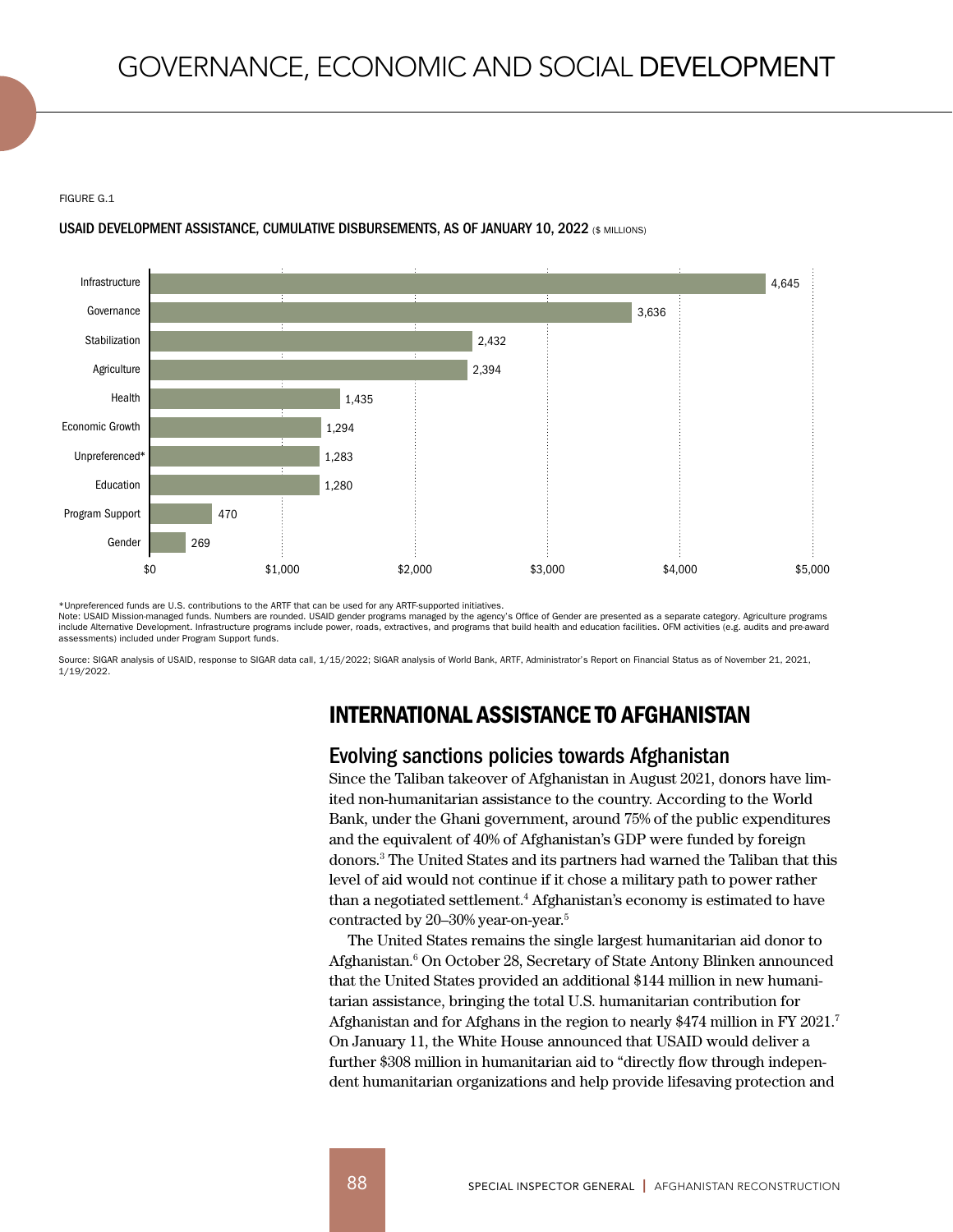shelter, essential health care, winterization assistance, emergency food aid, water, sanitation, and hygiene services."8

The State Department told SIGAR on December 15 that all aid is "directed to local and international partners on the ground, including United Nations and international NGO actors, that go through stringent risk-mitigation analysis and have experience operating in complex environments such as Afghanistan."9 In his October 28 announcement, Secretary of State Blinken said "to be clear, this humanitarian assistance will benefit the people of Afghanistan and not the Taliban, whom we will continue to hold accountable for the commitments they have made."10

For most of this quarter, the World Bank reviewed the remaining \$1.5 billion available in Afghanistan Reconstruction Trust Fund (ARTF) to develop a plan to transfer some funds to UN humanitarian agencies. The World Bank-administered ARTF stopped making payments in August 2021, and any decision to redirect funds requires approval from all ARTF donors.11 On December 11, the Bank announced an agreement to transfer \$100 million to the United Nations Children's Fund (UNICEF), and a further \$180 million to the World Food Programme (WFP) to provide aid directly to Afghans in need. The World Bank and International Monetary Fund continued to block the Taliban's access to funds they administer.<sup>12</sup>

As of January 27, 2022, the United States holds most of the nearly \$9.5 billion in foreign reserves belonging to the former Afghan government. These assets, however, are the subject of litigation by victims of the 9/11 terrorist attacks.13 Except as authorized by Treasury Department licenses, including six general licenses issued as of December 22, U.S. sanctions continue to require the freezing of assets belonging to the Taliban subject to U.S. jurisdiction, and imposes civil and potential criminal liability on any U.S. persons who engage in transactions with them. Likewise, non-U.S. entities and foreign financial institutions that knowingly conduct or facilitate significant transactions with the Taliban face sanctions risk.<sup>14</sup> The United States has designated the Taliban and Haqqani Network as Specially Designated Global Terrorists, along with approximately 35 members of their respective leaderships. The Haqqani Network is also a designated Foreign Terrorist Organization.15

On November 17, Taliban foreign minister Amir Khan Muttaqi sent an open letter to the U.S. Congress, urging the United States to release the frozen reserves and remove what he characterized as financial sanctions. The current situation, Muttaqi wrote, could cause a mass refugee exodus from Afghanistan and exacerbate humanitarian and economic problems.16 U.S. Special Representative for Afghanistan Thomas West responded to Muttaqi's statement on November 19, reiterating that the international community had long cautioned that non-humanitarian aid would all but cease if the Taliban claimed power by force, rather than by a negotiated settlement.<sup>17</sup> According to State, sanctions policies are designed to maintain

Afghanistan Reconstruction Trust Fund (ARTF): A World Bank-administered multidonor trust fund that coordinated international assistance to support the former Afghan government's operating and development costs, which financed up to 30% of its civilian budget in recent years. Out of 34 total donors since 2002, the United States, the United Kingdom, and the European Union were the three leading contributors.

Source: ARTF, "Who We Are," 2021; World Bank, ARTF: Administrator's Report on Financial Status as of November 21, 2021 (end of 11th month of FY 1400) at www.artf.af, accessed 1/11/2022.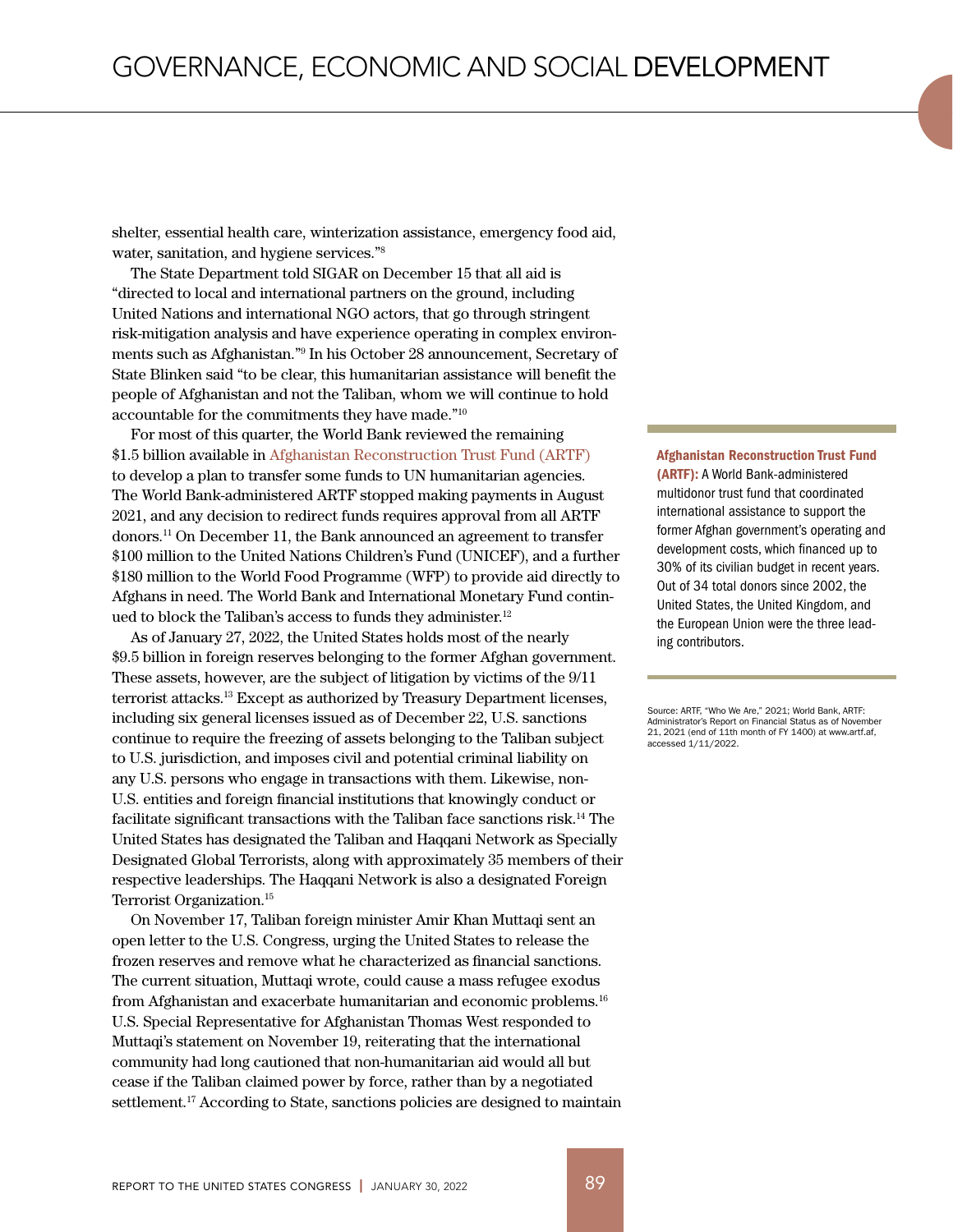Food Security: all people within a society at all times having "physical, social, and economic access to sufficient, safe, and nutritious food to meet daily basic needs for a productive and healthy life," without being forced to deplete household assets in order to meet minimum needs.

Source: United Nations, "World Food Summit Concludes in Rome," press release, 11/19/1996.

pressure on the Taliban and their leaders, while still facilitating the provision of humanitarian assistance to the people of Afghanistan.<sup>18</sup>

However, UN officials, representatives from high-profile NGOs, and members of Congress expressed concerns that by cutting off Afghanistan from the international financial system, the international community has contributed to an economic crisis that is exacerbating the suffering of millions of Afghans.19 On November 17, UN Special Representative for Afghanistan Deborah Lyons briefed the UN Security Council on the deteriorating situation, stating that "the financial sanctions applied to Afghanistan have paralyzed the banking system, affecting every aspect of the economy. ... An entire complex social and economic system is shutting down in part due to the asset freeze, the suspension of non-humanitarian aid flows and sanctions."20

As a result of the economic collapse, a year-long drought, and rising food prices, an estimated 22.8 million Afghans face acute food insecurity or starvation this winter.21 The World Food Programme's head of emergencies, Margot van der Velden, said international sanctions have impeded the ability of international agencies to respond to this humanitarian crisis by preventing them from working with the de facto government.<sup>22</sup> Dominik Stillhart, the director of operations for the International Committee of the Red Cross, further stated that the continued sanctions on banking services and freezes in international aid were sending the economy "into free-fall" and cutting off "millions of people across Afghanistan from the basics they need to survive."23 Richard Trenchard, the UN Food and Agriculture Organization's (FAO) representative in Afghanistan, also points to financial liquidity problems, paralysis of the banking system, and diminished trade as key drivers of both the crisis and impediments to the humanitarian response.<sup>24</sup>

#### Donors Ease Certain Aid Restrictions

Toward the end of this quarter, the United States and other donors revised several policies related to the sanctions restrictions and the provision of international assistance. On December 22, 2021, the Treasury Department's Office of Foreign Assets Control (OFAC) issued three new "general licenses" that broadened the types of activities now authorized, that would otherwise trigger sanctions, to help improve the flow of humanitarian aid and other critical support to Afghanistan.<sup>25</sup> These licenses allow for transactions and activities involving the Taliban and members of the Haqqani Network so long as the transactions are for the official business of the U.S. government or certain international organizations, or for NGOs working on certain humanitarian projects and other projects that provide critical support to the Afghan people, including projects related to civil society development or environmental and natural resource protection. These general licenses do not authorize financial transfers to any blocked person other than for the purpose of paying taxes, fees, or import duties, or the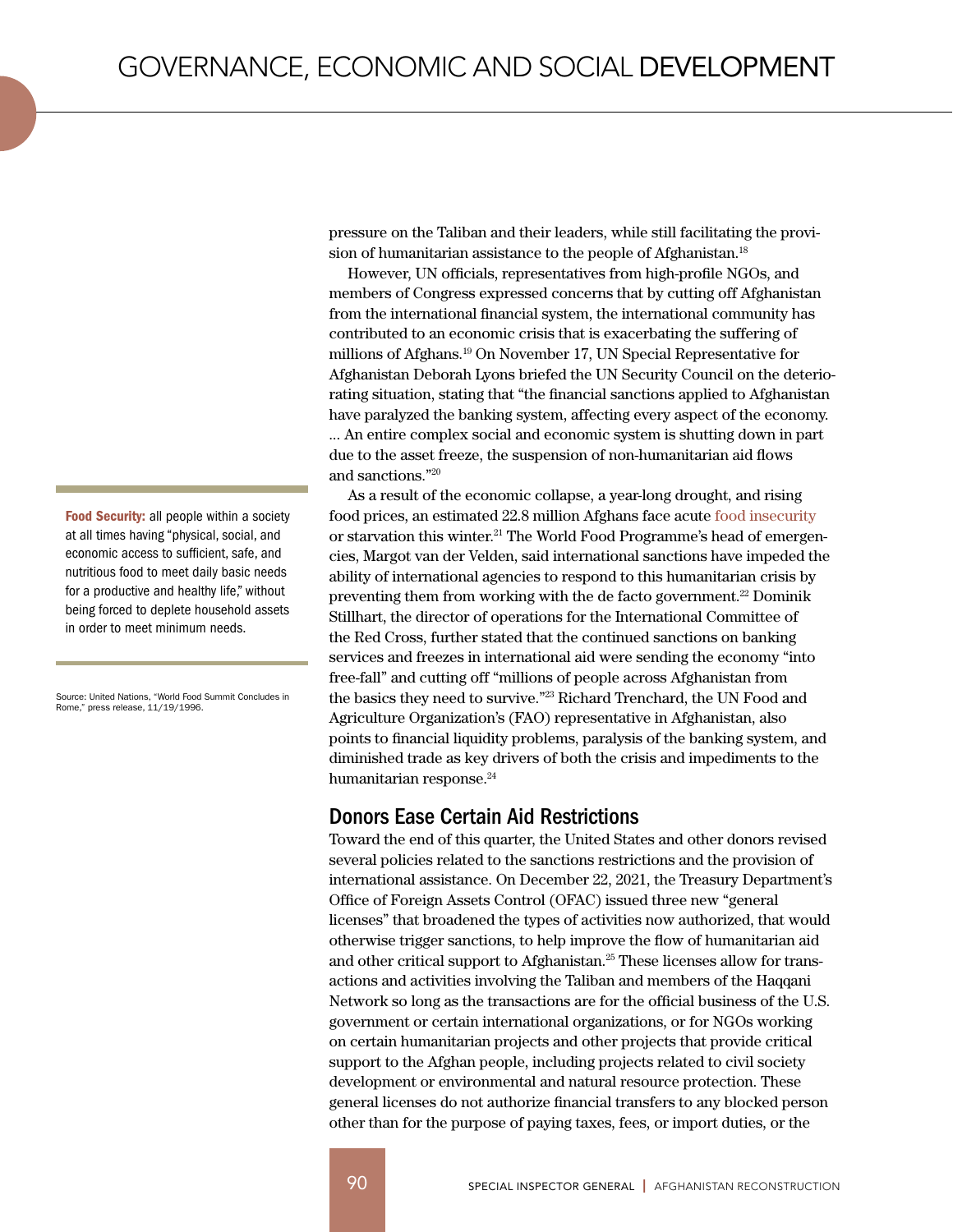TABLE G.1

#### USAID ON-BUDGET PROGRAMS

| <b>Afghan Government</b><br><b>On-Budget Partner</b> | <b>Start Date</b> | <b>End Date</b> | Total<br><b>Estimated Cost</b> | <b>Cumulative</b><br>Disbursements.<br>as of 1/10/2022 |
|------------------------------------------------------|-------------------|-----------------|--------------------------------|--------------------------------------------------------|
|                                                      |                   |                 |                                |                                                        |
| Multiple                                             | 9/29/2020         | 12/31/2025      | \$700,000,000                  | \$55,686,333                                           |
| Multiple                                             | 3/7/2013          | 3/6/2023        | 153,670,184                    | 153,670,184                                            |
|                                                      |                   |                 |                                |                                                        |

\* USAID told SIGAR that it had suspended all USAID-funded assistance activities, including any contact with the Afghan government. USAID requested their implementing partners not to carry out any agreement-specified activities, but to maintain staff and operational capacity, and to incur only reasonable, allocable, and allowable recurrent costs. USAID continued to disburse funds to those

partners who needed to maintain staff and sustain operational capacity.<br>\*\* USAID had previous awards to the ARTF that concluded in March 2012 and totaled \$1,371,991,195 in disbursements and in September 2020 and totaled \$2 Cumulative disbursements from all ARTF awards is currently \$4,127,677,528.

Source: USAID, response to SIGAR data call, 1/15/2022.

purchase or receipt of permits, licenses, or public utility services.<sup>26</sup> Table G.2 on the following page lists the specific authorizations.

Treasury's announcement came on the same day the United Nations Security Council unanimously adopted resolution UNSCR 2615 (2021), which similarly authorizes a humanitarian exception to the UN sanctions regime in Afghanistan for one year.<sup>27</sup> This allows international organizations to implement humanitarian programs that may require engagement with the Taliban and gives legal assurances to the financial institutions and commercial actors they rely upon for support.28 None of these new authorizations permit direct support or non-humanitarian aid to the Taliban.29

On January 11, the United Nations unveiled its 2022 Afghanistan Humanitarian Response Plan, which calls for international donors to raise more than \$4.4 billion to address the ongoing crisis in Afghanistan, and an additional \$623 million to support Afghan refugees in neighboring countries.<sup>30</sup>

The \$4.4 billion plan allocates over \$2.6 billion for food security and agriculture programming. This includes over \$2.2 billion for the provision of timely food assistance to directly address the ongoing hunger crisis. It also provides \$413 million for emergency "livelihoods intervention" development activities that include providing unconditional cash payments to vulnerable households, assorted crop seeds, feed for livestock, deworming kits, tools for households with access to land, and support for improvements in small-scale infrastructure, such as water catchments, irrigation, livestock watering points, and *kareez* (underground canal systems).<sup>31</sup>

The UN plan also allocates \$378 million for life-saving health services; \$374 million for emergency shelter and non-food household necessities; \$332 million to promote access to safe drinking water, sanitation facilities, and hygiene materials; \$287 million for additional nutrition programming, \$162 million to support children's education; and \$137 million to support general protection services for vulnerable populations and land mine clearance.<sup>32</sup>

On January 26, the UN launched its Transitional Engagement Framework, which called for an additional \$3.6 billion in immediate funding to sustain social services such as health and education; support community systems through maintenance of basic infrastructure; and maintain critical capacities for service delivery and promotion of livelihoods and social cohesion, with specific emphasis on socioeconomic needs of women and girls.

Note: UNAMA, United Nations Transitional Engagement Framework (TEF) for Afghanistan, 1/26/2022, pp. 8–9.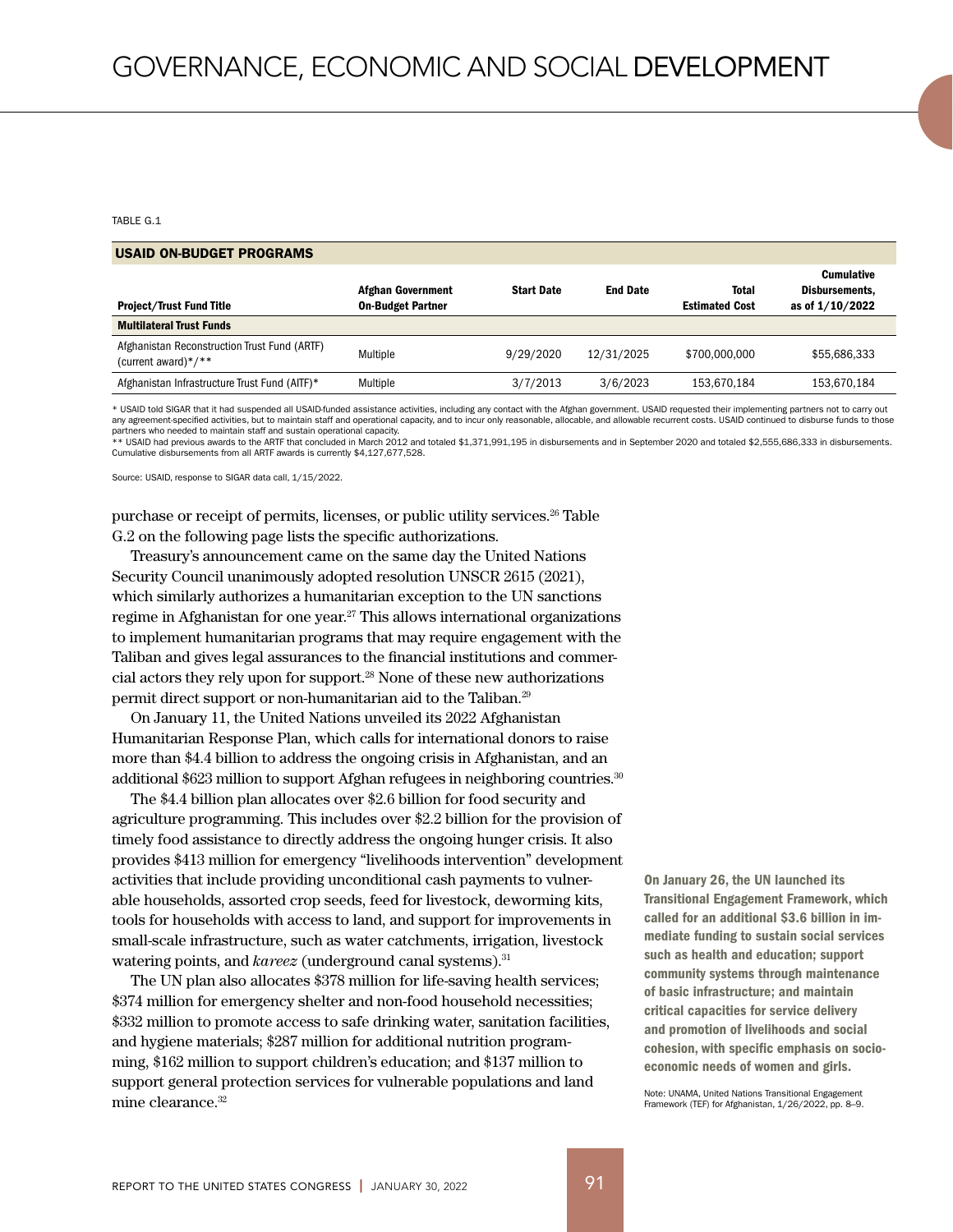TABLE G.2

|                                                     | TREASURY OFAC GENERAL LICENSES FOR TRANSACTIONS WITH THE TALIBAN OR HAQQANI NETWORK |                                                                                                                                                                                                                                                                                                                                                                                                                                                                                                                                                                                                                                                                                                                                                                                                                                                                                                                                                                                                                                                                                                                                                                                                                                                                                                                                                                                                                                                      |  |  |  |  |
|-----------------------------------------------------|-------------------------------------------------------------------------------------|------------------------------------------------------------------------------------------------------------------------------------------------------------------------------------------------------------------------------------------------------------------------------------------------------------------------------------------------------------------------------------------------------------------------------------------------------------------------------------------------------------------------------------------------------------------------------------------------------------------------------------------------------------------------------------------------------------------------------------------------------------------------------------------------------------------------------------------------------------------------------------------------------------------------------------------------------------------------------------------------------------------------------------------------------------------------------------------------------------------------------------------------------------------------------------------------------------------------------------------------------------------------------------------------------------------------------------------------------------------------------------------------------------------------------------------------------|--|--|--|--|
| <b>General License 19</b><br>(issued on 12/22/2021) | NGO <sub>s</sub>                                                                    | Authorizes all transactions and activities involving the Taliban or the Haqqani Network,<br>that are ordinarily incident and necessary to the following activities by nongovernmental<br>organizations (NGOs), subject to certain conditions: humanitarian projects to meet<br>basic human needs; activities to support rule of law, citizen participation, government<br>accountability and transparency, human rights and fundamental freedoms, access<br>to information, and civil society development projects; education; non-commercial<br>development projects directly benefitting the Afghan people; and environmental and natural<br>resource protection                                                                                                                                                                                                                                                                                                                                                                                                                                                                                                                                                                                                                                                                                                                                                                                   |  |  |  |  |
| <b>General License 18</b><br>(issued on 12/22/2021) | <b>International</b><br>organizations                                               | Authorizes all transactions and activities involving the Taliban or the Haqqani Network that<br>are for the conduct of the official business of certain international organizations and other<br>international entities by employees, grantees, or contractors thereof, subject to certain<br>conditions                                                                                                                                                                                                                                                                                                                                                                                                                                                                                                                                                                                                                                                                                                                                                                                                                                                                                                                                                                                                                                                                                                                                             |  |  |  |  |
| <b>General License 17</b><br>(issued on 12/22/2021) | <b>U.S. government</b><br>business                                                  | Authorizes all transactions and activities involving the Taliban or the Haqqani Network that<br>are for the conduct of the official business of the United States government by employees,<br>grantees, or contractors thereof, subject to certain conditions                                                                                                                                                                                                                                                                                                                                                                                                                                                                                                                                                                                                                                                                                                                                                                                                                                                                                                                                                                                                                                                                                                                                                                                        |  |  |  |  |
| General License 16<br>(issued on 9/23/2021)         | Personal remittances                                                                | Authorizes all transactions involving the Taliban or the Haggani Network, or any entity in which<br>the Taliban or the Haggani Network owns, directly or indirectly, individually or in the aggregate,<br>a 50% or greater interest, prohibited by the GTSR, the FTOSR, or E.O. 13224, as amended, that<br>are ordinarily incident and necessary to the transfer of noncommercial, personal remittances to<br>Afghanistan, including through Afghan depository institutions, subject to certain conditions. As<br>noted in OFAC FAQ 949, transactions that are ordinarily incident and necessary to give effect<br>to the activities authorized in GL 16, including clearing, settlement, and transfers through, to,<br>or otherwise involving privately owned and state-owned Afghan depository institutions, are also<br>authorized pursuant to GL 16.                                                                                                                                                                                                                                                                                                                                                                                                                                                                                                                                                                                             |  |  |  |  |
| General License 15<br>(issued on 9/23/2021)         | Agricultural<br>commodities,<br>medicine, and<br>medical devices                    | Authorizes all transactions involving the Taliban or the Haqqani Network, or any entity in which<br>the Taliban or the Haggani Network owns, directly or indirectly, individually or in the aggregate,<br>a 50% or greater interest, prohibited by the GTSR, the FTOSR, or E.O. 13224, as amended,<br>that are ordinarily incident and necessary to the exportation or re-exportation of agricultural<br>commodities, medicine, medical devices, replacement parts and components for medical<br>devices, or software updates for medical devices to Afghanistan, or to persons in third countries<br>purchasing specifically for resale to Afghanistan, subject to certain conditions.                                                                                                                                                                                                                                                                                                                                                                                                                                                                                                                                                                                                                                                                                                                                                              |  |  |  |  |
| General License 14<br>(issued on 9/23/2021)         | Humanitarian<br>activities in<br>Afghanistan                                        | Authorizes all transactions involving the Taliban or the Haggani Network, or any entity in which<br>the Taliban or the Haqqani Network owns, directly or indirectly, individually or in the aggregate,<br>a 50% or greater interest, prohibited by the GTSR, the FTOSR, or E.O. 13224, as amended, that<br>are ordinarily incident and necessary to the provision of humanitarian assistance to Afghanistan<br>or other activities that support basic human needs in Afghanistan by the following entities and<br>their employees, grantees, contractors, or other persons acting on their behalf, subject to certain<br>conditions:<br>· The United States government<br>· Nongovernmental organizations<br>· The United Nations, including its Programmes, Funds, and Other Entities and Bodies, as well<br>as its Specialized Agencies and Related Organizations<br>· The International Centre for Settlement of Investment Disputes (ICSID) and the Multilateral<br>Investment Guarantee Agency (MIGA)<br>· The African Development Bank Group, the Asian Development Bank, the European Bank for<br>Reconstruction and Development, and the Inter-American Development Bank Group (IDB<br>Group), including any fund entity administered or established by any of the foregoing<br>· The International Committee of the Red Cross and the International Federation of Red Cross<br>and Red Crescent Societies<br>· The Islamic Development Bank |  |  |  |  |

Source: Office of Foreign Assets Control, "Fact Sheet: Provision of Humanitarian Assistance to Afghanistan and Support for the Afghan People," 12/22/2021; Department<br>of Treasury, "Treasury Issues Additional General License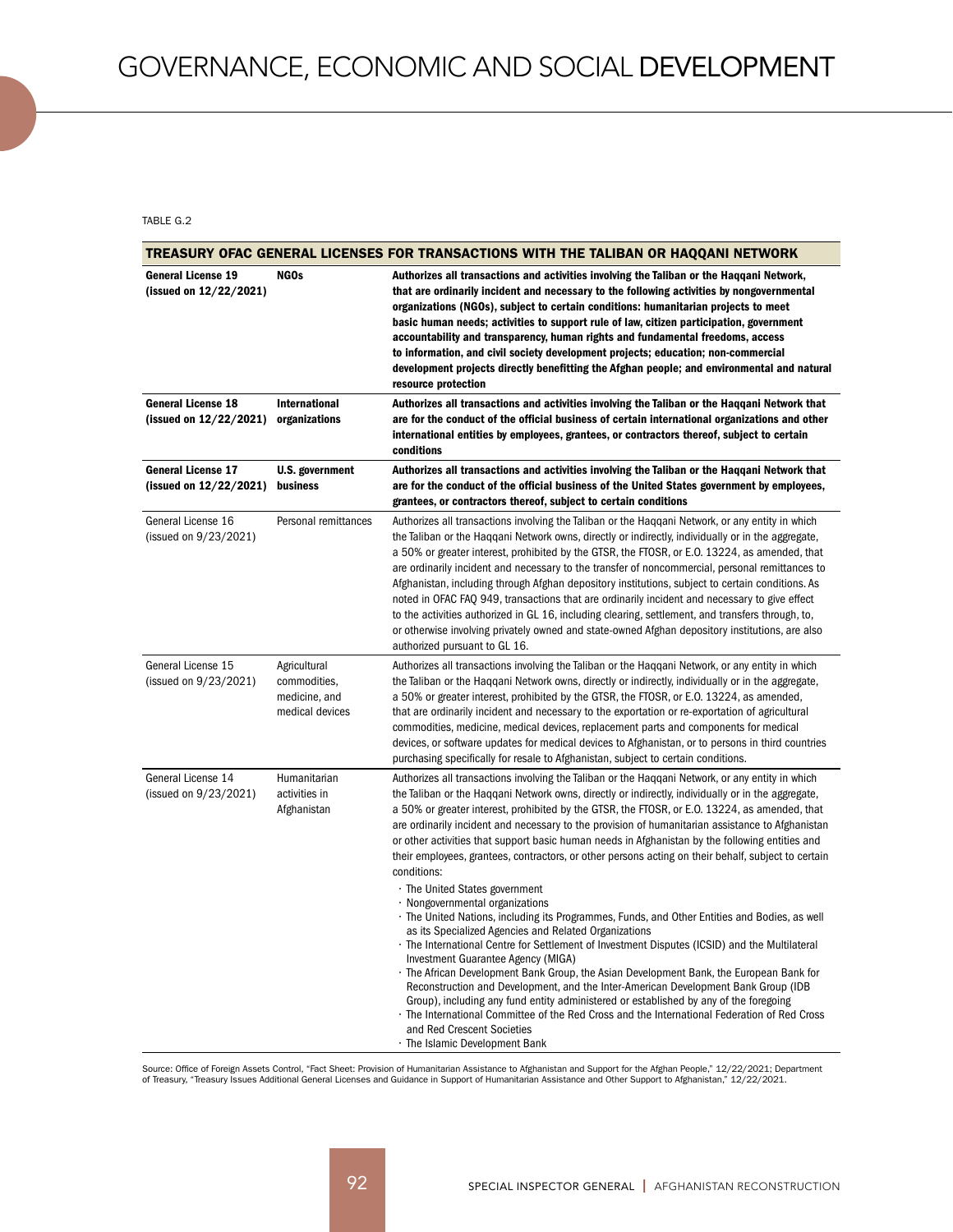# TALIBAN LEADERS SEEK LEGITIMACY

No country has officially recognized the Taliban as the legitimate government of Afghanistan since it seized power in August 2021.<sup>33</sup> Despite Taliban pressure and dwindling funds, many Afghan embassies around the world reportedly still operate under the flag of the Islamic Republic.<sup>34</sup> Further, only 12 countries still have embassies open in Kabul: China, Iran, Kazakhstan, Kyrgyzstan, Pakistan, Qatar, Russia, Saudi Arabia, Turkey, Turkmenistan, the United Arab Emirates, and Uzbekistan.<sup>35</sup> The Taliban have asked the United States and other countries to reopen their embassies in Kabul, promising security for their diplomats and staff. These requests to date have been unsuccessful.<sup>36</sup>

On December 1, the UN's Credentials Committee decided to defer its decision on the Taliban's request to replace the ambassador appointed by the Ghani administration. The deferral indicates that the Taliban regime may not be granted recognition before the UN General Assembly meeting in September 2022, a decision a Taliban spokesperson called "unfair."37

On November 11, the Pakistani government hosted a meeting of the Troika Plus (comprising the Pakistan, U.S., Chinese, and Russian governments) to discuss the evolving situation in Afghanistan. A senior Taliban delegation was present in Islamabad and met with leaders from each country.<sup>38</sup> In a joint statement after the meeting, the four participating nations called on the Taliban to "take steps to form an inclusive and representative government that respects the rights of all Afghans and provides for the equal rights of women and girls to participate in all aspects of Afghan society" and to "ensure unhindered humanitarian access, including by women aid workers, for the delivery of humanitarian assistance in Afghanistan to respond to the developing crisis."<sup>39</sup> The statement also emphasized an agreement to continue practical engagement with the Taliban to encourage the implementation of moderate and prudent policies, called on the Taliban to cut ties with all international terrorist groups, and reaffirmed their expectation that the Taliban would not allow terrorists to launch attacks from Afghan territory.<sup>40</sup>

On November 12, Secretary of State Blinken announced that Qatar would represent U.S. interests in Afghanistan. Blinken said, "Qatar will establish a U.S. interest section within its embassy in Afghanistan to provide certain consular services and monitor the condition and security of U.S. diplomatic facilities in Afghanistan."41

On November 29 and 30, U.S. Special Representative for Afghanistan Thomas West led an interagency delegation, including representatives from the Departments of State and Treasury, USAID, and the intelligence community, to meet with senior Taliban officials in Doha, Qatar. The U.S. delegation acknowledged the Taliban's improvements in allowing humanitarian workers safe and unimpeded access to conduct their relief work.



Delegates attend Troika Plus meeting in Islamabad, Pakistan. (Foreign minister of Pakistan, Shah Mahmood Qureshi's Twitter account)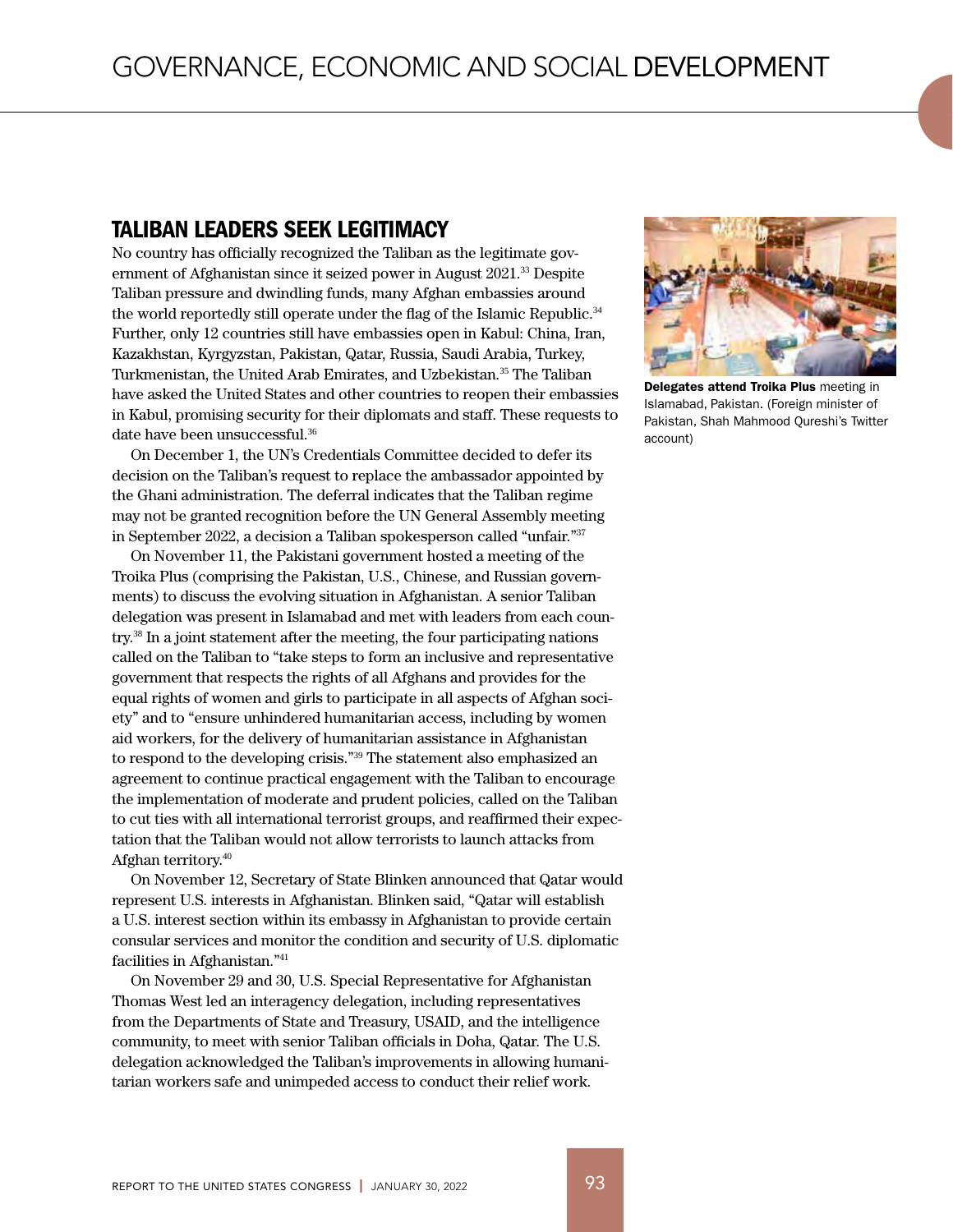

Taliban deputy prime minister Abdul Salam Hanafi meets with David Beasley, Executive Director of the World Food Programme on November 7, 2021. (Taliban spokesperson Zabihullah Mujahid Twitter account, @Zabehulah\_M33)

The Taliban reiterated that they would not allow terrorists to operate within Afghan territory, but U.S. officials pointed to the continuing presence of al-Qaeda and Islamic State-Khorasan in Afghanistan. U.S. officials also voiced deep concerns over allegations of human-rights abuses and urged the Taliban to "protect the rights of all Afghans, uphold and enforce its policy of general amnesty, and take additional steps to form an inclusive and representative government."42

The Taliban foreign minister, Amir Khan Muttaqi, told the Associated Press on December 13 that the Taliban want good relations with all countries and have no issue with the United States. He said the Taliban had changed since they last ruled Afghanistan 20 years ago. "We have made progress in administration and in politics … in interaction with the nation and the world. With each passing day, we will gain more experience and make more progress." Muttaqi also said the Taliban are "committed in principle to women participation" because they allow girls to attend school up to the 12th grade in 10 of Afghanistan's 34 provinces and permit women to continue working in the health sector. He denied allegations by Human Rights Watch and other organizations that the Taliban are assassinating former government officials, and pushed back against the statement to the Associated Press by the commander of U.S. Central Command, General Kenneth F. McKenzie Jr., that al-Qaeda has grown in strength since the Taliban takeover.<sup>43</sup>

U.S. Special Representative West emphasized that the Taliban needed to deliver on their promises on human rights and women's rights, and that statements alone would be insufficient.<sup>44</sup> West said, "Legitimacy and support must be earned by actions to address terrorism, establish an inclusive government, and respect the rights of minorities, women and girls—including equal access to education and employment."<sup>45</sup> The formation of an inclusive and representative government was, he said, "a point I think is especially shared by many regional powers as well."<sup>46</sup>

#### National and Subnational Governance

The Taliban announced the formation of what it called a "caretaker government" of 33 men on September 7, 2021.<sup>47</sup> According to the UN, the leaders named by the Taliban were a disappointment for any who hoped or advocated for inclusivity. There were "no non-Taliban members, no figures from the past government, nor leaders of minority groups," the UN said. Further, many of the new leaders had been members of leadership during the Taliban's time in power from 1996 to 2001. The new Taliban regime's prime minister, two deputy prime ministers, and the foreign minister are among those on the UN sanctions list for their association with the Taliban.<sup>48</sup> For more details about key members of the Taliban regime, see SIGAR's October 2021 *Quarterly Report to the United States Congress*. 49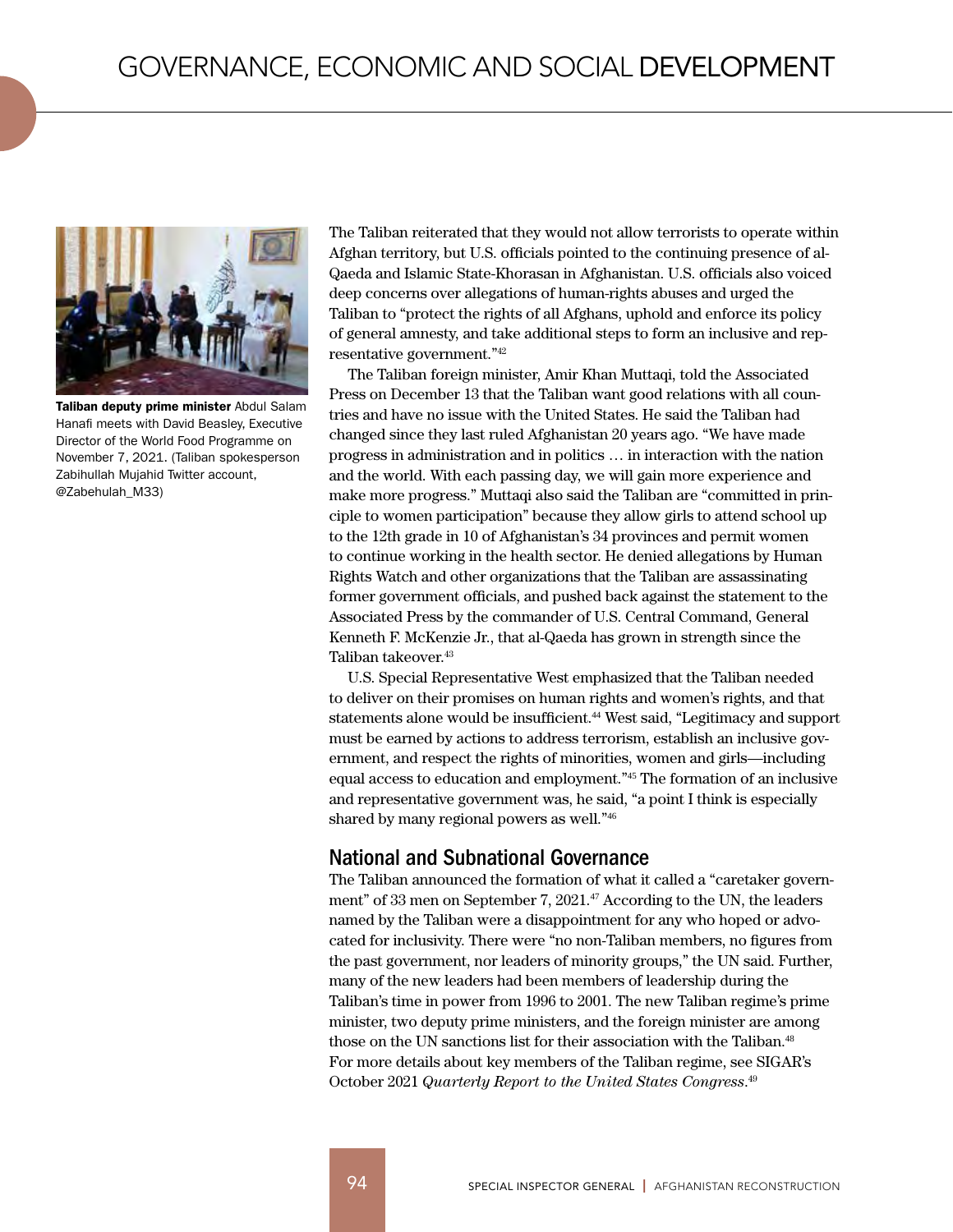Nearly all of the 33 leaders named to cabinet positions are Pashtun Sunnis, with only two deputy ministers representing the Shiite community that makes up one-fifth of Afghanistan's population. Even in Shiitedominant Bamyan Province, the highest-ranking Shiite official holds the relatively minor post of provincial director of intelligence.50

On November 7, the Taliban announced a large-scale round of provincial appointments, including 44 individuals to provincial governorships and positions as police chiefs, to shore up governance throughout the country in the wake of worsening economic collapse and escalating terror attacks by the Islamic State-Khorasan, the Reuters news service reported. The new appointments continued to exclude women, minorities, and other political groups.<sup>51</sup>

Further, on December 26, the Taliban dissolved certain institutions central to elected forms of government, including the Independent Election Commission and the Electoral Complaints Commission.<sup>52</sup> The Taliban have made it known that they oppose democracy, telling Reuters in August that "there will be no democratic system at all because it does not have any base in our country."53

The Taliban also dissolved the ministries for peace and parliamentary affairs. They had previously abolished the Ministry of Women's Affairs and replaced it with the Ministry for the Promotion of Virtue and Prevention of Vice.54 Further information on Taliban governance and the Taliban regime's financial crisis can be found in the Classified Supplement to this report.

USAID suspended all democracy and governance programs after the Taliban takeover. To date, two programs have been authorized to restart inscope activities that do not support or assist the Taliban: Conflict Mitigation Assistance for Civilians and Supporting Transformation for Afghanistan's Recovery.55 USAID's remaining democracy and governance programs are shown in Table G.3.

#### TABLE G.3

|                                                                             |                   |                 |                       | <b>Cumulative</b> |
|-----------------------------------------------------------------------------|-------------------|-----------------|-----------------------|-------------------|
|                                                                             |                   |                 | <b>Total</b>          | Disbursements.    |
| <b>Project Title</b>                                                        | <b>Start Date</b> | <b>End Date</b> | <b>Estimated Cost</b> | as of 1/10/2022   |
| United Nations Electoral Support Project (UNESP)                            | 5/20/2015         | 12/31/2021      | \$78,995,000          | \$59,955,399      |
| Assistance for Development of Afghan Legal Access and Transparency (ADALAT) | 4/18/2016         | 4/17/2022       | 68,163,468            | 50,919,887        |
| <b>Conflict Mitigation Assistance for Civilians (COMAC)</b>                 | 3/12/2018         | 3/11/2023       | 49,999,873            | 30,157,735        |
| Afghanistan's Measure for Accountability and Transparency (AMANAT)          | 8/23/2017         | 8/22/2022       | 31,986,588            | 18,037,539        |
| Supporting Transformation for Afghanistan's Recovery (STAR)                 | 2/18/2021         | 2/17/2023       | 19,997,965            | 4.031,104         |
| Strengthening Civic Engagement in Elections in Afghanistan Activity (SCEEA) | 8/9/2018          | 12/31/2021      | 18.253.000            | 16.500.308        |
| Promoting Conflict Resolution, Peace Building, and Enhanced Governance      | 7/1/2015          | 3/31/2022       | 16,047,117            | 13,750,562        |
| Survey of the Afghan People                                                 | 10/11/2012        | 4/29/2022       | 7,694,206             | 5,464,016         |
| <b>Total</b>                                                                |                   |                 | \$291.137.217         | \$198,816,549     |

#### USAID REMAINING DEMOCRACY AND GOVERNANCE PROGRAMS

Source: USAID, response to SIGAR data call, 1/15/2022.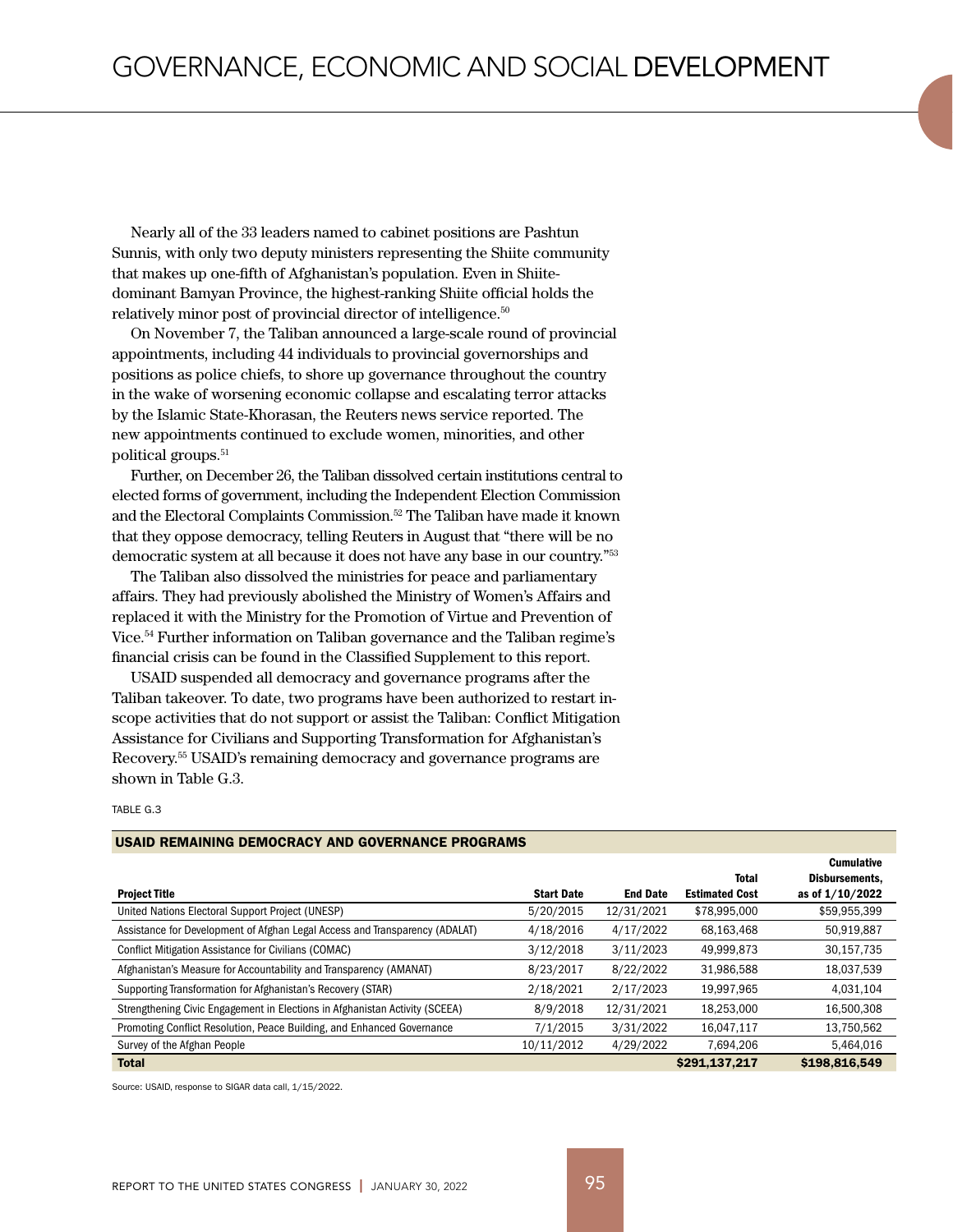# <span id="page-10-0"></span>'TSUNAMI OF HUNGER': RISK OF WIDESPREAD FAMINE THIS WINTER

#### **Projections**

Over half of Afghanistan's population faces a "tsunami of hunger," according to the UN World Food Programme (WFP).<sup>56</sup> The most recent Integrated Food Security Phase Classification (IPC) study found that nearly 19 million Afghans experienced acute food insecurity in September and October 2021, and require "urgent action to save their lives, reduce food gaps, and protect their livelihoods."<sup>57</sup> The IPC report further estimates that 22.8 million Afghans will be at potentially life-threatening levels of hunger this winter, 8.7 million of whom will face near-famine conditions.58 The World Health Organization (WHO) and WFP estimate that 3.2 million Afghan children under the age of five will suffer from acute malnutrition this winter, with one million at risk of dying.<sup>59</sup>

#### Causes

According to the IPC study, the humanitarian emergency is the result of a confluence of factors, including record drought, rising food prices, internal displacement, and the severe economic downturn and collapse of public services following the Taliban's return to power in August.<sup>60</sup>

The FAO points to drought conditions beginning in late 2020 as the origin of this crisis.<sup>61</sup> Some humanitarian officials believe this to be the worst drought in a generation, with below-average precipitation expected to continue through early  $2022.^{\circ}$  Of Afghanistan's 34 provinces, 25 suffered from drought in 2021, contributing to a 20% decrease in cereal harvest from the previous year. Likewise, 64% of livestock owners in Afghanistan reported difficulty in raising animals this year, citing lack of water and pasture as their greatest concerns.<sup>63</sup> An estimated 40% of all crops were lost in 2021.<sup>64</sup> With 80% of Afghan livelihoods dependent on agriculture and livestock, the drought not only lowered crop yields and

"Afghanistan is facing an avalanche of hunger and destitution the likes of which I have never seen in my 20-plus years with the World Food Programme."

> *—Mary-Ellen McGroarty, WFP country director in Afghanistan*

Source: WFP, "15 million Afghans receive WFP food assistance so far in 2021; massive uplift needed as economy disintegrates," 12/14/2021.

food output nationwide, but also diminished household incomes for millions of Afghans.<sup>65</sup>

The drought-driven crisis was transformed "by the economic implosion and suspension of international development assistance" following the Taliban takeover in August 2021, according to FAO.<sup>66</sup> The IPC report described how the fall of the Islamic Republic "resulted in significant disruptions to public finances, services, and international assistance and had enormous impacts on employment, particularly for women." Members of the collapsed Afghan National Defense and Security Forces (ANDSF) were now without work, while thousands of civil servants were no longer being paid. The 664,200 persons internally displaced in 2021 worsened the strain on Afghanistan's labor markets and food supplies in urban centers. The IPC report also states that 95% of Afghans reported reduced or significantly reduced incomes in 2021.67

The drop in household income coincided with massive and sudden increases in food costs. The price of wheat flour increased by 28% between June and September 2021, while the price of cooking oil increased 55% compared to the previous year.<sup>68</sup> The price of fertilizer likewise increased from 25–30% from the prior year.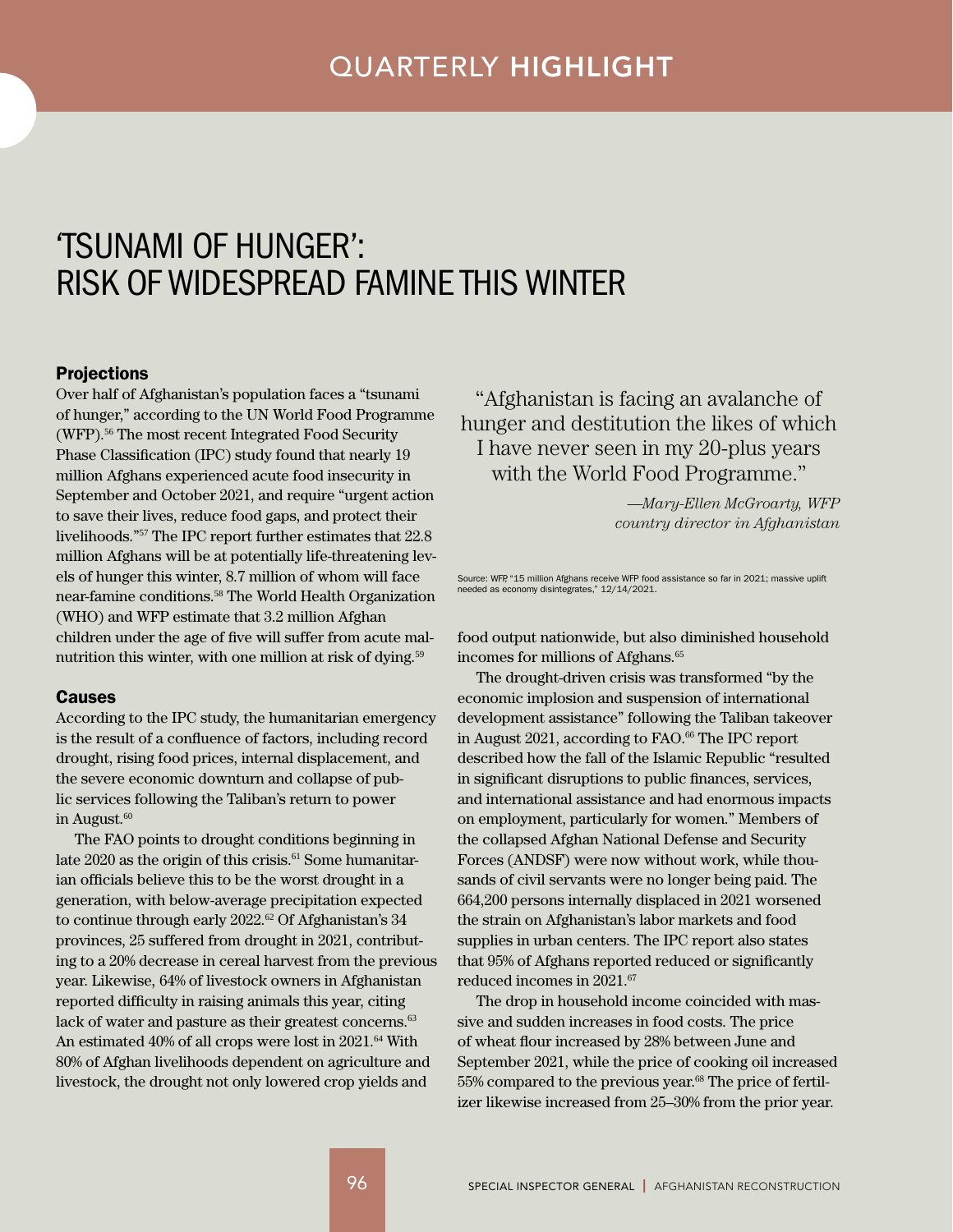# QUARTERLY HIGHLIGHT

"Afghanistan is now among the world's worst humanitarian crises—if not the worst—and food security has all but collapsed. This winter, millions of Afghans will be forced to choose between migration and starvation unless we can step up our life-saving assistance, and unless the economy can be

resuscitated. We are on a countdown to catastrophe and if we don't act now, we will have a total disaster on our hands."

*—David Beasley, WFP Executive Director*

Source: WFP, "Half of Afghanistan's population face acute hunger as humanitarian needs grow to record levels," 10/25/2021.

These price spikes are the consequence of both supplyside shocks and the collapse of Afghanistan's national currency, the afghani. Between August and November 2021, the afghani devaluated 12.5% versus the U.S. dollar, which has exacerbated the increasing prices for all food items, especially imports.69 Households have been hit with not only lost or reduced income streams, but also reduced purchasing power. In the wake of the country's liquidity crisis, Taliban banking restrictions have limited the amount of cash that can be withdrawn to \$400 per household per week, worsening the situation across household income groups.70 The increased food prices and decreased household incomes have created a perfect storm for hunger and malnutrition.

#### Impact

In November 2021, the International Committee of the Red Cross (ICRC) said severe and moderate acute malnutrition was up by 31% in Kandahar Province compared to the previous year, with other regions in Afghanistan facing similar increases. ICRC cited an example of pediatric cases of malnutrition, pneumonia, and dehydration

doubling in one Kandahar regional hospital from mid-August to September.<sup>71</sup> Similarly, Médecins Sans Frontières reported that its in-patient therapeutic feeding center (ITFC) at Herat Regional Hospital saw a 40% increase in patients between May and September 2021. The situation continued to deteriorate, and by November 2021, the number of patients at the Herat ITFC reached double its capacity.72 UNICEF also doubled the number of its nutrition program staff in Afghanistan last October to mitigate child malnutrition. During October alone, UNICEF provided life-saving treatment to 30,000 children under five suffering from severe acute malnutrition.<sup>73</sup>

However, the IPC report issued in October predicted that 3.9 million Afghans would "need acute malnutrition treatment services in 2021, including one million children under five with severe acute malnutrition, 2.2 million children under five with moderate acute malnutrition, and 700,000 pregnant and lactating women with acute malnutrition."<sup>74</sup> In November, the WHO further warned that at least one million children were at risk of dying from severe malnutrition if they did not receive immediate treatment by the end of 2021.<sup>75</sup>

Desperation and hunger have led some Afghan families to resort to selling their children to get enough money to feed their remaining family members. UN officials are concerned that these cases are occurring throughout the country, with young girls in particular being exploited for early marriage and child labor.<sup>76</sup>

Acute malnutrition: The insufficient intake of essential nutrients resulting from sudden reductions in food intake or diet quality; also known as "wasting." Acute malnutrition has serious physiological consequences and increases the risk of death.

Source: Lenters L., Wazny K., Bhutta Z.A. "Management of Severe and Moderate Acute Malnutrition in Children," in Black RE, Laxminarayan R, Temmerman M, et al., editors. Reproductive, Maternal, Newborn, and Child Health: Disease Control Priorities, Third Edition, vol. 2, 4/5/2016, chapter 11.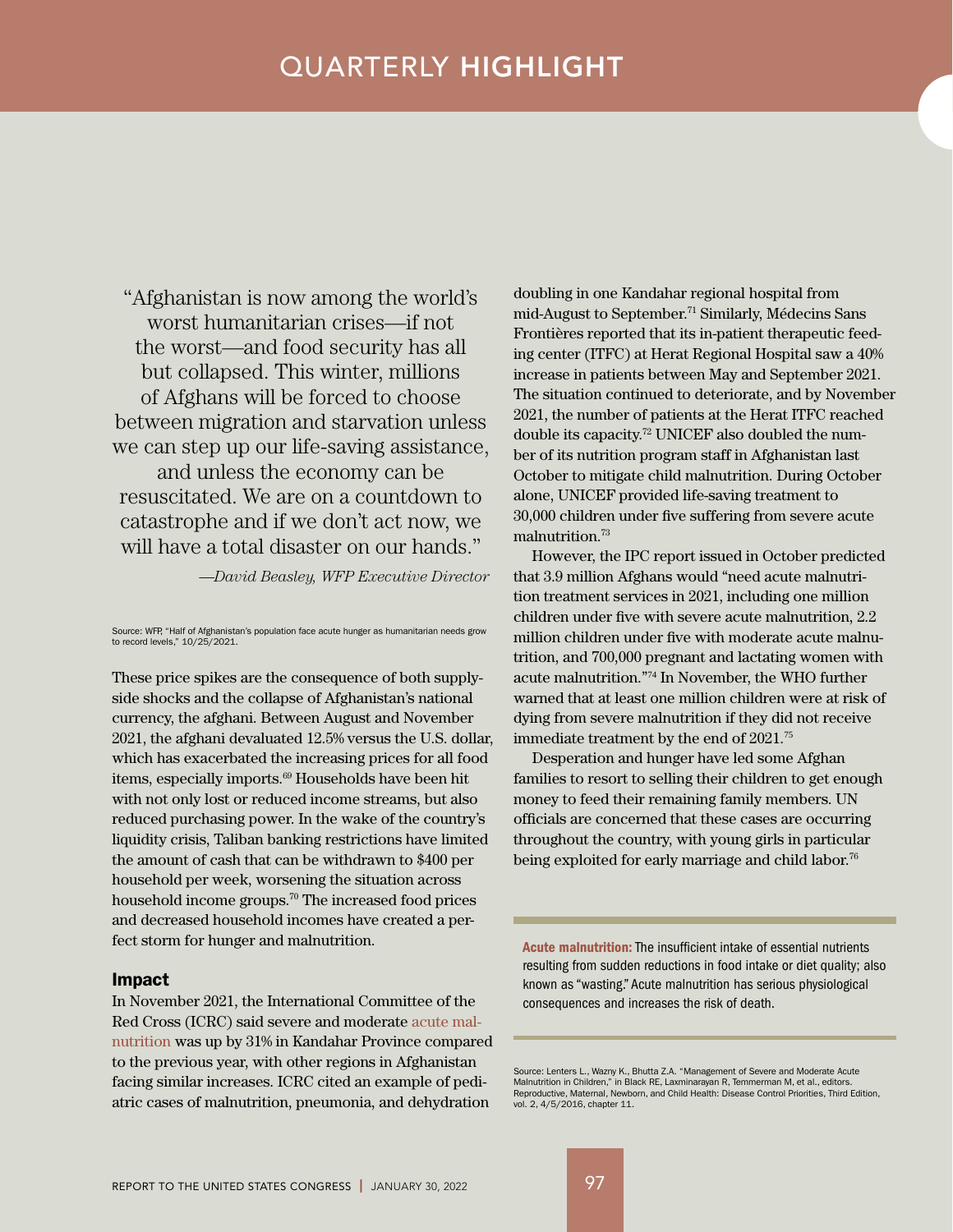# AFGHANISTAN'S ECONOMIC OUTLOOK

## A Pessimistic Economic Forecast

Afghanistan's economy suffered severe contraction in 2021, with the UN Development Programme (UNDP) and IMF estimating up to a 20–30% drop in GDP.<sup>77</sup> In a November 30 report, UNDP modeling estimated Afghanistan's nominal GDP could fall from \$20 billion in 2020 to \$16 billion in the months following the Taliban takeover in August 2021, and warned of further contractions of between 3% and 5% if urgent corrective action was not taken, especially with respect to the employment of women. 78

Annual per capita income is estimated to have fallen from \$650 in 2012 to \$500 in 2020, and is expected to drop to \$350 by 2022.<sup>79</sup> According to UNDP, male unemployment in Afghanistan may nearly double from 15.2% in 2019 to 29% by 2022.<sup>80</sup> In the worst-case scenario modeled by the Asian Development Bank, unemployment could increase by more than 40% in the short run and household consumption could contract by  $44\%$ .<sup>81</sup>

The devaluation of the afghani has also impacted the Afghan economy and further diminished Afghan households' ability to purchase food and other necessary items, because much foreign trade was settled in U.S. dollars.82 Since August 2021, the afghani has depreciated against the U.S. dollar, from approximately 77 afghani to the dollar to around 105 as of January 2, 2022.83 Adding to the pressure on the country's limited cash reserves, Afghanistan lacks the technical capabilities to print its own currency. In January 2020, the Ghani administration contracted a Polish company, Polish



A staff member of a WFP partner conducting food distribution at a site on the outskirts of Herat. The ration consists of wheat flour, peas, oil and salt for each family. (World Food Programme photo by Marco Di Lauro)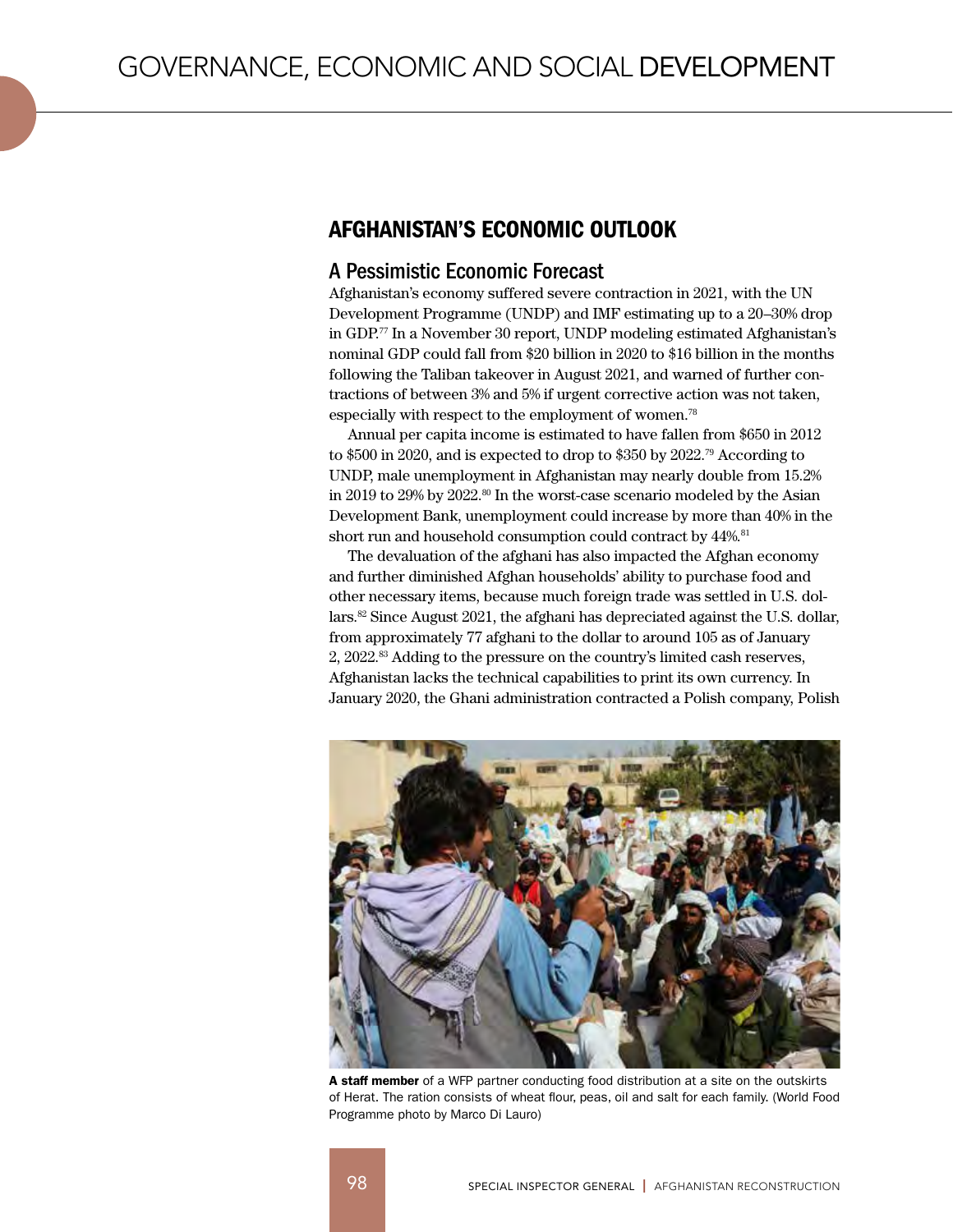Security Printing Works, to print 10 billion afghanis worth of new bills.<sup>84</sup> According to State, the Taliban have not secured or developed a domestic printing source for afghani banknotes.<sup>85</sup>

UNDP reported in September that up to 97% of Afghanistan's population was at risk of slipping below the poverty line by mid-2022 as a result of the worsening political and economic crises.<sup>86</sup> UNDP's economic models estimated that it would take \$2 billion in foreign aid just to lift the incomes of all Afghans in extreme poverty up to the poverty line. Their estimates also show it would take a total of up to \$8 billion in annual international aid to fund basic services and restart economic growth. USAID's remaining economic-growth programs are shown in Table G.4 below.<sup>87</sup>

#### Taliban Regime Begins Drafting Its First National Budget

On December 17, the Taliban finance ministry announced it was preparing a draft national budget, the first in 20 years funded without on-budget foreign aid. They did not announce the size of the budget, which would run through December 2022, but indicated that they "are trying to finance it from domestic revenues" and believed that they could.<sup>88</sup> Prior to the collapse of the Islamic Republic, international aid contributed to around 40% of Afghanistan's GDP and 75% of public expenditures.<sup>89</sup>

Nearly all public-sector employees stopped receiving pay when donors stopped funding the government after the Taliban took power in August. However, on November 20, the Taliban promised to resume salaries and provide three months' back pay to affected government workers. They also

#### TABLE G.4

| <b>Project Title</b>                                                       | <b>Start Date</b> | <b>End Date</b> | <b>Total</b><br><b>Estimated Cost</b> | <b>Cumulative</b><br>Disbursements,<br>as of $1/10/2022$ |
|----------------------------------------------------------------------------|-------------------|-----------------|---------------------------------------|----------------------------------------------------------|
| Afghanistan Competitiveness of Export-Oriented Businesses Activity (ACEBA) | 1/28/2020         | 1/27/2025       | \$105,722,822                         | \$17,095,985                                             |
| Air Export Program (AEP)                                                   | 5/1/2021          | 4/30/2026       | 85,526,068                            | $\Omega$                                                 |
| Multi-Dimensional Economic Legal Reform Assistance (MELRA)                 | 2/7/2018          | 9/30/2024       | 29,990,258                            | 10,683,413                                               |
| <b>Extractive Technical Assistance by USGS</b>                             | 1/1/2018          | 12/31/2022      | 18,226,206                            | 11,863,258                                               |
| Afghanistan Investment Climate Reform Program (AICR)                       | 3/27/2015         | 3/31/2022       | 13,300,000                            | 7,681,896                                                |
| Carpet and Jewelry Value Chains                                            | 1/31/2019         | 4/30/2023       | 9,941,606                             | 5,754,983                                                |
| The Goldozi Project                                                        | 4/5/2018          | 4/4/2022        | 9,718,763                             | 6,638,562                                                |
| Livelihood Advancement for Marginalized Population (LAMP)                  | 8/1/2018          | 7/31/2022       | 9,491,153                             | 6,299,422                                                |
| Recycling Plant Value Chain in Northern Afghanistan                        | 6/5/2019          | 6/4/2023        | 7,250,000                             | 1,374,653                                                |
| Development Credit Authority (DCA) with Ghazanfar Bank                     | 9/1/2018          | 8/30/2025       | 2,163,000                             | 40,015                                                   |
| Afghanistan Loan Portfolio Guarantee                                       |                   |                 |                                       | 732                                                      |
| <b>Total</b>                                                               |                   |                 | \$291,329,876                         | \$67,432,920                                             |

USAID REMAINING ECONOMIC-GROWTH PROGRAMS

Source: USAID, response to SIGAR data call, 1/15/2022.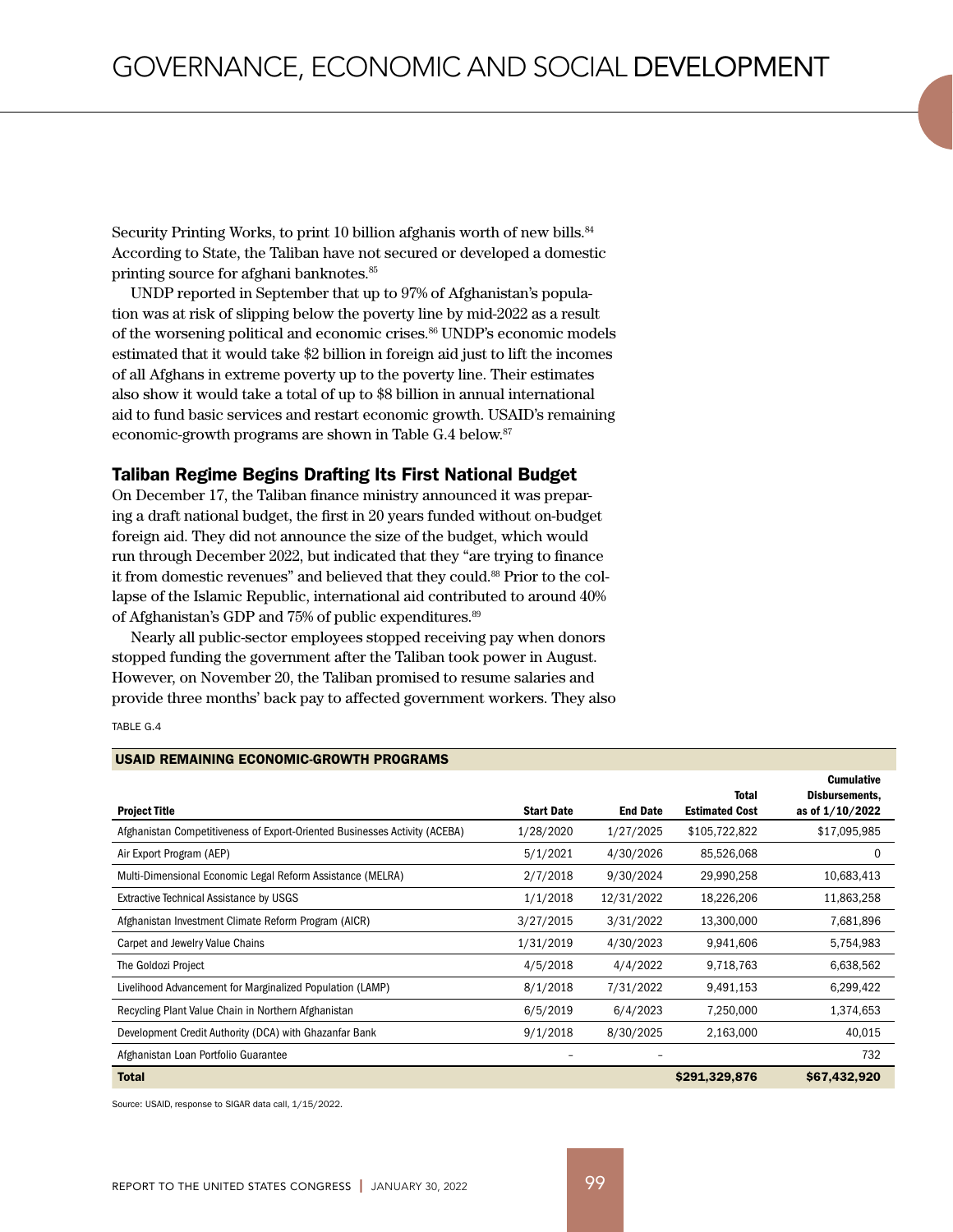said that payments of pensions to retired workers would soon resume. The Taliban finance ministry claimed to be generating \$3 million in daily revenue, with \$288 million collected during the past three months.<sup>90</sup> The Ministry of Finance identified customs revenue as a primary source of revenue collected since August.91 According to Reuters, many public-sector workers were not being paid in the last months of the previous government, when the fiscal outlook was far less dire than it is now.<sup>92</sup>

Despite billions of dollars in foreign aid, the previous government's 2021 national budget projected a budget shortfall of 37.6 billion afghanis (\$488 million), according to the Afghanistan Analysts Network. To address that shortfall, the budget called for 20 billion afghanis (\$260 million) to come from government reserves, and 17.4 billion (\$226 million) from the IMF's Extended Credit Facility, leaving an estimated deficit of 200 million afghanis  $(\$2.6$  million).<sup>93</sup>

The vast majority of foreign support has since ceased and Afghanistan's economic contraction has led to significantly less revenue for the new regime.<sup>94</sup> Based on trends leading up to its November 30 report, UNDP estimated that the budget deficit could double as a percentage of national GDP, reaching \$660 million.<sup>95</sup> According to a November 11 report from the Afghanistan Analysts Network, the Taliban entered power with no coherent plan for running the economy without foreign aid, and have since focused much of their diminished revenues to paying their fighters. The network's research further suggests that some teachers and civil servants have also started receiving pay, while others have been laid off.<sup>96</sup>

## Financial Sector in Peril

Afghanistan's largely cash-based economy continued to struggle with an acute cash shortage this quarter, which has limited day-to-day economic activities. Banks are at the center of a liquidity crisis, with lost access to international financing and depositors attempting to recover their funds. According to a UNDP report, Afghanistan's banking system is in "existential crisis." Total deposits had fallen to the equivalent of \$2 billion as of September 2021 from \$2.8 billion the month prior, and nonperforming loans had nearly doubled to  $60\%$  compared to a year earlier.<sup>97</sup>

Kanni Wignaraji, UN Assistant Secretary-General and UNDP director for Asia and the Pacific, said, "We need the formal banking system to be fully operational, to continue and scale support to the people in need. Lifesaving and livelihood saving projects are running but for a local economy to kick into gear, it needs a functioning financial system that goes beyond the delivery of aid, to enabling local economic activity."<sup>98</sup>

UNDP further warns that the downward economic spiral will accelerate due to debt-servicing problems once the G20's Debt Service Suspension Initiative expires at the end of 2021. This could lead to a default on Afghanistan's sovereign debt, making it more difficult for the Afghan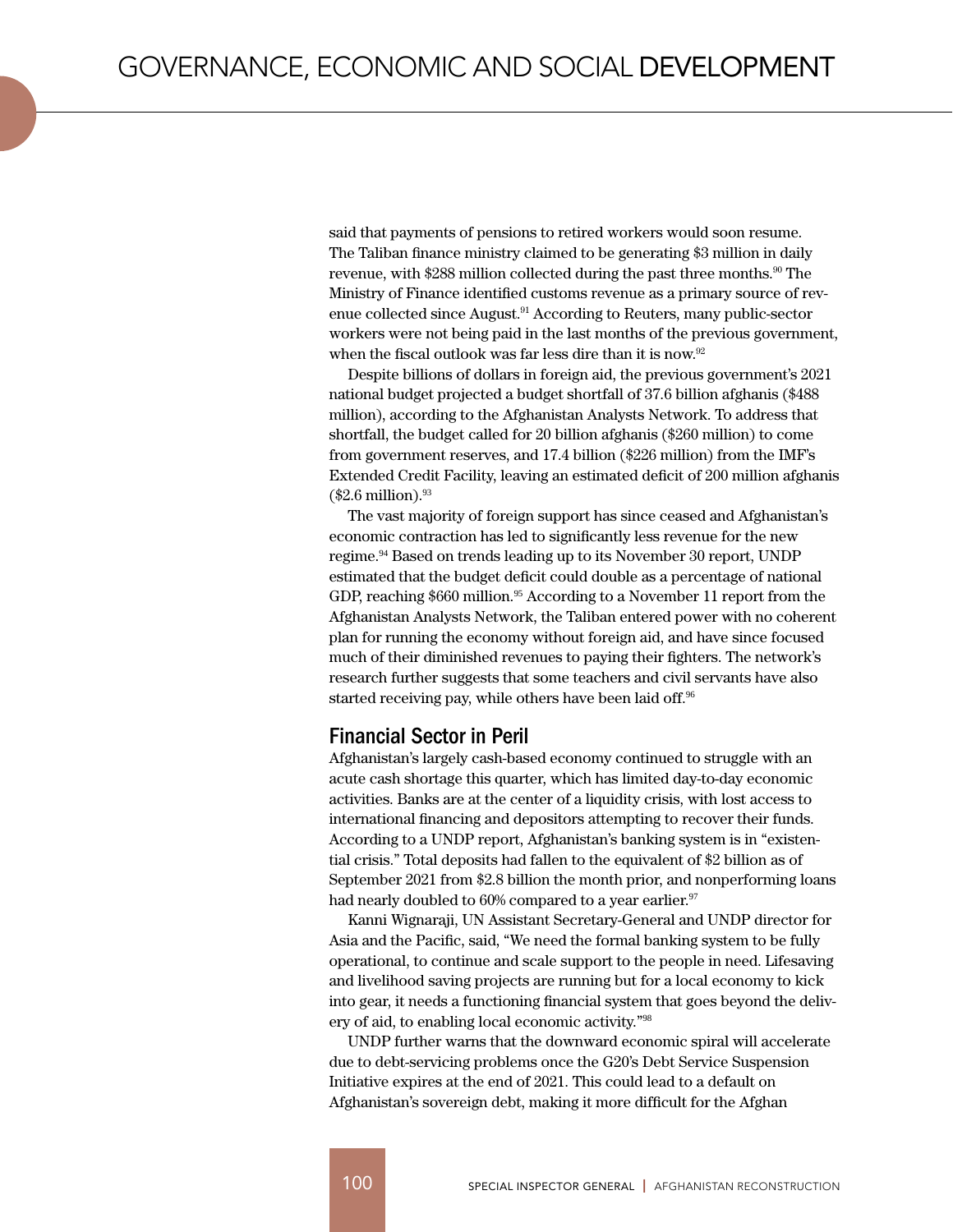government to access international financial institutions and banking services. According to UNDP's *Afghanistan: Socio-Economic Outlook 2021–2022* report:<sup>99</sup>

> Although public debt is low (at 7.5 percent of GDP at end-2020), the IMF and World Bank have classified Afghanistan as a country at high risk of distress. In addition, conditions in the banking system are deteriorating sharply due to liquidity pressures and balance-sheet deterioration. Banks are now experiencing a run on deposits, and deposit withdrawals limits (initially set at US\$200 per week and now increased to US\$400 per week) have been introduced, though this ceiling might only be relevant for large depositors in a country where the per capita income is barely US\$500 per year.

UNDP also estimates that supporting Afghan households through modest cash transfers at an annual cost of \$300 million could mitigate these problems and have a significant impact on poverty. $100$ 

As the Afghan economy has struggled to find areas of sustainable economic growth in recent years, the country has increasingly relied on remittances from Afghans working abroad, especially in neighboring Iran. By 2019, remittances accounted for the equivalent of 4.3% of Afghanistan's annual GDP, an increase from 1.2% in 2014, according to World Bank data.<sup>101</sup> However, officials from the UN's International Organization for Migration estimate this figure could have been as high as 15–20%, given that many remittances are sent through the informal hawala money-transfer system.<sup>102</sup> In 2020, remittances to Afghanistan dropped by 10%, according to the World Bank.<sup>103</sup>

According to officials at Médecins Sans Frontières, with the absence of a functioning banking sector, many NGOs have also been forced to rely on hawalas to pay expenses within Afghanistan.<sup>104</sup>

In November 2021, the Taliban announced a complete ban on the use of foreign currency in Afghanistan, interfering with remittance activities and worsening the country's liquidity crisis.105 However, according to State, indicators suggest that the currency ban is not being actively enforced against the U.S. dollar, which continues to be widely used in Afghan markets.<sup>106</sup>

#### Female Employment

UNDP found that restrictions on women's employment could immediately cost the Afghan economy \$1 billion, resulting in the country's GDP dropping by a further 5%.<sup>107</sup> Women made up over 20% of Afghanistan's workforce before the Taliban takeover, including thousands employed as teachers, health professionals, journalists, media presenters, civil-society representatives, judges, prosecutors, defense attorneys, and entrepreneurs. Of the country's 400,000 civil servants, over 100,000 were women.<sup>108</sup>

Shortly after seizing control in August, the Taliban stated, "We assure the international community that there will be no discrimination against women,

Hawala: informal money transmission networks that arrange for the transfer and receipt of funds or equivalent value, and settle their accounts through trade and cash.

Source: Treasury, "Hawala: The Hawala Alternative Remittance System and its Role in Money Laundering," 2003, p. 5.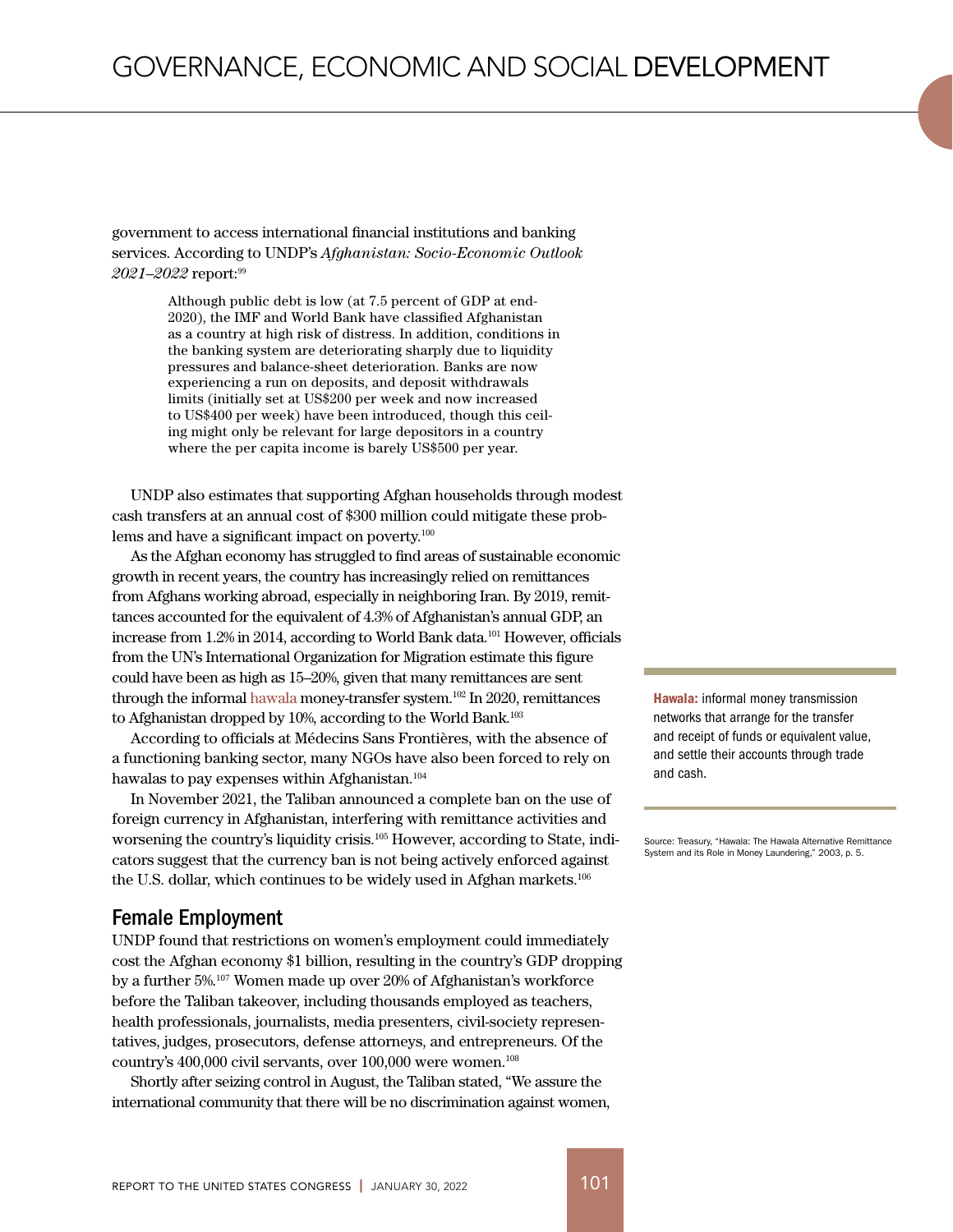but, of course, within the frameworks we have."109 According to UNDP, however, the Taliban have since "effectively barred women from the public sphere." In addition to being expected to be accompanied by a close male relative when traveling more than 45 miles away from home, women are banned from participating in most forms of entertainment and sports, and restricted from employment in most fields apart from health and education.<sup>110</sup>

On October 21, the Taliban told Kabul's female city government employees not to return to work until officials developed a new plan for their presence in government offices. The order did not apply to women working in health care and education.<sup>111</sup> As of January 27, no further announcements have been made that would allow women to return to work.

On November 21, 2021, the Taliban ordered television channels in Afghanistan to stop airing entertainment programs featuring women, and reaffirmed that female journalists must wear hijabs.112 The decree was issued by the Ministry for the Promotion of Virtue and Prevention of Vice, which replaced the Ministry of Women's Affairs that the Taliban abolished in September.113 Female journalists and radio broadcasters throughout Afghanistan also report being subjected to Taliban pressure to stop working, despite no official guidance outlawing women in these fields.114

In contrast, on November 24, the head of the Afghanistan Cricket Board assured female cricket players they could continue playing. The International Cricket Council (ICC), the world governing body for the sport, requires female cricket development. Afghanistan belongs to the ICC and cricket is very popular in the country.115

## International Trade

Afghanistan's poor infrastructure and lack of connectivity with its neighbors hindered trade activity this quarter.<sup>116</sup> UNDP estimates that imports from Pakistan fell by 40% between August and November 2021.<sup>117</sup> Total imports may have fallen by almost half (\$3.2 billion) by the end of 2021, further exacerbating food and energy shortages. The total value of Afghanistan's exports is estimated to be one-fifth of the imports total, comprising mostly agricultural goods.<sup>118</sup>

According to the UN Office for the Coordination of Humanitarian Affairs, the Spin Boldak border crossing with Pakistan was reopened for civilian and commercial truck transit on November 2. State also reports that the Milak border crossing with Iran was reopened this quarter and that the Taliban are holding meetings with the Iranian government to improve trade and economic relations.119

On November 28, the Economic Cooperation Organization, which comprises Afghanistan, Pakistan, Iran, Turkey, Azerbaijan, Kazakhstan, Kyrgyzstan, Tajikistan, Turkmenistan, and Uzbekistan, met to discuss removing trade barriers and developing transport corridors throughout the region. At the conference, the Presidents of Pakistan and Turkmenistan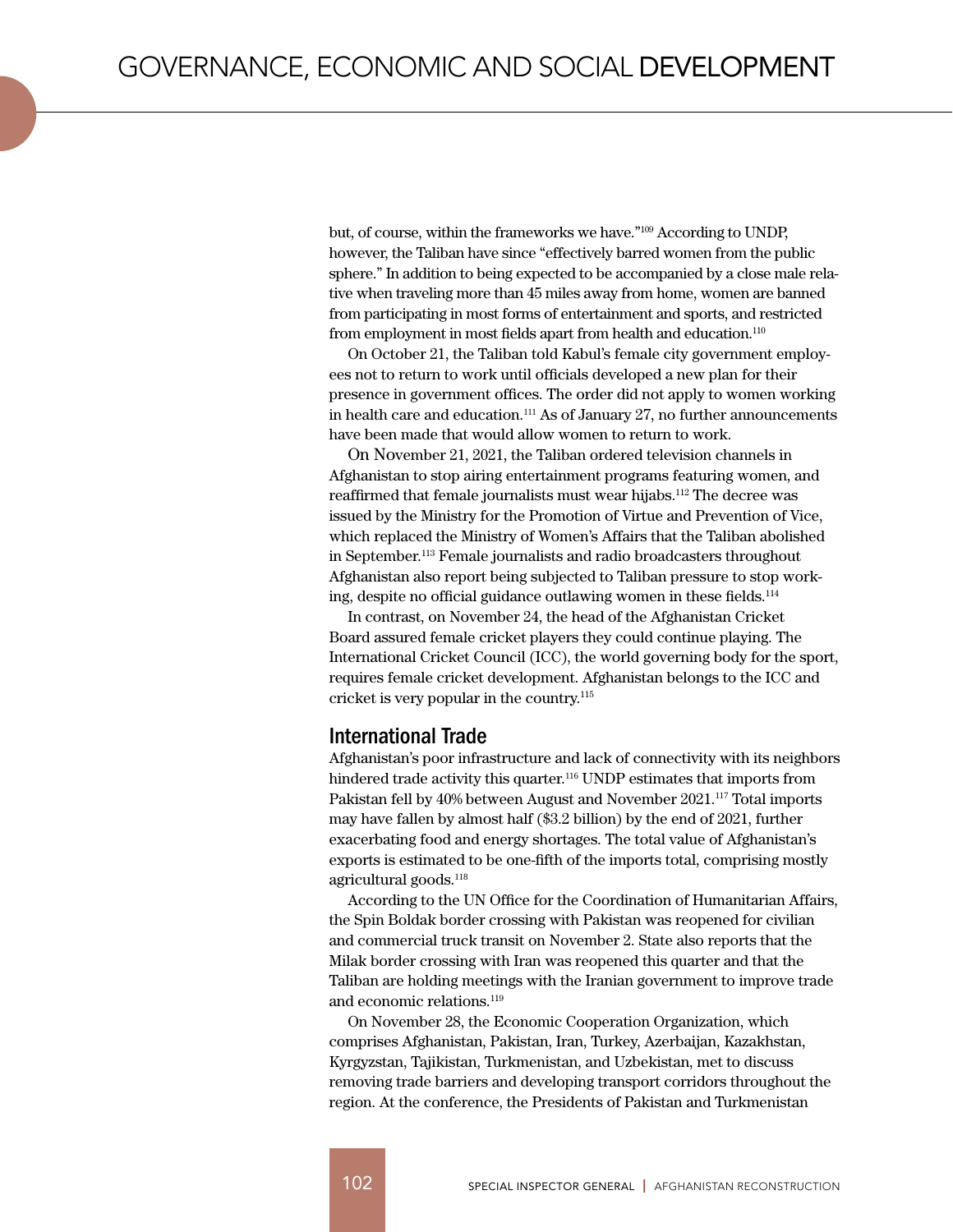

Workers loading bags of wheat flour onto a truck at a World Food Programme warehouse in Herat. (WFP photo by Marco Di Lauro)

expressed their desire for a stable Afghanistan to allow for long-stalled regional projects, including a gas pipeline, railways, and power grids, to be implemented.<sup>120</sup>

On December 25, a Kazakh delegation visited Kabul to discuss trade, transit routes, and other forms of economic cooperation. They also discussed the resumption of direct flights between the two countries, but made no announcements.<sup>121</sup>

In late August, the Taliban also said they hope to maintain Afghanistan's trade relationship with India and to keep the air corridor open between the two countries; Indian foreign secretary Harsh Vardhan Shringla said India is taking a "wait-and-watch" approach to engagement with a Talibancontrolled government.122 However, the costs of shipping goods through the air corridor connecting India and Afghanistan were heavily subsidized by the Ghani administration. According to the Afghanistan Chamber of Commerce, government subsidies covered around 83% of shipment costs for flights to New Delhi and 80% of shipment costs for flights to Mumbai.<sup>123</sup>

Under the Islamic Republic, Afghanistan's economy was highly dependent on imports, generating a severe trade deficit that was almost entirely financed through external aid. Afghanistan's main imports include petroleum, machinery and equipment, food items, and base metals and related articles.124 In 2019, Afghanistan imported goods totaling \$7.33 billion while exporting only \$975 million worth, according to World Trade Organization data; this produced a negative merchandise trade balance of \$6.36 billion, equivalent to 30.1% of GDP.125 In 2020, amid declining imports and exports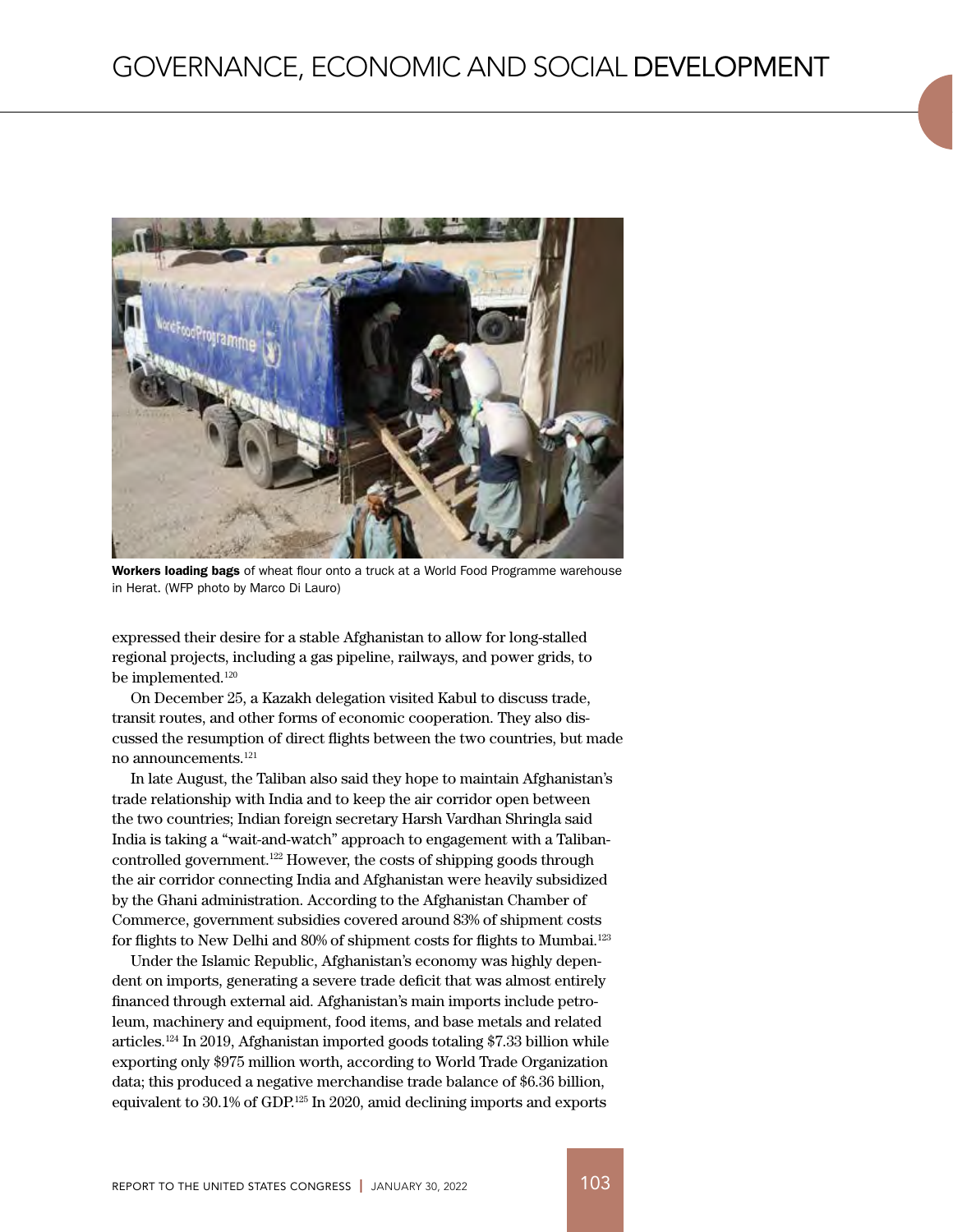(exports fell by 2% and imports by 5%), the negative trade balance narrowed to \$5.1 billion, equivalent to 26.7% of GDP.<sup>126</sup> The trade deficit was caused, in part, by Afghanistan's low manufacturing capacity and poor domestic infrastructure, which results in a narrow export base—largely agricultural products and carpets—to limited destination markets.127

### Infrastructure

A lack of critical infrastructure, particularly in rural Afghanistan, continues to constrain domestic connectivity, economic growth, and humanitarian assistance efforts. Snowfall during the winter season will likely cause road blockages and inaccessibility to food markets in many parts of the country, including Daykundi, Bamyan, Ghor, Badakhshan, and Nuristan Provinces, according to UNDP.<sup>128</sup> Without plans for snow clearance, a critical service previously undertaken by the Islamic Republic, roads to these communities will close. Large populations will be without access to basic services and humanitarian aid as temperatures plummet.<sup>129</sup>

USAID suspended all infrastructure and construction activities in Afghanistan last quarter.130 Cumulatively, USAID had disbursed approximately \$2.09 billion since 2002 to build power plants, substations, and transmission lines, and to provide technical assistance in the power sector. USAID had disbursed an additional \$248 million since 2002 to support water and sanitation projects.131 USAID's remaining energy projects are shown in Table G.5.

| TARI F |  |
|--------|--|
|--------|--|

#### USAID REMAINING ENERGY PROJECTS

| <b>Project Title</b>                                                        | <b>Start Date</b> | <b>End Date</b> | Total<br><b>Estimated Cost</b> | <b>Cumulative</b><br>Disbursements,<br>as of 1/10/2022 |
|-----------------------------------------------------------------------------|-------------------|-----------------|--------------------------------|--------------------------------------------------------|
| Power Transmission Expansion and Connectivity (PTEC)                        | 1/1/2013          | 12/31/2023      | \$332,767,161                  | \$272,477,914                                          |
| Design and Construct of SEPS Completion and NEPS-SEPS Connector Substations | 7/3/2019          | 7/30/2023       | 175,527,284                    | 123,609,994                                            |
| Contribution to AITF (Afghanistan Infrastructure Trust Fund)                | 3/7/2013          | 3/6/2023        | 153,670,184                    | 153,670,184                                            |
| <b>Engineering Support Program</b>                                          | 7/23/2016         | 1/22/2022       | 125,000,000                    | 107,683,436                                            |
| Bifacial Solar Photovoltaic Power Plant                                     | 4/1/2021          | 3/31/2022       | 24,150,000                     | 0                                                      |
| 25 MW Wind Farm in Herat Province                                           | 10/22/2019        | 11/27/2022      | 22,994,029                     | 0                                                      |
| Design and Acquisition of SEPS Completion and NEPS-SEPS Connector           | 3/7/2018          | 6/27/2022       | 20,151,240                     | 10,786,014                                             |
| IT Support for DABS Existing Data, Disaster Recovery and Load Centers       | 8/31/2021         | 6/30/2022       | 2,786,146                      | 0                                                      |
| Energy Loss Management Visualization Platform Activity                      | 1/25/2020         | 1/24/2022       | 1,579,973                      | 1,579,973                                              |
| USAID-CTP Promoting Excellence in Private Sector Engagement-PEPSE           |                   |                 | 114,252                        | 114,252                                                |
| <b>Total</b>                                                                |                   |                 | \$858,740,269                  | \$669,921,767                                          |

– No data

Source: USAID, response to SIGAR data call, 1/15/2022.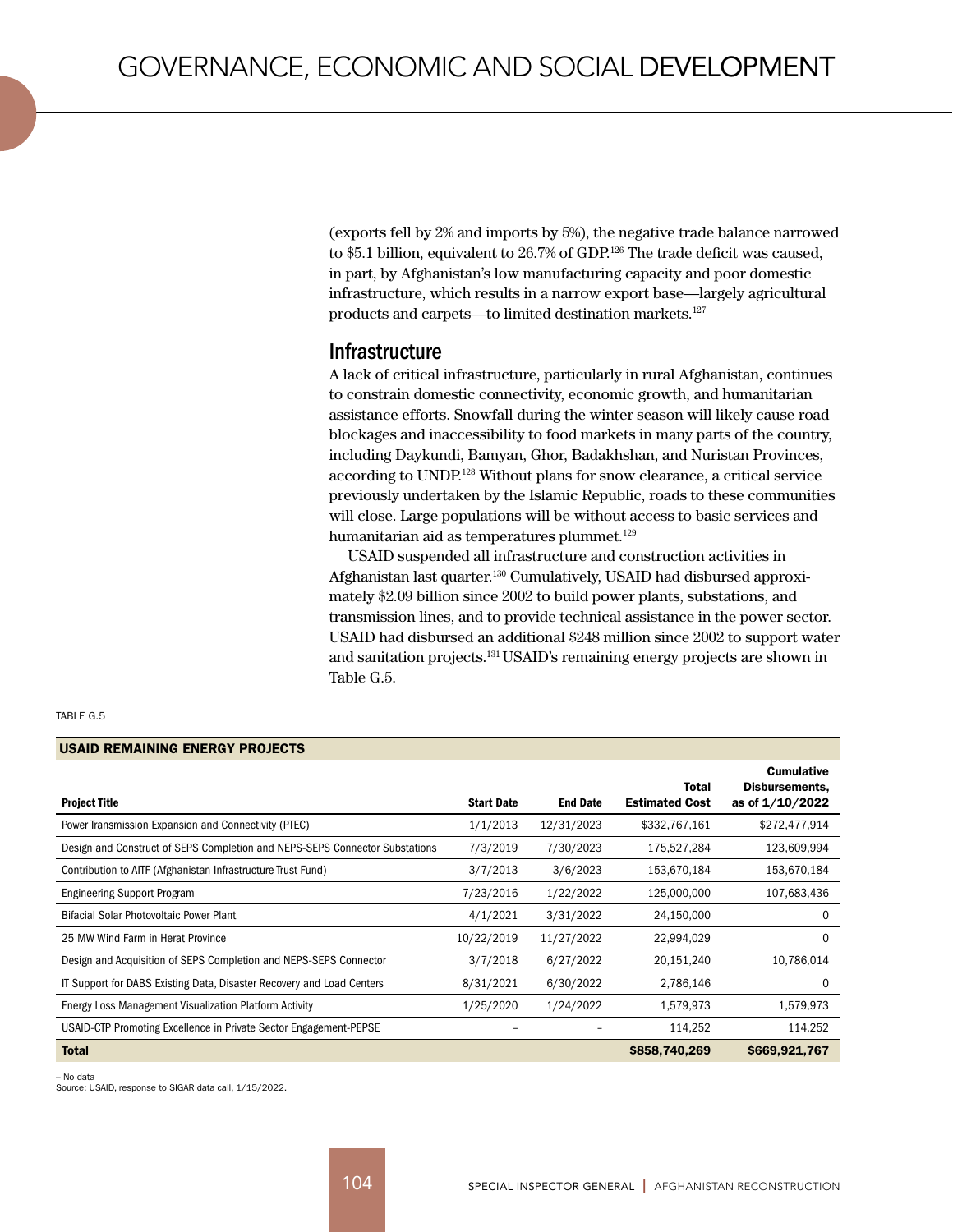#### Energy Shortfalls Persist Through Winter

Due to shortfalls in domestic power production, the Afghan energy sector remains highly dependent on neighboring countries to provide electric power and petroleum products. Afghanistan imports over 80% of its electricity at an annual cost of \$220 million. This has made Afghans' access to reliable electricity vulnerable to changes (seasonal domestic demands, energy output levels, etc.) in other countries.<sup>132</sup>

Domestic hydroelectric generation in Afghanistan is further constrained by the current drought, seasonal rainfall levels, and the absence of watersharing agreements with regional countries who use common rivers.<sup>133</sup>

By late 2020, according to data provided by Afghanistan Inter-Ministerial Commission for Energy, Afghanistan's total installed capacity for domestic power production was approximately 699 MW, versus the 2000 MW the Afghan Ministry of Water and Energy estimates the country needs. Domestic electric generating capacity consists of 280.5 MW of hydroelectric power, 353.5 MW of thermal/oil plants, and 65 MW from renewable energy.134 This limited access to reliable, grid-based power has been an obstacle to economic growth.

Moreover, the expansion of Afghanistan's domestic energy production was tied to power-purchase agreements between independent power producers (IPP) and Da Afghanistan Breshna Sherkat (DABS), Afghanistan's national power utility, which obligated DABS to purchase all IPP-produced electricity.<sup>135</sup> Given the Islamic Republic's heavy reliance on international donor assistance, DABS' financial viability was tied to either continued donor support or the government's ability to generate far greater levels of domestic revenue. IPPs have warned that unpaid invoices from DABS for generated electricity in the past have contributed to cash-flow problems that put continued power plant operations at risk.<sup>136</sup>

Not only do the Taliban face potential technical and personnel difficulties in managing the country's power infrastructure, particularly as trained personnel leave the country, but they now face severe revenue shortages that inhibit the ability to provide both domestically and externally generated electricity to the power grid. DABS' operations will be further impacted by the rising levels of poverty that limit households' ability to pay their electric bills.<sup>137</sup>

Press reports early this quarter indicated that the Taliban had not paid for electricity imports from neighboring countries or resumed bill collections from electricity consumers. As of December 23, Afghanistan owed its neighbors an estimated \$100 million in energy payments. UNDP previously reported that Central Asian countries can suspend their electricity exports under existing contracts due to nonpayment.<sup>138</sup>

Despite these concerns, DABS was able to sign further supply contracts for 2022 with the National Electric Grid of Uzbekistan (NEGU) and Tajikistan's Barki Tojik power company. Under the \$69 million contract with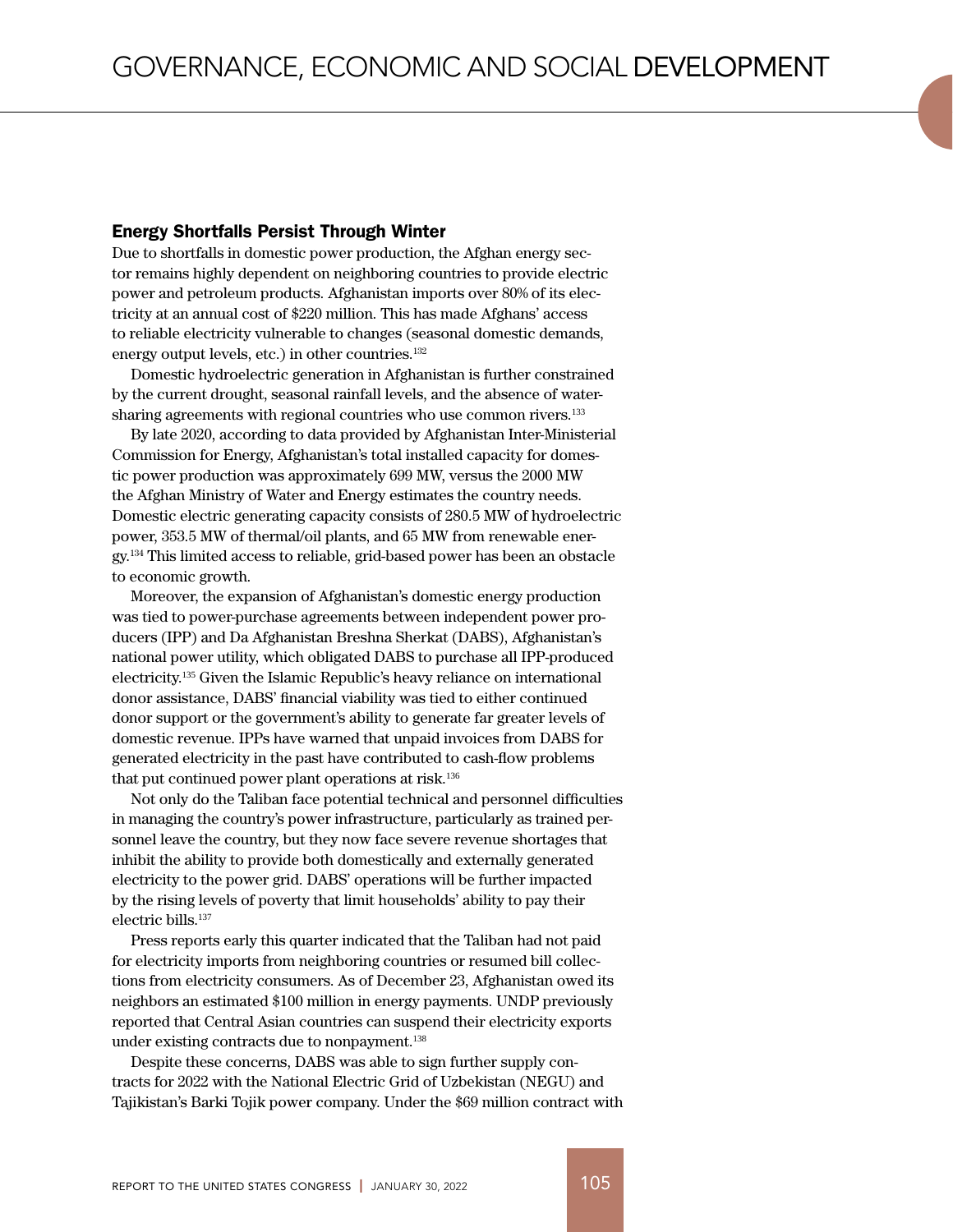Barki Tojik signed on December 27, Tajikistan will provide Afghanistan with 1.5 billion KWH of energy. Under NEGU's \$100 million contract, Uzbekistan agreed to provide Afghanistan with 2 billion KWH of electricity.<sup>139</sup>

According to UNDP, an interruption of electricity imports could leave over 10 million Afghans without power.<sup>140</sup> Electrical power grids supply 40% of the Afghan population, primarily urban residents.141 One such outage occurred on January 12, when electricity imports from Uzbekistan were reduced by 60% without notice, due to a technical problem at Marjan power station.142

USAID suspended all engagement with DABS on September 12 and is no longer monitoring its performance.<sup>143</sup>

#### Taliban View Extractives as Key Revenue Source

U.S. Embassy Kabul, currently operating out of Doha, Qatar, reported that the Taliban appointed experienced diplomat Maulvi Shahabuddin Delawar to lead their effort to attract foreign investment in Afghanistan's mining sector. However, State told SIGAR that they were not yet aware of any current cooperation, beyond fact-finding missions from China and Russia, between international businesses or foreign governments and the Taliban on the development of mining operations.<sup>144</sup>

Afghanistan's lithium deposits could be among the largest in the world, rivaling those of the Bolivia, according to media reports.<sup>145</sup> According to the *Financial Times* and State reporting this quarter, Chinese mining companies have been scouting opportunities to access Afghanistan's lithium and copper deposits. Chinese mining industry representatives met with Taliban officials in Kabul, Nangarhar, and Laghman Provinces to discuss mining rights and research access to such minerals. However, these talks remained in the early stages, with no guarantees yet made. Two of the Chinese companies reported to have been part of these talks have denied involvement, according to the *Financial Times*. 146

#### Long-Standing Obstacles and Uncertainties

Although Afghanistan has vast mineral resources, most projects in extractive activities require a five- to 10-year lead time, and will require significant improvements in security and a more investor-friendly regulatory environment.147 China's state-media outlet, the *Global Times,* recently claimed that uncertainties regarding security, poor infrastructure, and mining policies were acting as a bottleneck for the mining industry.148 The *Financial Times* said the Chinese are also concerned about how the Taliban will react to the state-sponsored persecution of the Uyghur population and other Muslim minorities in the Chinese province of Xinjiang.<sup>149</sup>

Before the Taliban takeover, illegal mining and the lack of enabling infrastructure limited the former Afghan government's ability to benefit from extractives. Afghanistan's formal extractives sector was limited by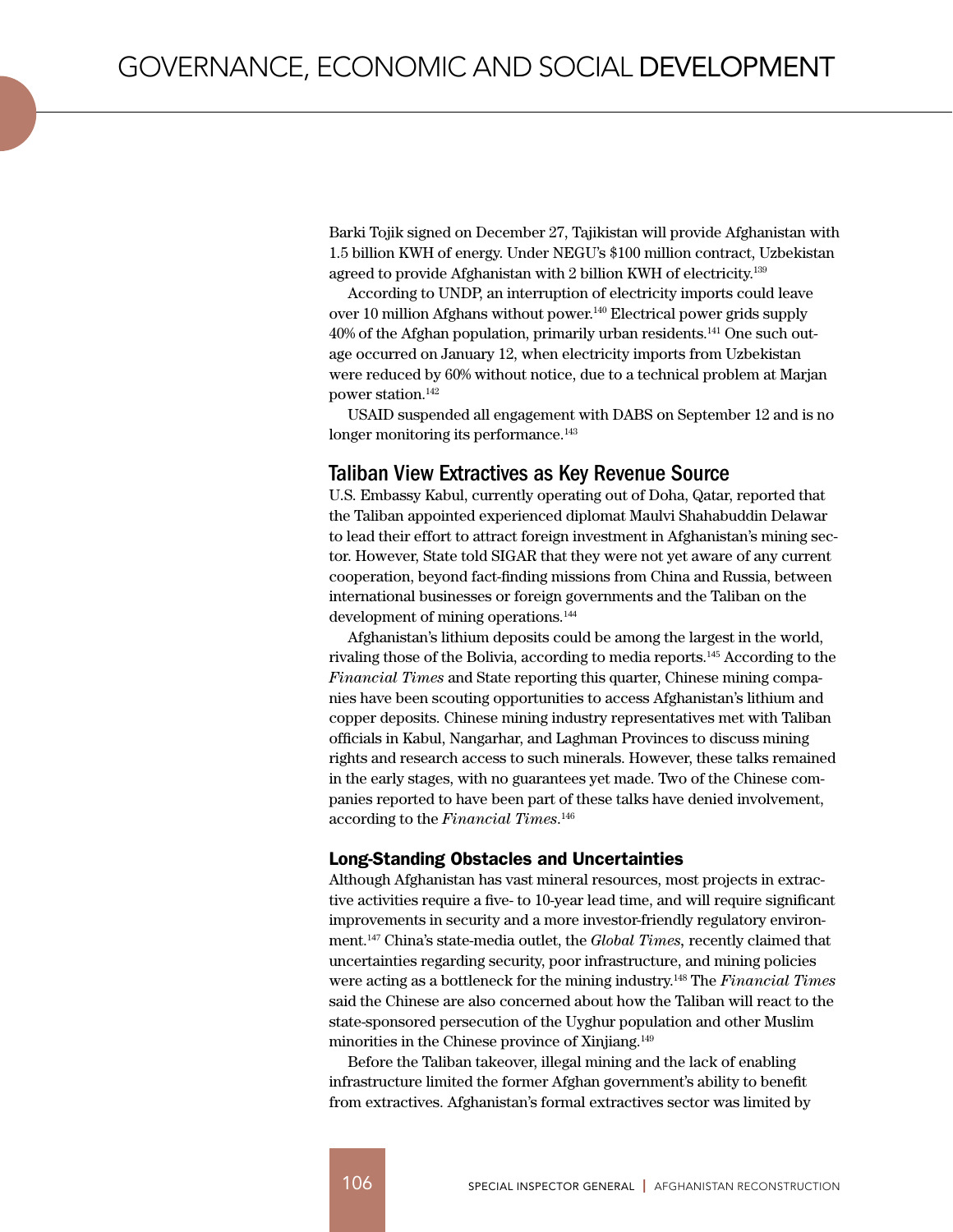low processing capacity, lack of reliable energy sources, poor transportation infrastructure, and insecurity which raised mining costs compared to regional markets. The potential for profitable mining operations, even in the formal economy, was further weakened by widespread corruption, which acted as an additional deterrent to investors in capital-intensive mining operations.150 The multiple obstacles to formal development have left a large percentage of mining activity in Afghanistan to informal or illegal small-scale operations that smuggle their products out of the country.151 According to accounting data from the Ghani administration, mining revenues accounted for only around 1% of Afghanistan's sustainable domestic revenues in recent years, despite the fact that all Afghan mineral resources are legally property of the state.152

U.S. Embassy Kabul reports that output and revenue from Afghanistan's mining sector has declined since the Taliban took power, due to the group's lack of technical expertise, as well as the current financial liquidity crisis. Mining company leaders assess that mineral exports from Afghanistan declined 45% year-on-year.153 However, State could not provide an independent estimate on the Taliban's income from mining revenues due to a lack of data.154

Reports indicate that while the Ministry of Mines and Petroleum (MOMP) staff have remained at work despite frustration over months of missed salary payments, they worry that the Taliban will give postings to loyalists without technical or subject-matter expertise. Some domestic mining companies had to lay off staff or suspend operations entirely due to the liquidity crisis, increased shipping costs, and high royalty payments.155

Desperate to collect domestic revenue, the Taliban instituted high royalties—four times the amount imposed by the Ghani administration—to be paid in advance for the export of raw materials. MOMP and the Ministry of Finance approved a plan to boost royalties on marble from 550 afghani per ton (\$5.50) to 2,000 afghani per ton (\$22.55). Experts agreed that the hike in royalties would boost government revenue in the short term, but domestic mining companies worried that they would have to raise prices to pay for them, making their firms less competitive with foreign companies, thus reducing demand and market share.156

However, State says the costs associated with providing security at mining sites and paying bribes to government officials have diminished.157

## CIVIL AVIATION UPDATE

#### Turkey and Qatar near agreement to run Afghan airports

The completion of the U.S. evacuation on August 30 left the Taliban without the technical expertise to run Kabul International Airport (formerly known as Hamid Karzai International Airport). Voice of America reported that the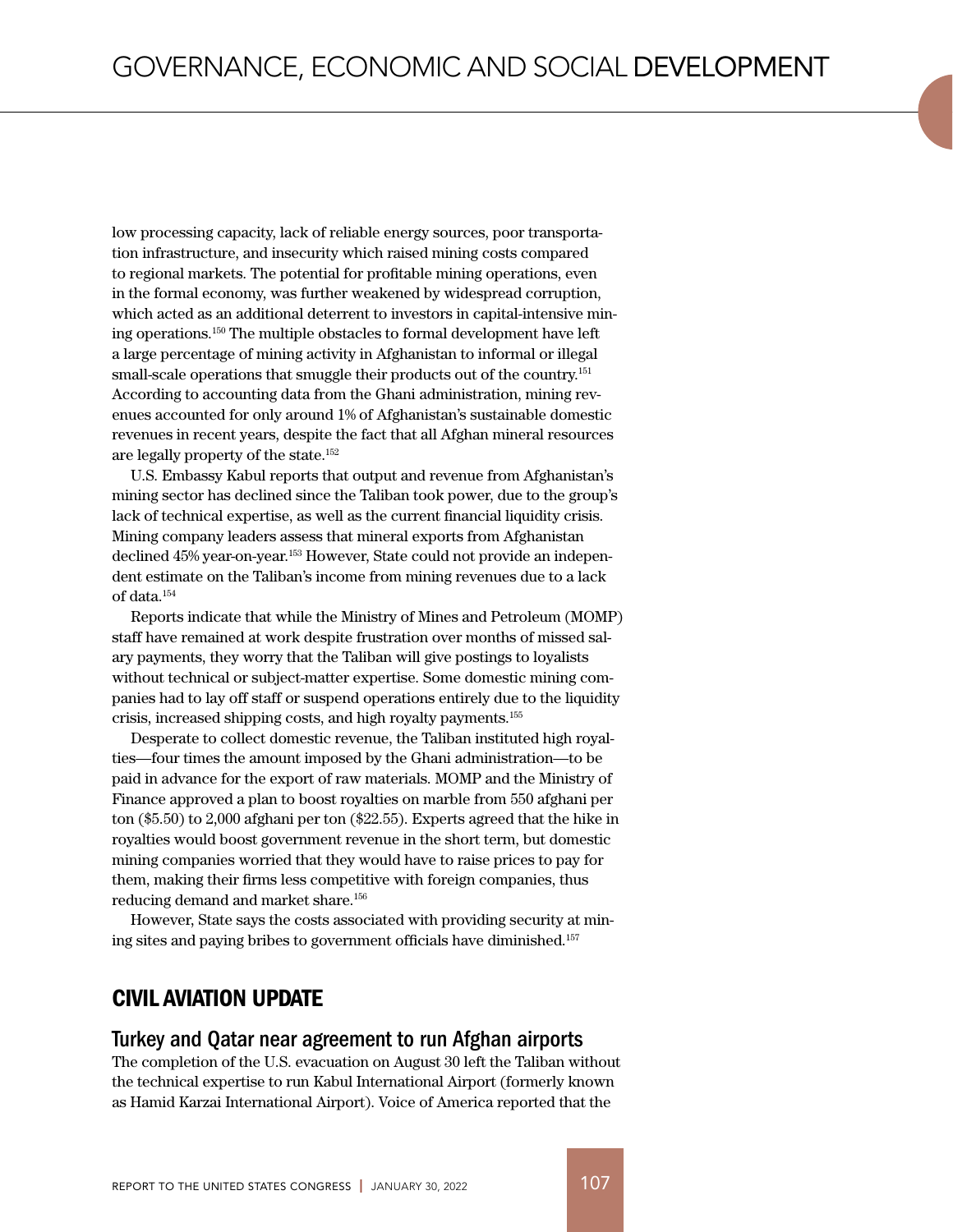airport was also damaged during the evacuation.<sup>158</sup> Functioning airports, along with safe and secure civil aviation, are necessary for maintaining any diplomatic presence in Kabul and, more importantly in the near term, vital for facilitating the delivery and distribution of humanitarian assistance to the Afghan people.

While a technical team from Qatar was able to restore limited daytime airport operations in Kabul in September, and facilitate domestic flights to Herat, Mazar-e Sharif, and Kandahar, Qatari engineers acknowledged that "there were some technical issues that we cannot fix."159 According to State, Qatar's support has been related primarily to ensuring the continuity of humanitarian air operations into and out of Kabul.<sup>160</sup>

State also told SIGAR this quarter that commercial airlines have been operating unscheduled relief and charter flights amid great financial and operational risk under daytime Visual Flight Rules (VFR). Kabul airport's ability to operate with reduced visibility in the winter months remains in question, as many runway lights are damaged and nonfunctional, and navigational aids to facilitate operations at night and in marginal weather conditions remain out of service. State expressed these concerns to the Taliban and emphasized the urgent need to finalize arrangements with international partners to improve safety for VFR flights and to allow for flights in adverse weather conditions and at night.161 On December 17, Uzbekistan announced it sent technicians to help repair and operate the airport at Mazar-e Sharif. They estimated work would be completed in early 2022.162

On December 24, Taliban officials announced they were in talks with a Qatar/Turkey joint venture to manage Kabul International Airport, as well as at least three other airports in Afghanistan. A joint team of Turkish and Qatari companies had signed a memorandum of understanding to operate Afghan airports "on the basis of equal partnership" and continue to engage the Taliban to finalize the arrangement.<sup>163</sup>

Kabul International Airport is currently the main entry point for delivering humanitarian assistance to Afghanistan.<sup>164</sup> This airport will need to remain operational throughout the winter if international efforts to address the ongoing humanitarian crisis are to continue.

## EDUCATION

USAID had four active education development programs in Afghanistan when Kabul fell, three of which have since been suspended or terminated. The agency has sought to ensure that implementers of USAID-funded education activities provide no material support to the de facto authorities. No USAID education activities have provided funding for teachers since August 15, 2021.<sup>165</sup>

The Capacity Building Activity program at the Ministry of Education was ordered to stop technical work on September 11, 2021, and received

Visual Flight Rules (VFR): Under VFR, aircraft operate in visual meteorological conditions (that is, clear weather). Clouds, heavy precipitation, low visibility, and otherwise adverse weather conditions should be avoided under VFR. Most general aviation flying and flight training occurs in visual meteorological conditions.

Source: ATP Flight School website, "VFR vs IFR," accessed 12/30/2021.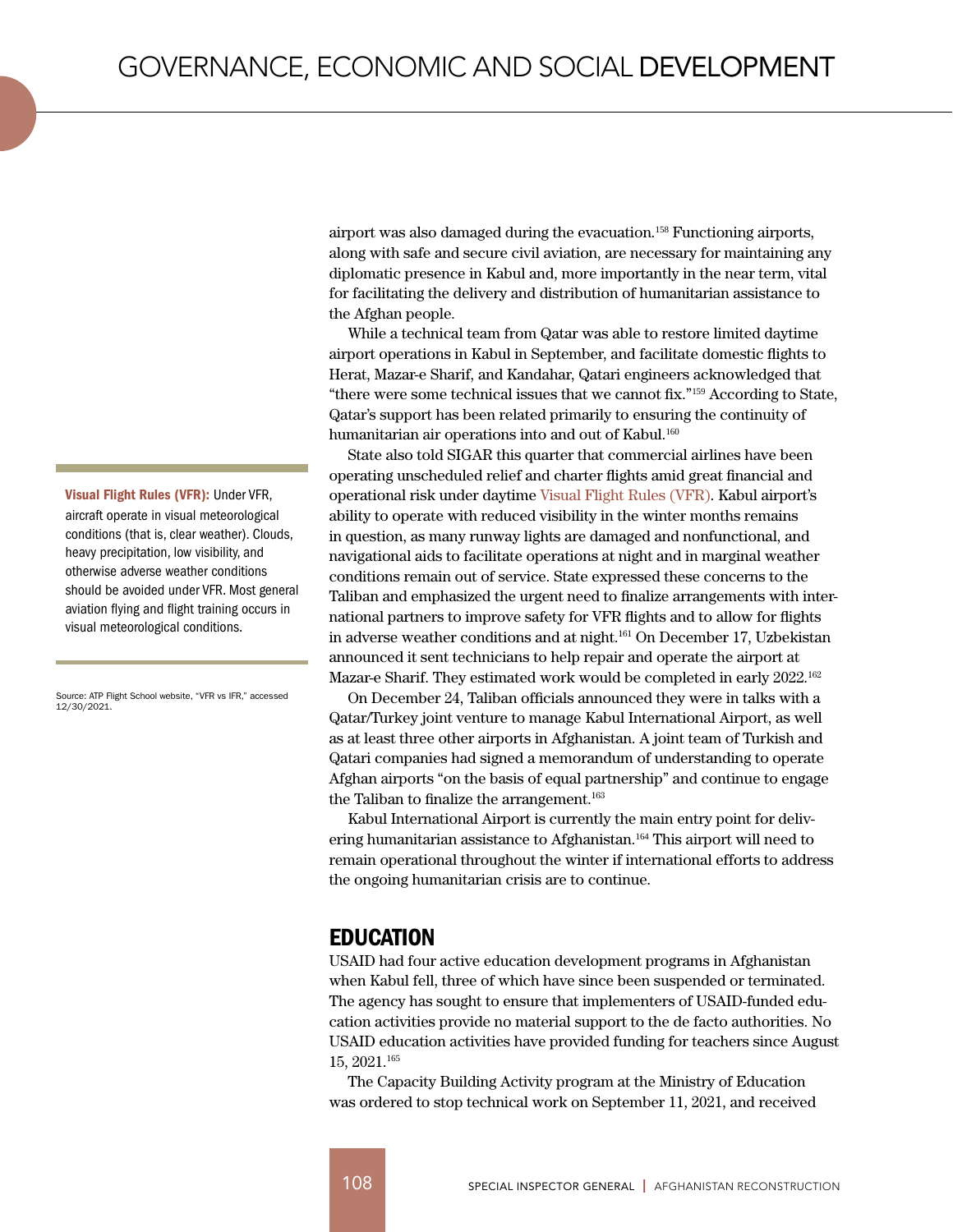a termination notice on October 8. Technical work had already been halted on August 15, with activities focused only on the safety and security of staff and winding down operations.166

The Advancing Higher Education for Afghanistan Development program also received an order on September 11, 2021, to "suspend all USAID-funded assistance activities, including any contact with the Afghan government." Between August 15 and September 11, the program was unable to carry out any activities due to the political and security situation on the ground. Given the absence of external donor assistance, the Taliban have not been paying public university faculty since they took power.<sup>167</sup>

According to UN Under Secretary General for Human Rights Martin Griffiths, 70% of all teachers in Afghanistan have not been paid since August.<sup>168</sup>

USAID's Strengthening Education in Afghanistan (SEA II) program has not disbursed any funds this quarter, but continues to collect the results of examinations for students who were in its Promote scholarship activity. SEA II had previously focused on increasing the number of affordable private schools, and improving girls' access to them. Many of these schools have closed since the Taliban took power and overall attendance has dropped.<sup>169</sup>

The technical capacity-building program for the American University of Afghanistan (AUAF) continued its activities via online instruction for participants within and outside Afghanistan. AUAF is a private university receiving U.S. government support, and local and American faculty continue to be paid.170 AUAF relocated its main campus to Qatar in mid-October.171

USAID-funded education programs aimed to increase access to, and improve the quality of, both basic and higher education, while also building the management capacity of the Ministry of Education (MOE) to develop a self-sustaining national education system in the long term. The premise of USAID's strategy was that gains in social development, including a strong education system, would help to bolster Afghan confidence in the government, improve the overall stability and inclusivity of the country, expand civic participation, and "create the conditions necessary for peace."172

With one of the youngest populations in the world—more than 40% of the Afghan population is 14 or younger—developing a quality education system serves as a long-term investment in human capital for the Afghan economy as well as in individual self-reliance. Even with donor assistance before the Taliban takeover, Afghanistan struggled to improve its education outcomes in the face of the MOE's capacity issues and persistent insecurity.173

Since 2002, USAID disbursed approximately \$1.28 billion for education programs, as of January 10, 2022.174 The agency's remaining education programs are shown in Table G.6 on the following page.

#### SIGAR/USAID INVESTIGATION ABOUT AUAF

Following a joint USAID Office of Inspector General (USAID OIG) and SIGAR referral to USAID's Suspension and Debarment office, USAID and American University of Afghanistan (AUAF) negotiated an administrative agreement whereby the university agreed to measures which sought to provide oversight; increase fiscal management, transparency, and responsibility; create an ethics and compliance office; and other steps.

Although many allegations were brought to the attention of investigators, all have been investigated and resolved without any finding of violations of U.S. criminal statutes. Following the concurrence of the Department of Justice, the joint investigation was closed by USAID OIG and SIGAR in November 2021.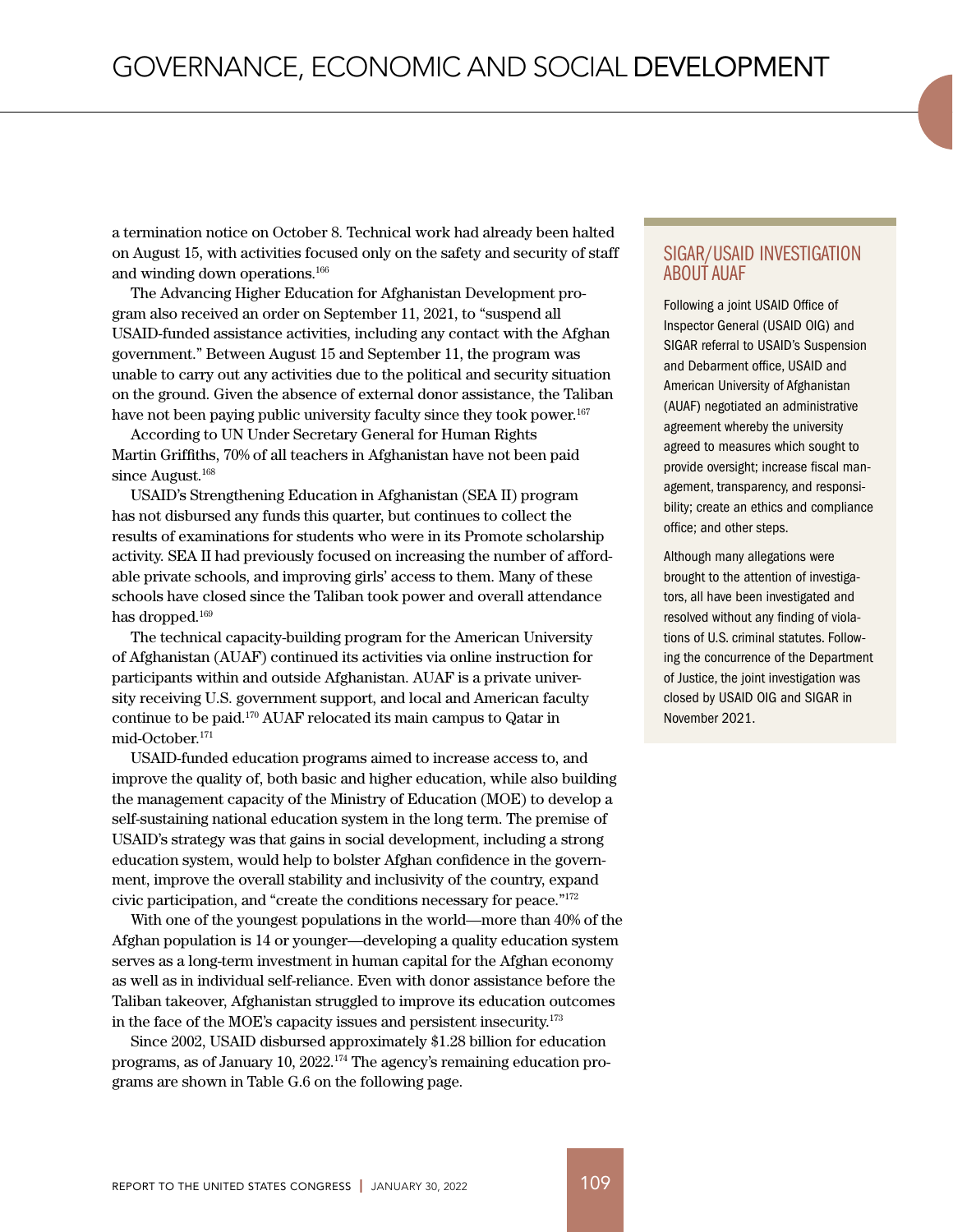TABLE G.6

| <b>USAID REMAINING EDUCATION PROGRAMS</b>                                              |                   |                 |                                |                                                        |
|----------------------------------------------------------------------------------------|-------------------|-----------------|--------------------------------|--------------------------------------------------------|
| <b>Project Title</b>                                                                   | <b>Start Date</b> | <b>End Date</b> | Total<br><b>Estimated Cost</b> | <b>Cumulative</b><br>Disbursements.<br>as of 1/10/2022 |
| Advancing Higher Education for Afghanistan Development (AHEAD)                         | 8/5/2020          | 8/4/2025        | \$49,999,917                   | \$5,617,833                                            |
| Strengthening Education in Afghanistan (SEA II)                                        | 5/19/2014         | 12/31/2023      | 49,828,942                     | 45,352,806                                             |
| Textbook Printing and Distribution II                                                  | 9/15/2017         | 12/31/2021      | 35,000,000                     | 4,333,950                                              |
| Let Girls Learn Initiative and Girls' Education Challenge Programme (GEC)              | 6/29/2016         | 3/31/2022       | 25,000,000                     | 25,000,000                                             |
| Capacity Building Activity at the Ministry of Education                                | 2/1/2017          | 1/10/2022       | 23,042,634                     | 21,610,171                                             |
| <b>Technical Capacity Building for AUAF</b>                                            | 2/1/2021          | 1/31/2022       | 18,947,149                     | 6,124,539                                              |
| Financial and Operational Capacity Building for an Afghan Higher Education Institution | 4/9/2021          | 12/31/2021      | 1,502,821                      | 279,189                                                |
| <b>Total</b>                                                                           |                   |                 | \$203,321,463                  | \$108,318,490                                          |

Source: USAID, response to SIGAR data call, 1/15/2022.

#### The future of girls' education remains uncertain

When the Taliban reopened schools throughout Afghanistan in September, only male students and teachers for grades 7–12 were instructed to return.<sup>175</sup> According to USAID, secondary schools for girls in the majority of provinces, including Kabul, remained closed this quarter.<sup>176</sup> In a December 8 interview with the BBC, the Taliban-appointed deputy education minister, Abdul Hakim Hemat, confirmed that girls are prohibited from attending high school, but said they would be allowed to return when a new education policy is approved in 2022.<sup>177</sup>

However, media reports indicate that some girls' secondary schools have already reopened after negotiations with local Taliban officials, including in cities such as Mazar-e Sharif and Kunduz.178 As of December 1, Voice of America reported that girls' high schools reopened in all districts in Herat Province, the only province where this is the case. While Taliban officials never formally approved the resumption of girls' secondary education in Herat, they did not move to stop it. In contrast to the deputy education minister's later statement, Taliban education director for Herat Province Shehabeddin Saqeb told Voice of America, "We openly tell everyone that they should come to school. The schools are open without any problem. We never issued any official order saying high-school-aged girls should not go to school."<sup>179</sup>

Yet in the 12 provinces where girls have access to secondary school, Taliban restrictions have severely and adversely impacted the numbers of students attending schools and the quality of instruction. Taliban decrees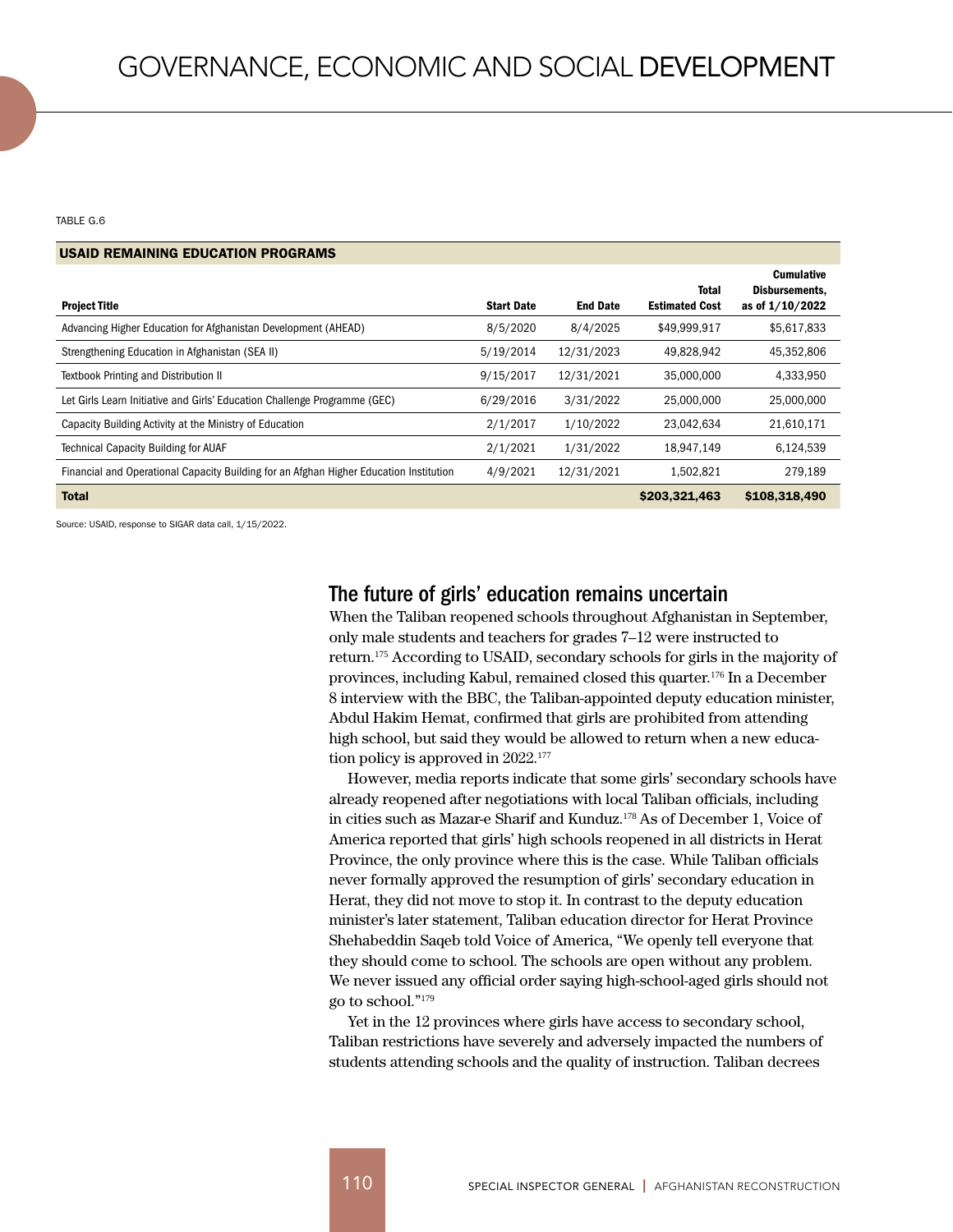

Girls attend a UNHCR-built school in Mahale Ghori village near Herat. (UNHCR Afghanistan Twitter account, @UNHCRAfg)

that classes and teachers be segregated by gender are exacerbating a teacher shortage, eliminating classroom opportunities for girls. Many families also feel pressured to keep their daughters at home out of concern for their safety.180 International human-rights organizations such as Amnesty International have criticized the Taliban for not reopening girls' schools throughout the country, and have accused them of using threats and intimidation to keep attendance rates low at all girls' schools.<sup>181</sup>

In an interview with the Associated Press, Taliban spokesperson Zabihullah Mujahid said they were making preparations for reopening all girls' schools by the end of March 2022. He stated that education for women and girls "is a question of capacity," and that girls and boys must be completely segregated in schools.<sup>182</sup> However, it is unclear if the Taliban have sufficient resources or female teachers to be able to operate segregated schools for female students.<sup>183</sup> Before the collapse of the Afghan government, the MOE reported that Afghan schools suffered from a lack of educational resources and needed at least 50,000 more teachers.<sup>184</sup> Many teachers are not working due to a lack of pay. USAID reported "there is a lot of anecdotal evidence that female teachers, wherever possible, are also choosing to leave the country."185 USAID reports that female students are allowed to continue studying at private universities, so long as there is at least a curtain separating men and women within classrooms.<sup>186</sup> However, even though female students are allowed to attend some higher education institutions, their inability to attend secondary schools would effectively bar them from advancing to the university level.<sup>187</sup>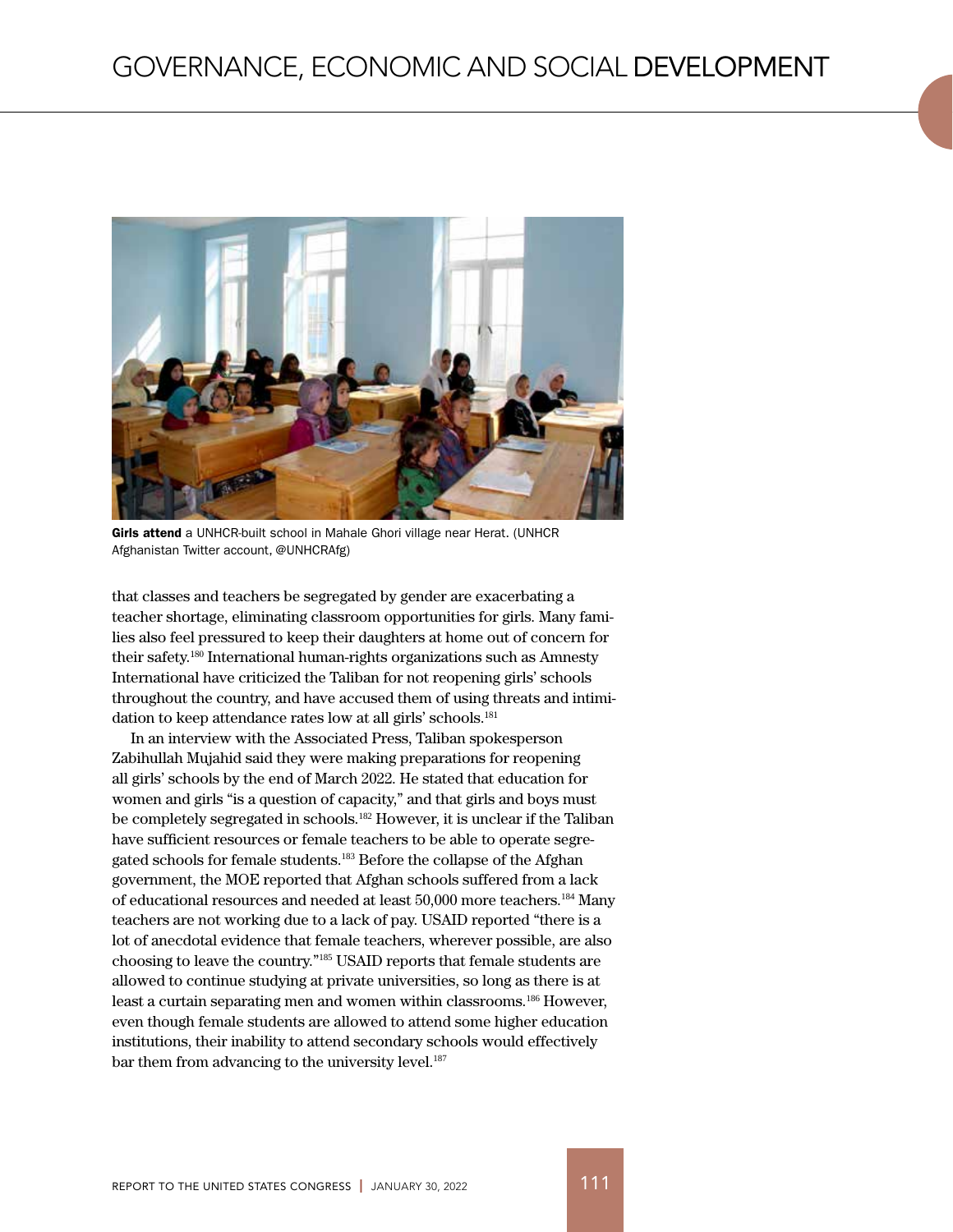# <span id="page-26-0"></span>TALIBAN REVIEW OF ISLAMIC REPUBLIC CURRICULUM

## Taliban Criticisms of the Islamic Republic's Education Curriculum

The Taliban have said they are developing a new education curriculum for 2022, with changes to some subjects to begin with the new school year starting on March 22.<sup>188</sup> While State told SIGAR they have no evidence that such a Taliban curriculum has yet been operational, a December 2020 report from the Taliban's education commission criticizing the school curriculum of the fallen Islamic Republic can shed some light on the type of educational changes they may implement.<sup>189</sup> The Taliban "review committee on the modern school curriculum" said it had thoroughly examined all of the Islamic Republic's textbooks from the first through sixth grade, and offered core principles and guidelines for changing the entire lower and higher education curriculum.<sup>190</sup>

The report outlines 12 recurring aspects of lessons under the Islamic Republic that the Taliban believe were inconsistent with the values it believes children should be taught. According to the Taliban:<sup>191</sup>

- 1. Lessons taught were not consistent with Islam and Sharia.
- 2. Lessons taught had moral problems.
- 3. Lessons taught were at odds with Afghan traditions.
- 4. Lessons reflected foreign cultures.
- 5. Lessons praised influential figures from the West and East, rather than from Afghanistan.
- 6. Lessons promoted non-Islamic traditions and actions (such as music, television, democracy).
- 7. Lessons were in conflict with the freedom and independence of Afghanistan.
- 8. Afghan national heroes were disregarded, ignored, or humiliated.
- 9. Pro-Western and "puppet" figures in Afghan history were presented as heroes.
- 10. Democracy and its core principles were considered important values.
- 11. Afghanistan and the geography of the Islamic world were disregarded.
- 12. Historical facts were renounced (e.g., the Taliban were presented negatively).192

#### Taliban: Curriculum was Inconsistent with "Islamic Values"

A central theme of the report is the desire to remove "foreign influence" from the school curriculum. The Taliban seek to redefine concepts such as "freedom," "human rights," "peace," and "equality" within its interpretation of Islamic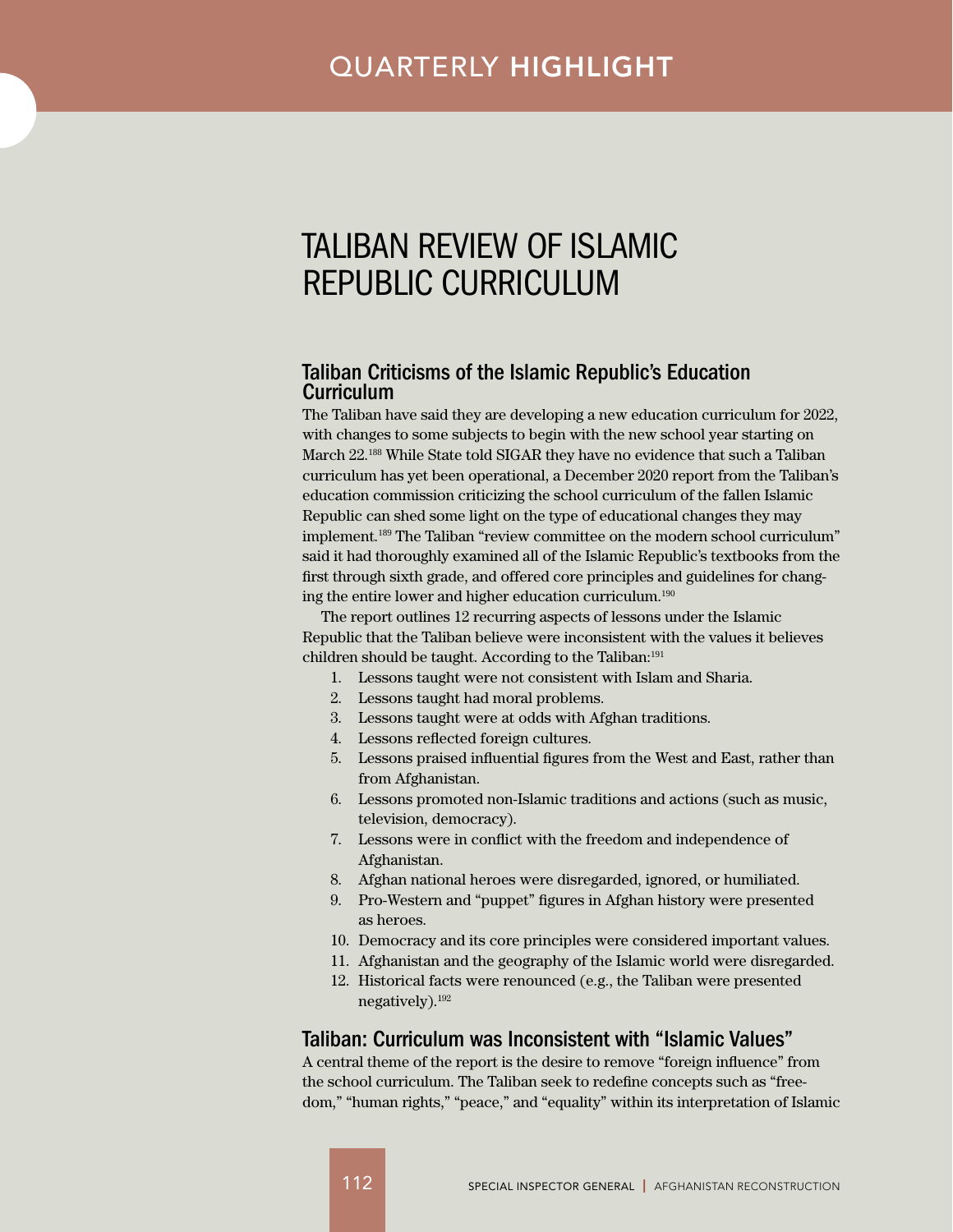# QUARTERLY HIGHLIGHT

tradition, and to teach that the framework of Sharia is the only path to attaining these values.<sup>193</sup> The report said that texts and images in violation of such values, including music and images of musical instruments, should be removed from lessons.<sup>194</sup>

The report also advocates teaching "war" and "holy Jihad" as distinct concepts, creating new lessons about the "American savage occupation," and instilling patriotic values in students. Teachers "should promote and encourage the spirit of jihad and freedom in the minds and hearts of the students."<sup>195</sup>

Many of the changes called for in this report relate to how textbooks depict women and girls. The report expresses outrage over depictions of women in Western clothing, pictures of young girls not wearing the hijab, and "nakedness" in sports. It states that women's rights should be taught within the context of Islamic rights, and that Western views are transgressive, but provides no further details. The report likewise mentions that the current curriculum improperly grants women "an absolute right of education [without] limitations or conditions." It does not describe the Taliban view of proper education for women.<sup>196</sup> Girls have been allowed to attend primary schools and women continue to study at private universities, but they have been barred from most secondary schools and face restrictions at public universities.<sup>197</sup>

The report cites a number of specific problems in individual textbooks used in the Islamic Republic's curriculum, reflecting the 12 main concerns described. The Taliban review committee found no issues in the subjects of computer science, physics, math, chemistry, or biology, but expressed several concerns with the subject of history. For example, it contends that the lesson on the creation of the United Nations should emphasize that it is not a "free and independent organization," but rather "an infidel net and control tool which has controlled and prevented Muslims from unification."198

Finally, the report concludes by recommending that the subjects of fine arts, civic studies, and culture be removed from the education curriculum. Civic studies were taught from the seventh through 12th grades in the Islamic Republic's curriculum; the Taliban report takes issue with all related textbooks. The Taliban report states their "introduction of organizations, democracy, constitution, human rights, elections" and other topics are harmful and destructive. Fine arts and culture are described as unnecessary or "disadvantageous" to teach. The report recommends that both should be replaced with a new lesson plan on agriculture.<sup>199</sup>

USAID told SIGAR that the Taliban are developing protocols for female students attending public universities, but have yet to present anything concrete. They note that female students have been allowed to continue studying at private universities, albeit at a reduced attendance rate. Reports also indicate that the Taliban are not interfering in the curricula of private universities, but plans to revise the curricula of public universities.<sup>200</sup> Afghan teachers for primary and secondary education have also been told to continue teaching the current curriculum until the Taliban complete their own version.201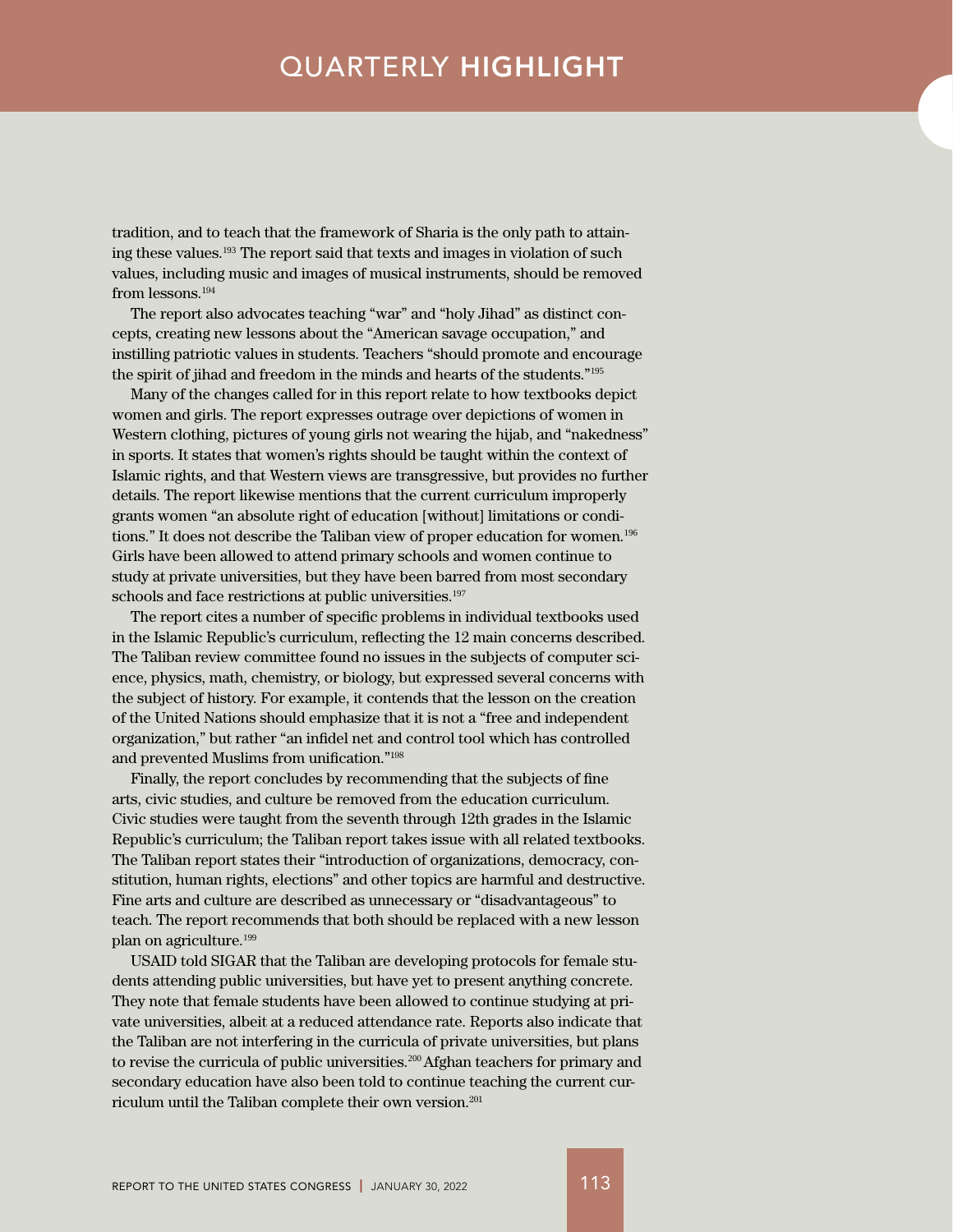## REMAINING WOMEN'S ADVANCEMENT PROGRAM PAUSED

The USAID Office of Gender's one remaining active program: The Women's Scholarship Endowment (WSE), which provides financial support to female students at Afghan universities, has been paused. WSE had a total of 232 scholars in three cohorts; five have graduated, 31 have departed Afghanistan, and 29 have either paused their studies, dropped out, or are on probation. That leaves 167 still active this quarter. The establishment of Taliban control and restrictions on women's access to higher education resulted in the suspension of recruitment for the fourth WSE cohort. Outside of pending student stipend payments and specific activities related to the close-out of last semester, such as final exams, WSE has suspended its programming. WSE is working on a revised work plan in light of current programming uncertainties and is exploring the extent to which they engage the private universities within the OFAC parameters. They are also considering sending students to regional universities.<sup>202</sup>

USAID's other remaining Promote program, Musharikat, closed on December 1, 2021, after a three-month no-cost extension to facilitate its closeout. Musharikat (Women's Rights Groups and Coalitions) was focused on advancing women's participation in the peace process, political participation, and addressing gender-based violence (GBV). Table G.7 show the remaining Promote and women's-focused programs.203

TABLE G.7

#### USAID REMAINING GENDER PROGRAMS

|                                        |                   |                 | Total                 | <b>Cumulative</b><br>Disbursements, |
|----------------------------------------|-------------------|-----------------|-----------------------|-------------------------------------|
| <b>Project Title</b>                   | <b>Start Date</b> | <b>End Date</b> | <b>Estimated Cost</b> | as of 1/10/2022                     |
| Promote Scholarship Endowment Activity | 9/27/2018         | 9/26/2023       | \$50,000,000          | \$50,000,000                        |
| Promote - Musharikat                   | 9/2/2015          | 12/1/2021       | 34.534.401            | 31,902,005                          |
| <b>Total</b>                           |                   |                 | \$84,543,401          | \$81,902,005                        |

Source: USAID, response to SIGAR data call, 1/15/2022.

## Taliban issue special decree banning forced marriages

On December 3, the Taliban announced they were banning forced marriages in Afghanistan, declaring that women must give consent to be married. Per the decree, "a women is not a property, but a noble and free human being; no one can give her to anyone in exchange for peace … or to end animosity."<sup>204</sup> It also establishes that widows have a right to inherit their late husband's property, outlines guidance for polygamous marriages, and orders courts to cooperate with these rules.<sup>205</sup>

The declaration comes amid numerous reports of Afghan parents selling their daughters to feed the rest of their families as starvation grips the country this winter.<sup>206</sup>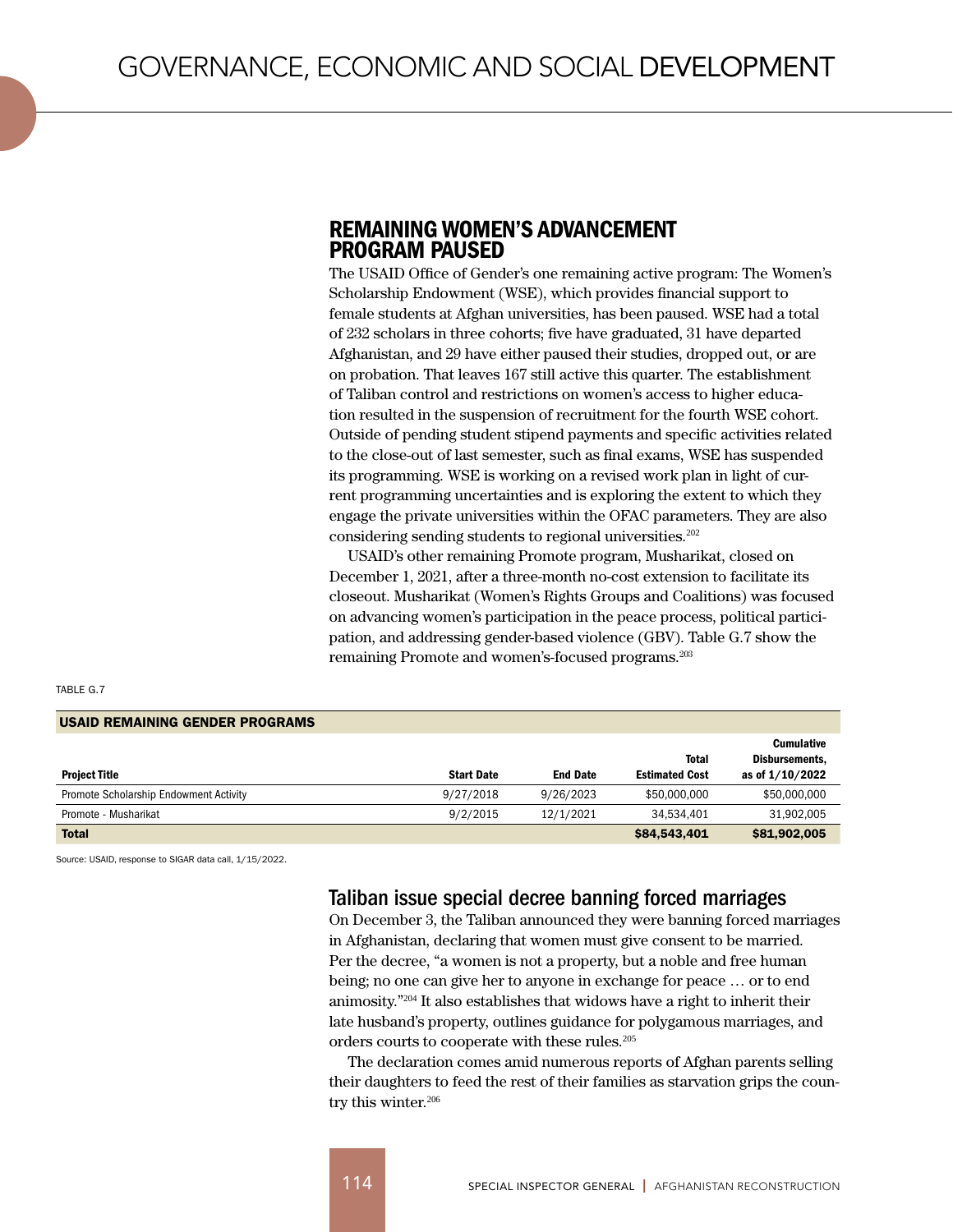Mahbouba Seraj, executive director for the Afghan Women's Skills Development Center in Kabul, called this a "huge" and unprecedented milestone for the Taliban. "Now what we have to do as the women of this country is … make sure this actually takes place and gets implemented."207 Seraj and other advocates also called on the Taliban to announce further guidance to clarify women's rights in public spaces. "What I am really waiting to hear next … is for [the Taliban] to send the decree regarding the education and right of work for the women of Afghanistan. That would be absolutely phenomenal."208

|                                                                                            | Islamic Emirate of Afghanistan<br>Commission for Cultural Affairs<br>Office of the Spokesperson                     |                                                                                                                                                                                                                                                                        |
|--------------------------------------------------------------------------------------------|---------------------------------------------------------------------------------------------------------------------|------------------------------------------------------------------------------------------------------------------------------------------------------------------------------------------------------------------------------------------------------------------------|
| Date: 1443/4/28Hijri Lunar                                                                 |                                                                                                                     | No. 395                                                                                                                                                                                                                                                                |
|                                                                                            | <b>Special Decree Issued by Amir al-Momenin on Women's Rights</b>                                                   |                                                                                                                                                                                                                                                                        |
| In the name of Allah, the most merciful and the most compassionate                         |                                                                                                                     |                                                                                                                                                                                                                                                                        |
| Women's Rights.                                                                            |                                                                                                                     | The Islamic Emirate's leadership directs all relevant Organizations, Ulema-e Karam and Tribal Elders to take serious action to enforce                                                                                                                                 |
| $\mathfrak{a}$<br>No one can force women to marry by coercion or pressure.                 | Adult women's consent is necessary during Nekah/murriage. (though, both should be equal with no risk of sedition (. |                                                                                                                                                                                                                                                                        |
| e<br>or to end animosity.                                                                  |                                                                                                                     | A woman is not a property, but a noble and free human being; no one can give her to anyone in exchange for peace deal and                                                                                                                                              |
| $^{(3)}$<br>of equality and preventing sedition should be kept into consideration.(<br>(4) | It is the sharia right of a widow, to obtain 'Mahar' from her new husband.                                          | After the death of the husband, 'Sharaie Adat' (four months and ten nights or pregnancy) passes, no one can marry a widow<br>by force including her relatives. A widow has the right whether to marry and or to determine/choose her future. (though, the principle    |
| (5)<br>deprive a widow of her right.                                                       |                                                                                                                     | A widow has beritage right and fixed share in the property of her husband, children, father and relatives, and no one can                                                                                                                                              |
| 16<br>maintain justice between them.                                                       |                                                                                                                     | Those with multi marriages (more than one wife) are obliged to give rights to all women in accordance with sharia law, and                                                                                                                                             |
|                                                                                            | For proper implementation of this decree, relevant organizations are instructed to do the following acts:           |                                                                                                                                                                                                                                                                        |
| A)<br>and his torment and anger.                                                           |                                                                                                                     | The Ministry of Hajj and Religious Affairs is instructed to encourage scholars to give awareness to the people about women's<br>rights through their letters and preaching that oppressing women and not giving them their rights will cause Allah's dissatisfaction   |
| B)                                                                                         | of Ulema and the people about women's Sharia rights; to prevent the ongoing oppression.                             | The Ministry of Information and Culture is instructed, to publish articles related to women's rights through its means in<br>writing and audio, as well as, encourage writers and activists to publish useful articles on women's rights in order to attract attention |
| $\mathbf{C}$<br>their Sharia rights.                                                       |                                                                                                                     | The Supreme Court must issue instructions to all courts to consider applications for women's rights, especially widows' rights<br>and their oppression in a proper and principled manner, in order not to disappoint women of getting rid of oppression and obtaining  |
| D)<br>implementation of this decree Wasalam.                                               |                                                                                                                     | Governors and district governors must cooperate comprehensively with the named ministries and the Supreme Court in the                                                                                                                                                 |
|                                                                                            | エムリックアパイス                                                                                                           |                                                                                                                                                                                                                                                                        |
|                                                                                            | LEWITHIAIT<br>2021/12/3                                                                                             |                                                                                                                                                                                                                                                                        |

Rights," 12/3/2021, [https://twitter.com/zabehulah\\_m33/status/1466663907750256642](https://twitter.com/zabehulah_m33/status/1466663907750256642).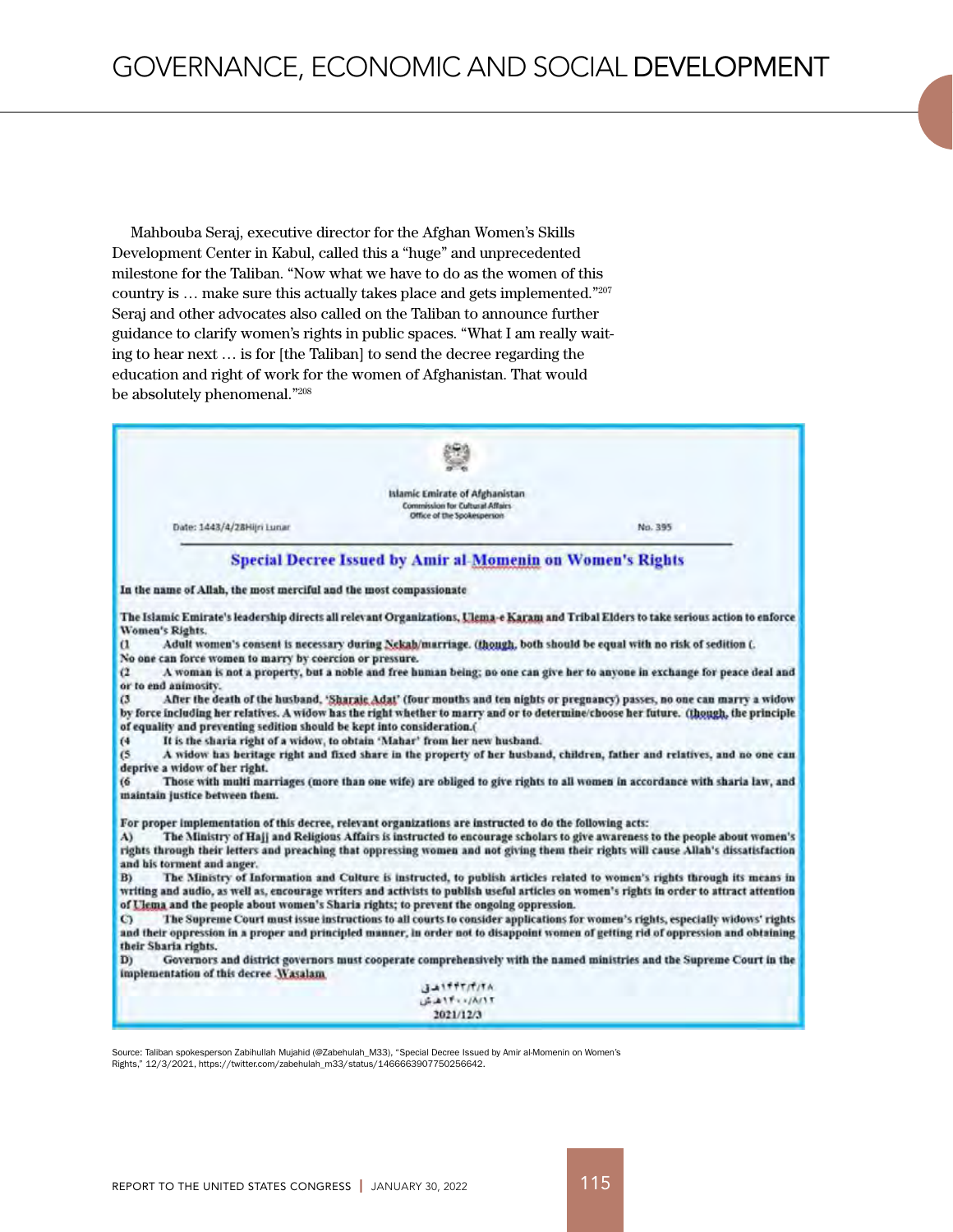## Taliban issue restrictions on the right of women to travel and use communal bathhouses

On December 26, the Taliban sparked international outrage when they outlawed women from traveling more than 45 miles (72 km) without being accompanied by "a close male family member." "This new order essentially moves further in the direction of making women prisoners," said Heather Barr, Human Rights Watch's director of women's rights. It "shuts off opportunities for them to be able to move freely, to travel to another city, to do business, (or) to be able to flee if they are facing violence in the home."<sup>209</sup>

On December 28, women in Kabul organized a protest against the new restrictions. Taliban militants fired their weapons in the air, causing a stampede that injured a number of women.<sup>210</sup>

On January 3, Taliban officials in Balkh and Herat Provinces banned women from using *hammams*, communal bathhouses traditionally used for cleaning and purification rituals. Under Islamic law, women are required to cleanse after menstruation, giving birth, and sexual intercourse. Hammams are also the only place where many Afghans can access warm water during the winter. Women were also barred from using hammams during the Taliban's 1996–2001 reign.211

## PUBLIC HEALTH

After the closure of the U.S. embassy in Kabul in August 2021, USAID paused its health programming to evaluate next steps. USAID's bilateral projects (Assistance for Families and Indigent Afghans to Thrive, AFIAT, and the Urban Health Initiative, UHI) continued to support the roll-out of COVID-19 vaccinations under OFAC's September 23 license (GL15). SHOPS-Plus (Sustaining Health Outcomes through the Private Sector Plus) continued sales of socially-marketed health products to third-party distributors and retail outlets. Additionally, the Disease Early Warning System (DEWS) initiative, working through the World Health Organization, continued to provide support for disease surveillance for both polio and COVID-19.<sup>212</sup>

In mid-November, UHI resumed programming focused on expanding access to and quality of health services in NGO-supported and private facilities, continuing to strengthen COVID-19 prevention and response, strengthening community-based service delivery, and establishment of "eMentoring" for health care providers. At this time, AFIAT also resumed programming focused on providing life-saving pharmaceuticals and commodities, creating a female health worker corps, strengthening of community-based services, advocating for strengthened nutrition counseling for mothers and children, and continuing to strengthen COVID-19 prevention and response.<sup>213</sup>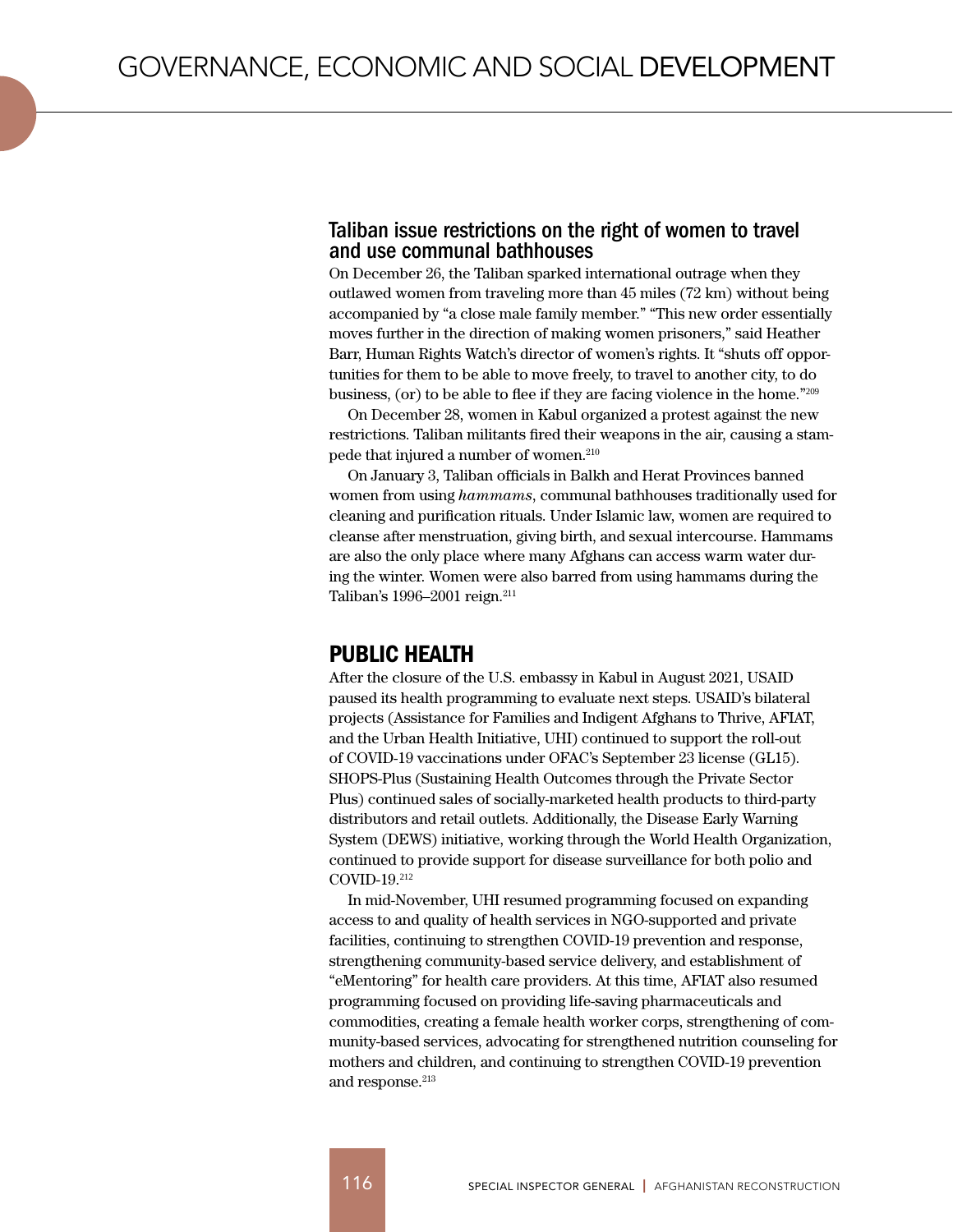

WHO Director-General Tedros Adhanom Ghebreyesus (center) talks with hospital staff at the Wazir Mohammad Akbar Khan National Hospital in Kabul, Afghanistan. (World Health Organization photo by Lindsay Mackenzie)

USAID reports that the Taliban takeover has had a negative impact on a several aspects of their health programs. The financial liquidity crisis has led to delayed salary payments to partner staff as well as limited ability to pay vendors and purchase needed supplies and resources in a timely fashion. Over 400 COVID-19 vaccinators, hired through short-term contracts under UHI, are among those for whom salary payments were severely delayed.214 The liquidity crisis, combined with security challenges and land/ air import restrictions, has also resulted in a shortage of essential medicines and health supplies. SHOPS-Plus, for example, provides condoms and oral contraceptives (through their social marketing initiative) for more than 22% of women using modern contraceptives in Afghanistan. As of December 17, their local stock of socially marketed oral contraceptives and condoms has been completely depleted and they have been unable to resupply.215

USAID also reports numerous security incidents, including: (1) Taliban occupation of project guest houses (resulting in property damage); (2) Taliban removal of an AFIAT project vehicle from their central office; (3) challenges and delays related to navigating Taliban-installed checkpoints (particularly for SHOPS-Plus during transport of commodities); (4) unscheduled visits by Taliban members to the homes of project staff; and (5) theft and muggings of project staff. However, USAID said so far most of these incidents have not resulted in significant harm to individuals or property.216

Despite statements from national Taliban leadership that female healthcare workers would be allowed to return to work in the health sector, USAID said subnational policies are not consistent among provinces. In most cases, USAID implementing partners have advised female staff members to work from home until it is clear that they can return to the office safely. A more recent assessment of the security situation has prompted some female staff to return to the office, health facilities, and field visits.<sup>217</sup>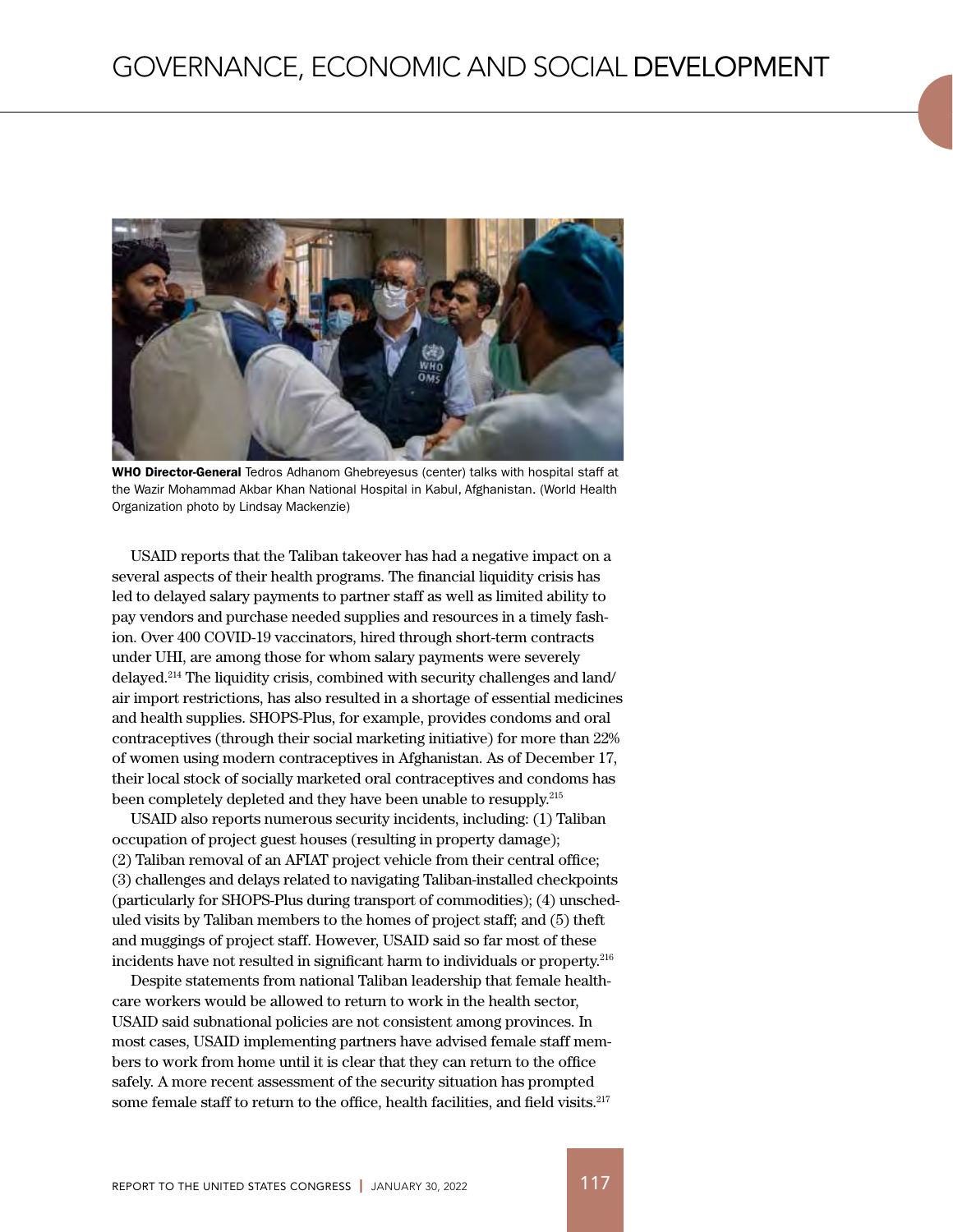Many international and some locally employed staff were also evacuated from Afghanistan this summer, resulting in limited project vacancies.<sup>218</sup>

U.S. on- and off-budget assistance to Afghanistan's health sector totaled more than \$1.4 billion as of January 10,  $2022.^{219}$  USAID continues to manage off-budget active health programs are shown in Table G.8.

#### TABLE G.8

#### USAID REMAINING HEALTH PROGRAMS

| <b>Project Title</b>                                            | <b>Start Date</b> | <b>End Date</b> | <b>Total</b><br><b>Estimated Cost</b> | <b>Cumulative</b><br>Disbursements.<br>as of $1/10/2022$ |
|-----------------------------------------------------------------|-------------------|-----------------|---------------------------------------|----------------------------------------------------------|
| Afghanistan Demographic and Health Survey (ADHS) Follow-On      | 10/9/2018         | 9/9/2023        | \$10,500,000                          | \$5,548,814                                              |
| Sustaining Technical and Analytic Resources (STAR)              | 5/1/2018          | 9/30/2023       | 2,186,357                             | 1,231,504                                                |
| TB Data, Impact Assessment and Communications Hub (TB DIAH)     | 9/24/2018         | 9/24/2023       | 600,000                               | 600,000                                                  |
| Meeting Targets and Maintaining Epidemic Control                | 4/15/2019         | 4/14/2024       | 970,000                               | 270,000                                                  |
| Assistance for Families and Indigent Afghans to Thrive (AFIAT)  | 7/10/2020         | 7/9/2025        | 117.000.000                           | 14,562,819                                               |
| Urban Health Initiative (UHI) Program                           | 10/14/2020        | 10/13/2025      | 104.000.000                           | 14,062,920                                               |
| Modeling American Healthcare, Standards & Values in Afghanistan | 10/1/2020         | 9/30/2022       | 1,092,601                             | 0                                                        |
| <b>DEWS Plus</b>                                                | 7/1/2014          | 6/30/2022       | 54,288,615                            | 37,210,137                                               |
| Central Contraceptive Procurement (CCP)                         | 4/20/2015         | 11/28/2023      | 3,599,998                             | 3,122,674                                                |
| <b>Total</b>                                                    |                   |                 | \$294,237,571                         | \$76,608,867                                             |

Source: USAID, response to SIGAR data call, 1/15/2022.

#### Health-care System in Crisis

NGOs and international organizations have warned that Afghanistan's health-care system remains in crisis this quarter. Given the loss of most government funding and international support after the Taliban took power, hospitals nationwide have little to no money for salaries, equipment, medicines, or supplies.<sup>220</sup>

The pause of the World Bank-administered Sehatmandi project had a particularly severe impact on Afghanistan's health sector leading up to the current situation. Under Sehatmandi, over 60% of Afghanistan's 3,758 public-health facilities (across 31 of 34 provinces) contracted directly with local NGOs to offer basic health services and essential hospital services. Funded through a multilateral donor trust, Sehatmandi has been supported by USAID and over 30 international donor partners. The World Bank paused Sehatmandi in the wake of the Taliban's takeover, constraining Afghan health facilities from offering the full package of basic health services. This, combined with a national liquidity crisis, household food insecurity, and concerns about personal safety, has jeopardized the health gains of the past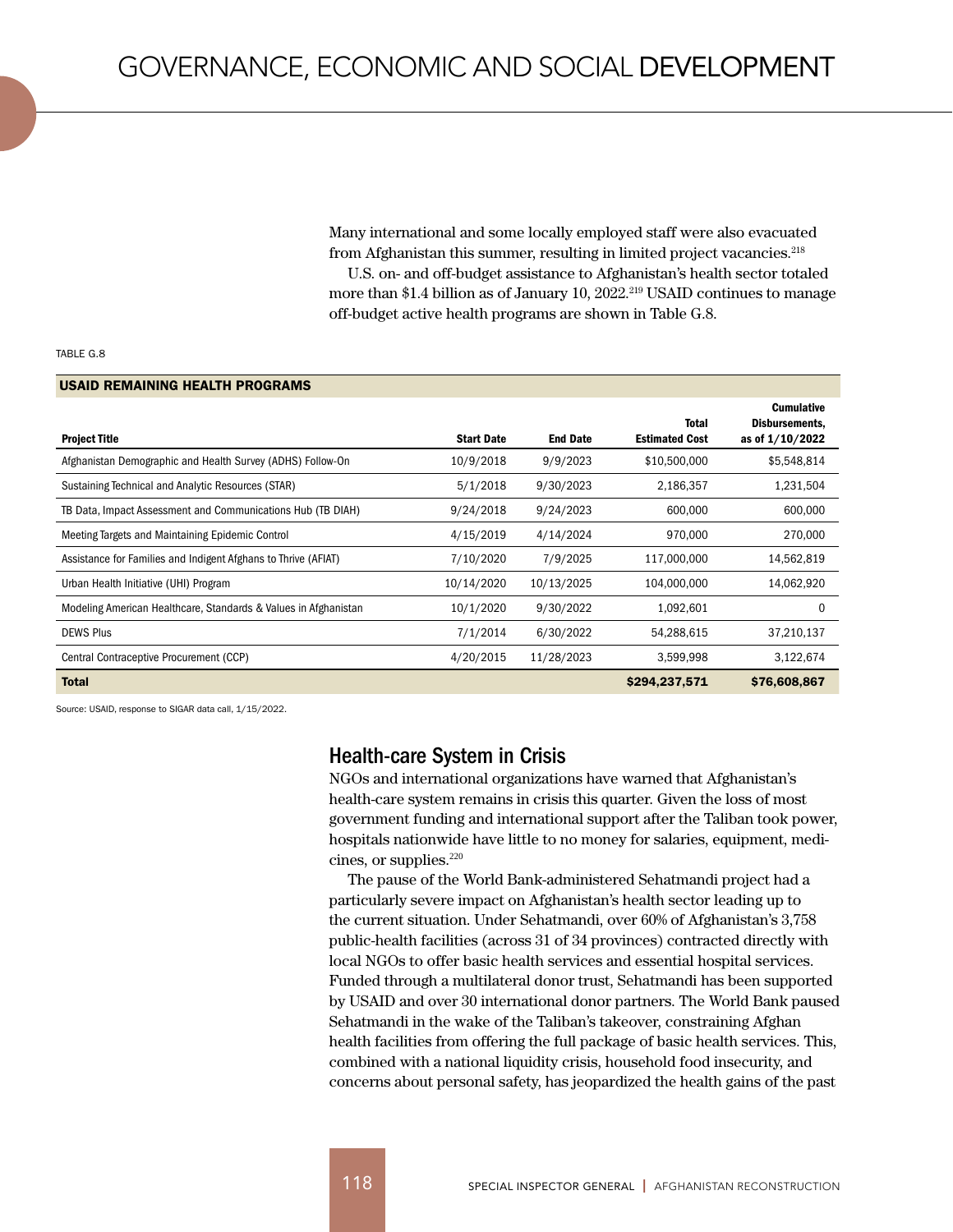20 years. 221 According to WHO, only 17% of the Afghanistan's Sehatmandi clinics and health facilities were fully functioning in September 2021.222

Starting in October and November, USAID and other international donors provided bridge funding to sustain Sehatmandi in the short term, averting a complete collapse of the public health system. USAID told SIGAR that longer-term solutions are being discussed and will be key for maintaining the health sector achievements of the past 20 years.223

The health-system crisis comes amid a record crisis of food insecurity, with nearly four million Afghans estimated to "need acute malnutrition treatment services in 2021, including one million children under five with severe acute malnutrition, 2.2 million children under five with moderate acute malnutrition, and 700,000 pregnant and lactating women with acute malnutrition."<sup>224</sup> A November WHO estimate foresaw at least one million children at risk of dying from severe malnutrition if they do not receive immediate treatment.<sup>225</sup>

COVID-19 continues to ravage Afghanistan, although shortages in testing limit visibility on the number of cases.<sup>226</sup> The Afghan-Japan Communicable Disease Hospital, Kabul's only dedicated COVID-19 facility, reported a lack of oxygen supplies critical to patient care, as well as shortages in fuel for generators, food, and essential drugs for patients, and basic supplies like examination gloves. Supplies of some 36 essential medications had already run out by December 16. Hospital workers have been working for five months without pay as patient rooms fill to capacity with cases of malnutrition, COVID-19, and other diseases. Doctors at another Kabul hospital are sometimes forced to give patients smaller doses of drugs than recommended to avoid running out entirely. These reports all came before the rise of the Omicron variant of COVID-19 in Afghanistan. Dr. Shereen Agha, the head of the COVID-19 hospital's intensive care unit, said, "We are not ready for Omicron. A disaster will be here."227

Health-care services for women reportedly have been restricted due to Taliban orders requiring women to be seen only by female staff. The Taliban have allegedly beaten male doctors who have treated female patients. Taliban orders that women must be accompanied by a male family member could further restrict women's ability to access health-care facilities.<sup>228</sup>

In addition, USAID reports that insecurity and the pause of Sehatmandi funding immediately following the Taliban takeover resulted in women and children losing access to quality services.<sup>229</sup> Data collected from Kandahar and Helmand provinces indicate that, between June and August 2021, the uptake of maternal health services dropped by 36–47%, with the largest decline in institutional deliveries (47%). This same data set shows a 73% drop in children being referred to health facilities for tuberculosis treatment and a 40% drop in children receiving Vitamin A, which is important for vision, growth, cell division, reproduction, and immunity.230 Additional data collected from health facilities across 17 provinces showed that up to 25% fewer children received critical vaccinations in August compared to June.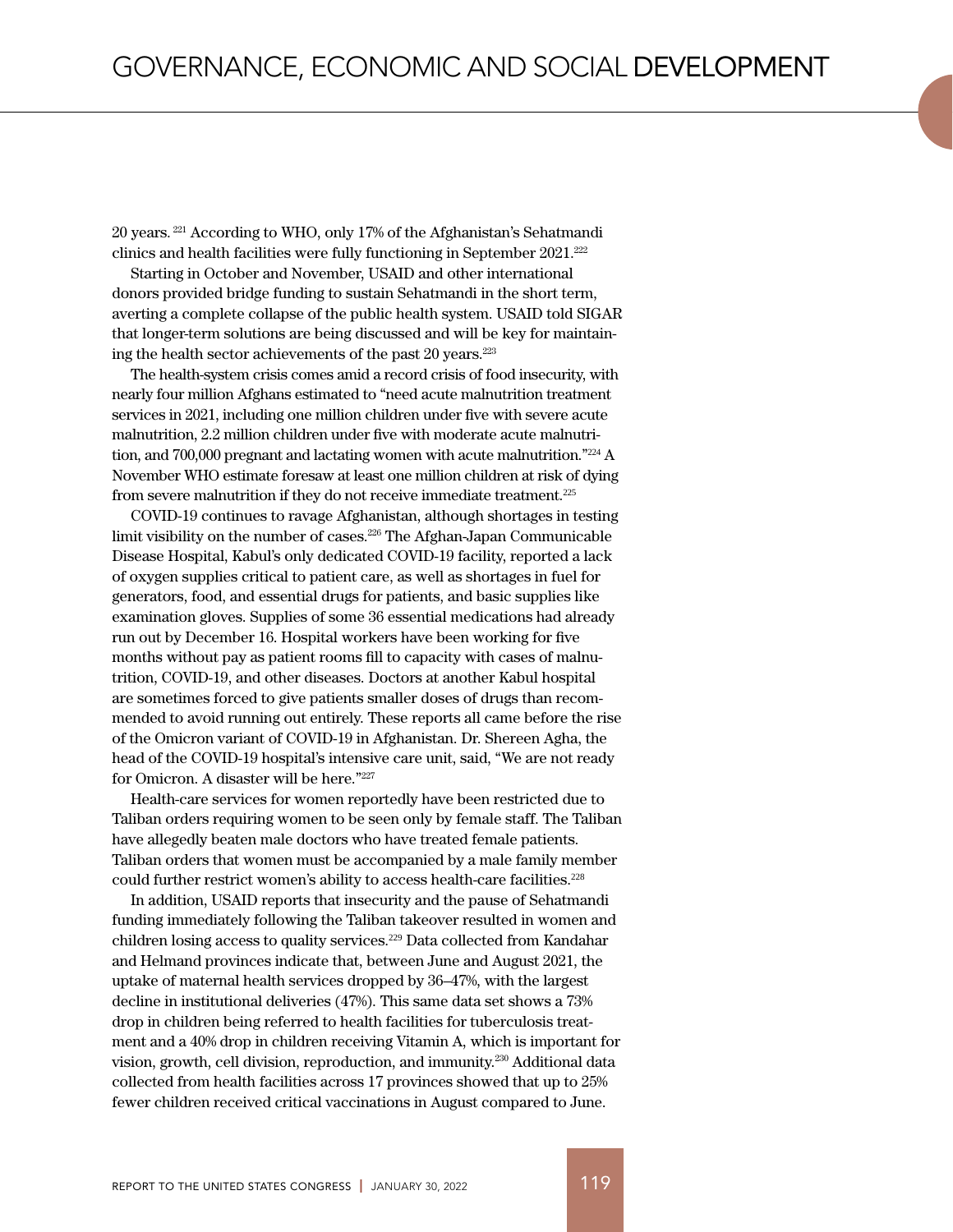From August to September 2021 (compared to August–September 2020), the use of antenatal care declined by 21%, institutional deliveries by 29%, cesarean sections by 46%, use of child care by 15% and major surgeries by 31%, according to UNICEF and WHO.<sup>231</sup>

Afghanistan has long had a shortage of trained health-care professionals. In 2018, the country had a nationwide average of only 4.6 medical doctors, nurses, and midwives per 10,000 people, far below the WHO threshold of 23 per 10,000 people for a critical shortage. In rural regions, this shortage was more pronounced. In Kunar Province, for instance, the number of doctors per 10,000 people drops to only 0.5.232 Since the collapse of the government, this figure is most likely even lower given the Taliban's inability to pay health-care workers' salaries, many individuals' reluctance to work given uncertainty over the security conditions in the country, and the number of health-care workers who had fled the country.<sup>233</sup>

### Vaccination Programs

#### COVID-19

Afghanistan's COVID-19 vaccination program has continued under the Taliban. AFIAT and UHI worked with other donors and partners (including the WHO and other UN entities) to roll out COVID vaccines through fixed, mobile, and health facility sites. However, the daily number of vaccinations dropped severely leading up to and following the Taliban takeover on August 15, 2021.<sup>234</sup>

According to data reviewed by USAID, performance peaked during week 23 of the vaccination campaign (July 26–31, 2021) at 283,953 doses administered. As the country grew more politically unstable, it fell by 73%. Based on anecdotal reports from AFIAT and UHI, the Taliban have generally been supportive of COVID-19 vaccination campaigns in the provinces, where staff members have encountered little resistance. In the cities of Herat, Jalalabad, Kandahar, Mazar-e Sharif, and Kabul, the Taliban endorsed the implementation of mosque-to-mosque vaccination efforts to increase uptake.<sup>235</sup> On October 16, UNICEF and WHO launched a national COVID-19 vaccination campaign to increase uptake and avoid expiration of approximately 1.9 million doses of the Johnson & Johnson vaccine. The campaign, which lasted approximately six weeks, succeeded in administering 1.4 million of the doses in stock.236 UNICEF estimated that 5,852,810 doses had been administered in Afghanistan as of October 31, bringing the total number of fully vaccinated people to 2,755,517.<sup>237</sup>

On December 22, Secretary of State Blinken announced the United States would provide an additional one million doses of the COVID-19 vaccine through COVAX, a WHO-supported initiative to provide access to vaccines for lower-income nations, bringing the total amount provided to 4.3 million doses.238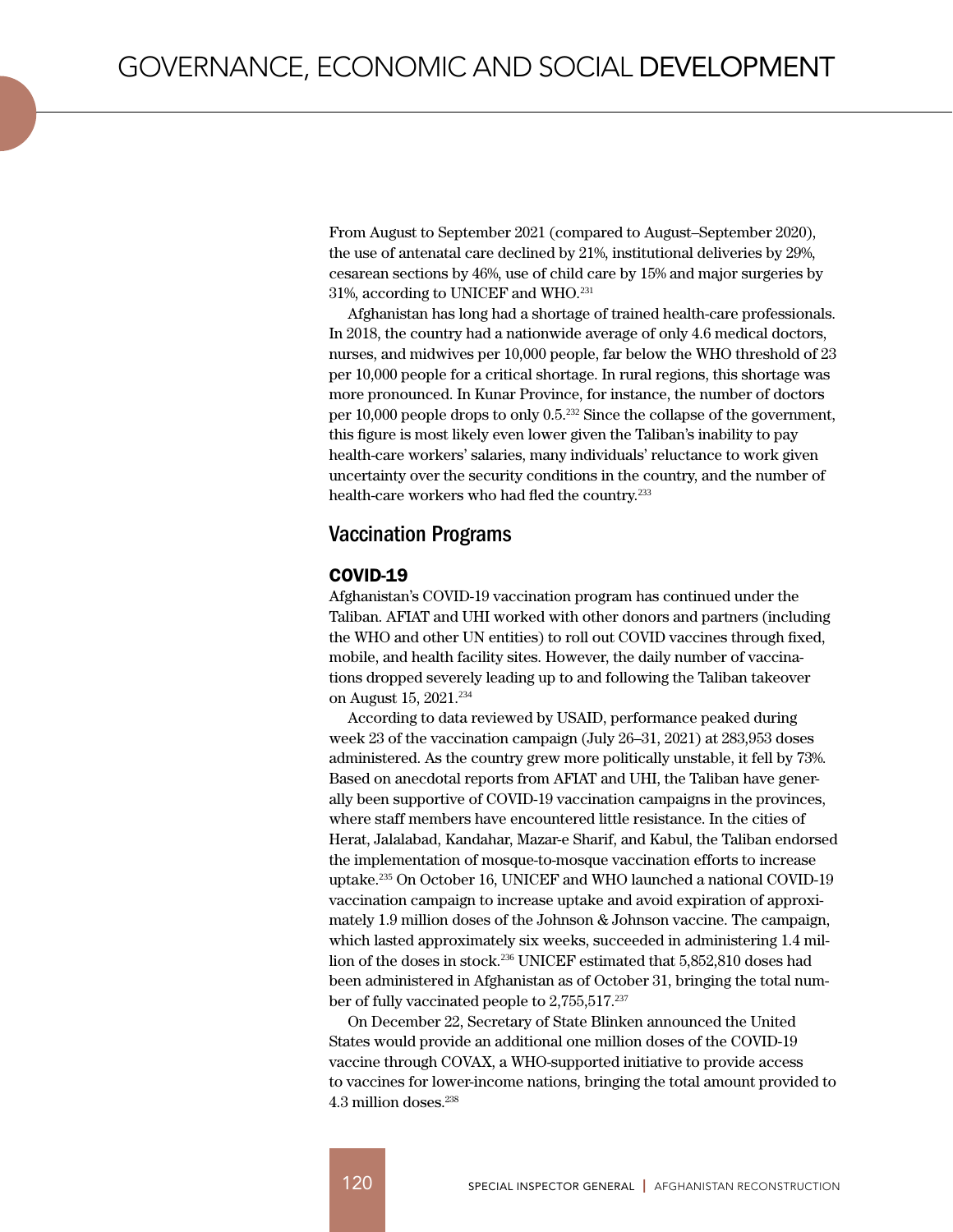#### Polio

Afghanistan and Pakistan remain the last countries in the world where polio is still endemic. Afghanistan currently has its lowest transmission level of wild-polio virus, but millions of children remain unvaccinated or undervaccinated, and the risk of undetected virus transmission remains.<sup>239</sup>

Over the past two decades, Afghanistan's polio program has faced many challenges. These include the Taliban's ban on all polio activities for several years in Taliban-controlled areas; weak essential immunization services; lack of trust in vaccination and polio eradication campaigns; poor water, sanitation and hygiene; high birth rates; and a high prevalence of malnutrition. Following the Taliban takeover, the national polio-surveillance system has been functional, but fewer cases have been investigated than in the past and there have been delays in transporting specimens to the laboratory in Islamabad that serves both countries. Disruptions to routine immunizations have also been more common.<sup>240</sup>

The Taliban-run Ministry of Public Health also implemented a November 8–17 polio vaccination campaign in all provinces. House-to-house campaigns were conducted in all but 19 provinces, where mosque-to-mosque campaigns were done. According to USAID, anecdotal correspondence indicates coverage was around 30% in the mosque-to-mosque areas (with little advance engagement with local leaders and communities, indicating that participation could be improved with more planning and full community engagement). Female participation was low. No security incidents were reported in the international press.<sup>241</sup>

# REFUGEES AND INTERNAL DISPLACEMENT

The situation facing Afghan refugees and the internally displaced continues to be of serious concern, State said. On December 8, UN High Commissioner for Refugees Filippo Grandi warned of a surge of Afghan refugees amid fears of economic collapse in Afghanistan.242

UNHCR has highlighted the escalating risks faced by Afghans seeking to flee into neighboring countries as the situation within Afghanistan continues to deteriorate. Afghanistan's land borders with Pakistan and Iran are open almost solely to those with the required passports and visas, though a small number of medical cases are permitted to enter Pakistan without documents. The land borders of Tajikistan and Uzbekistan remain closed to Afghans.<sup>243</sup>

## Afghan Refugees

As of November 30, UNHCR reported that 1,314 refugees voluntarily returned to Afghanistan in 2021. Most of the refugees returned from Iran  $(835)$  and Pakistan  $(421)$ .<sup>244</sup> UNHCR estimated that approximately 2.6 million Afghans were refugees outside Afghanistan in 2021.<sup>245</sup>



**Child receives polio vaccine during** Afghanistan's 2022 national vaccination campaign. (World Health Organization photo)

Refugees: persons who are outside their country of origin for reasons of feared persecution, conflict, generalized violence, or other circumstances that have seriously disturbed public order and, as a result, require international protection. According to the UNHCR, refugees have the right to safe asylum and should receive at least the same rights and basic help as any other foreigner who is a legal resident.

Source: United Nations, "Refugees and Migrants: Definitions," 2019; UNHCR, "Protecting Refugees: questions and answers, 2/2002.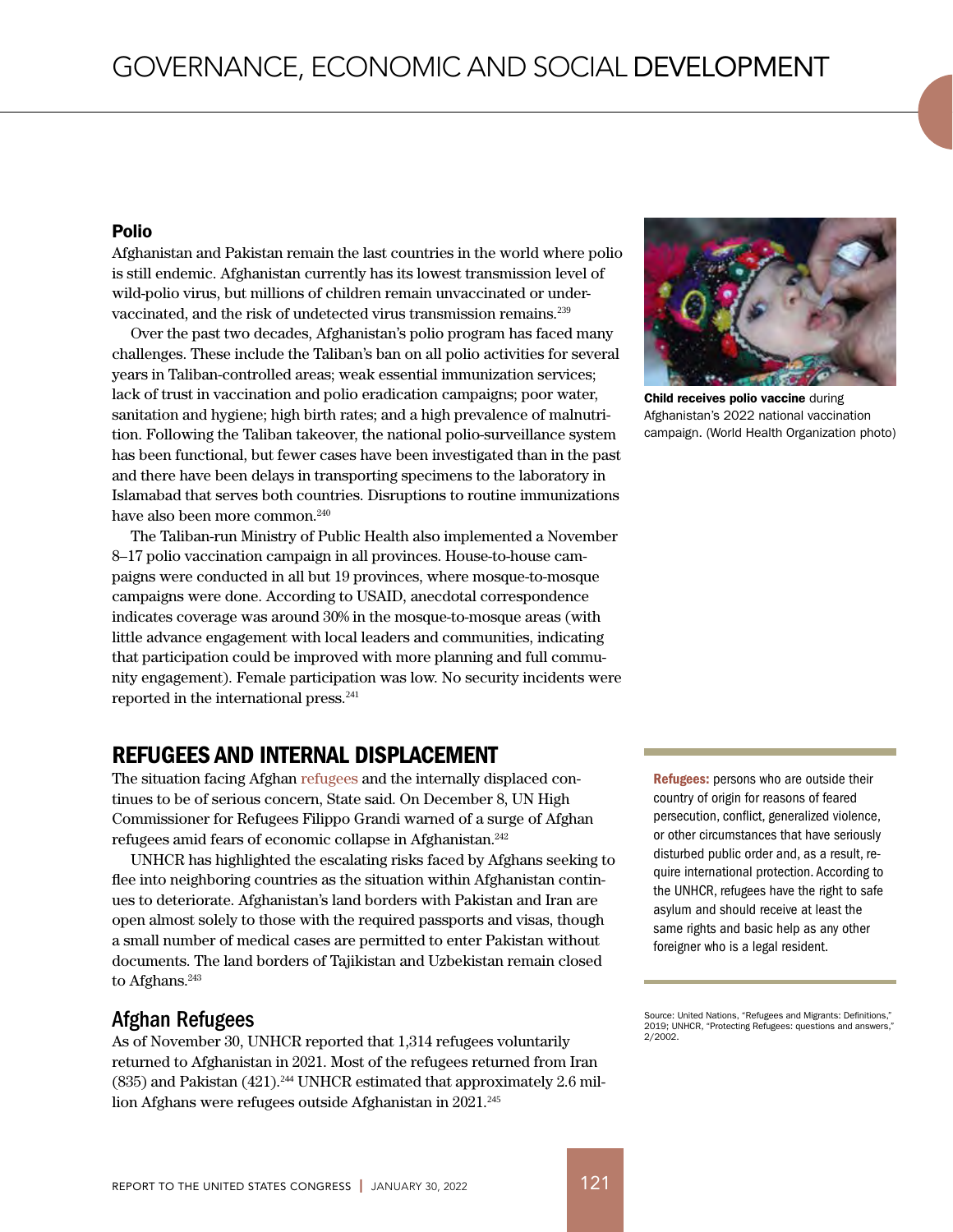Migrants: persons who change their country of usual residence, irrespective of the reason for migration or legal status. According to the UN, there is no formal legal definition of an international migrant.

Source: United Nations, "Refugees and Migrants: Definitions," 2019; UNHCR, "Protecting Refugees: questions and answers," 2/2002.

#### Undocumented Afghan Migrant Returnees

As of November 28, the International Organization of Migration (IOM) reported that 1,150,004 undocumented Afghan migrants (spontaneous returnees and deportees) returned from Iran and 20,490 undocumented from Pakistan in 2021.<sup>246</sup> Deportations have increased from Iran and Pakistan since summer 2021, despite UNHCR's August 16 non-return advisory that called for a bar on forced returns of Afghan nationals, including asylum seekers whose claims were rejected.<sup>247</sup>

#### Conflict-Induced Internal Displacement

As of November 28, 2021, conflicts had induced 667,900 Afghans to flee their homes in 2021, according to the UN OCHA.<sup>248</sup> UNHCR estimates 170,000 of that total have returned to their places of origin since September, since the security situation across the country has stabilized.<sup>249</sup>

# HUMAN RIGHTS

## Human Rights Watch Issues Report on Taliban Targeted Killing Campaign

On November 30, 2021, Human Rights Watch released its report "*No Forgiveness for People Like You" Executions and Enforced Disappearances under the Taliban in Afghanistan*. 250 The report describes the Taliban conducting a campaign of targeted killings against former Afghan government officials, despite their promises for a general amnesty. Between August 15 and October 31, 2021, Human Rights Watch identified more than 100 former security-force members who were summarily executed or forcibly disappeared in Ghazni, Helmand, Kunduz, and Kandahar Provinces alone.251

The report accuses Taliban leadership at the district and provincial level of ordering and carrying out these killings and disappearances. Taliban forces identified targets for arrest and execution in part through their access to employment records kept by the Ghani administration.252 The report also describes how Taliban leadership directed members of surrendering Afghan security forces to register with them to obtain a letter guaranteeing their safety. However, Taliban forces would use these screenings "to detain and summarily execute or forcibly disappear individuals within days of their registration, leaving their bodies for their relatives or communities to find."<sup>253</sup>

The Taliban have issued statements reiterating their policy of amnesty and have disavowed any role that its leadership has played in alleged killings. In response to a letter from Human Rights Watch outlining their findings, the Taliban claimed to have established a "Cleansing Commission" to purge human rights abusers from its ranks and to have already removed or arrested 755 of its members.<sup>254</sup>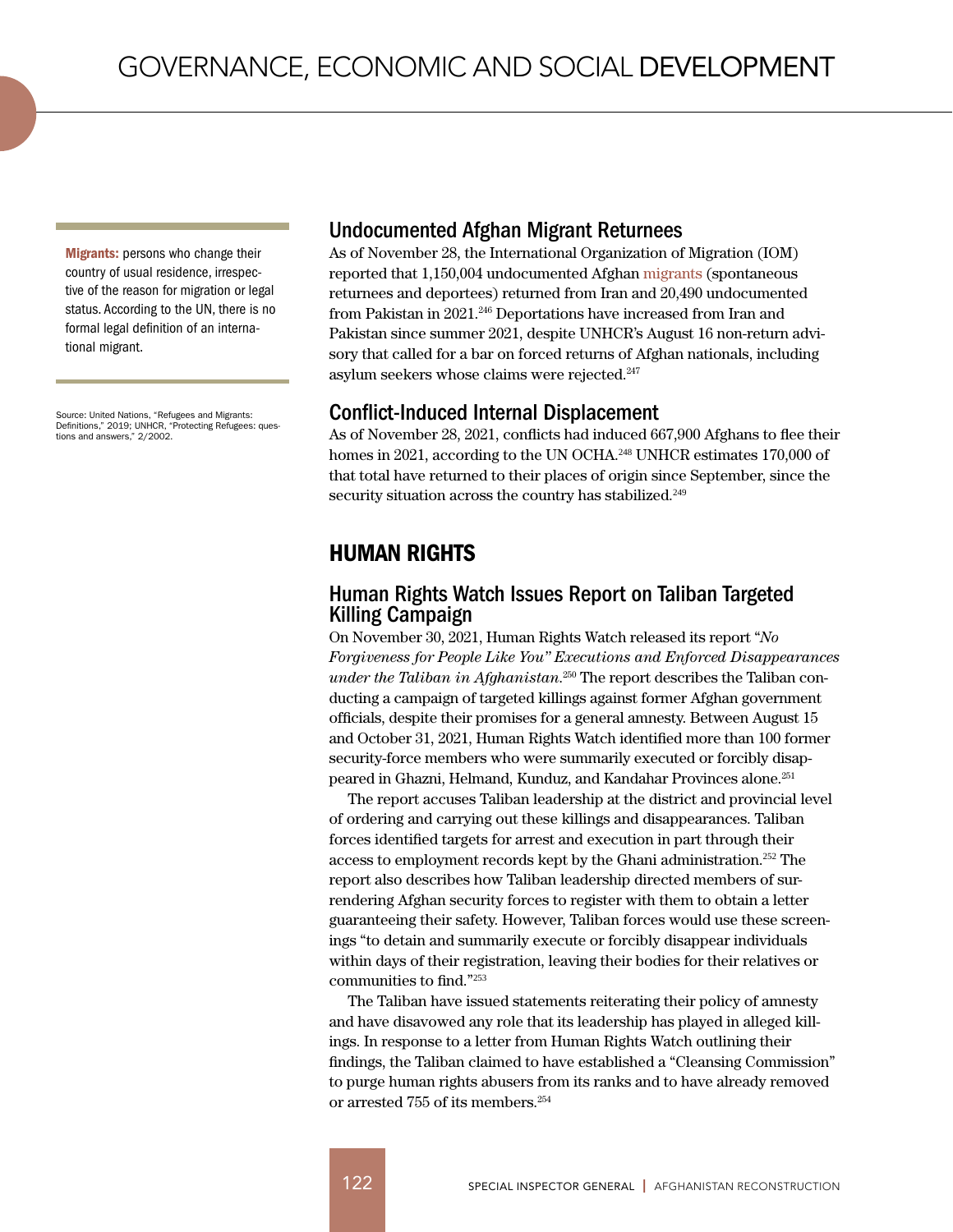Patricia Gossman, associate director for Human Rights Watch Asia, voiced skepticism of these assurances, since no corroborating evidence was provided. "The Taliban's unsupported claims that they will act to prevent abuses and hold abusers to account appears, so far, to be nothing more than a public relations stunt," Gossman said. "The lack of accountability makes clear the need for continued UN scrutiny of Afghanistan's human rights situation, including robust monitoring, investigations, and public reporting."<sup>255</sup>

On December 14, the UN High Commissioner for Human Rights issued a report to the UN Human Rights Council reiterating the rise of extrajudicial killings in Afghanistan, alongside other abuses such as the recruitment of children as militants. According to Nada Al-Nashif, UN Deputy High Commissioner for Human Rights, "while the Taliban takeover has brought an uneasy end to fighting against governmental forces in the country, the current situation leaves the population with little protection in terms of human rights."256

The *Wall Street Journal* reports that the new Afghan regime is deepening their crackdown on dissenters, with Taliban intelligence officers monitoring social media feeds for content critical of their regime, and detaining any critics they can identify.257

On January 8, the Taliban arrested Faizullah Jalal, a Kabul University law professor who publicly criticized the Taliban during an interview with Afghanistan's TOLOnews network. Taliban spokesperson Zabihullah Mujahid cited Jalal's anti-Taliban posts on social media as the reason for his arrest.258 After international criticism, Jalal was released two days later.259

At least one person has been killed for posting a critical message on social media, according to the *Wall Street Journal*. In November, Naveed Khan, a 31-year-old man in Lashkar Gah, was abducted, tortured, and killed by Taliban members after publishing a Facebook post criticizing the Taliban for not paying teachers' salaries. Other individuals arrested for critical social media posts reported being threatened and fearing for their lives.260 More information on Taliban reprisals can be found in the Classified Supplement to this report.

# COUNTERNARCOTICS

## Opiate Production Nears Record High in 2021

Afghan opiate production in 2021 was the third highest recorded since surveying began in 1994, according to a report by the United Nations Office on Drugs and Crime (UNODC) released this quarter.261 The report, *Drug Situation in Afghanistan 2021: Latest findings and emerging threats*, said estimated opium production in 2021 increased 8% over 2020 figures, to 6,800 tons—even though the area under opium-poppy cultivation contracted 21% from 224,000 hectares to 177,000 hectares (one hectare is about 2.5 acres). This was the fifth consecutive year in which production exceeded 6,000 tons.262



Taliban foreign minister Amir Khan Muttaqi meets with Antonio Vitorino, Director General of the UN's International Organization for Migration on November 4, 2021. (Taliban spokesperson Abdul Qahar Balkhi Twitter account, @QaharBalkhi)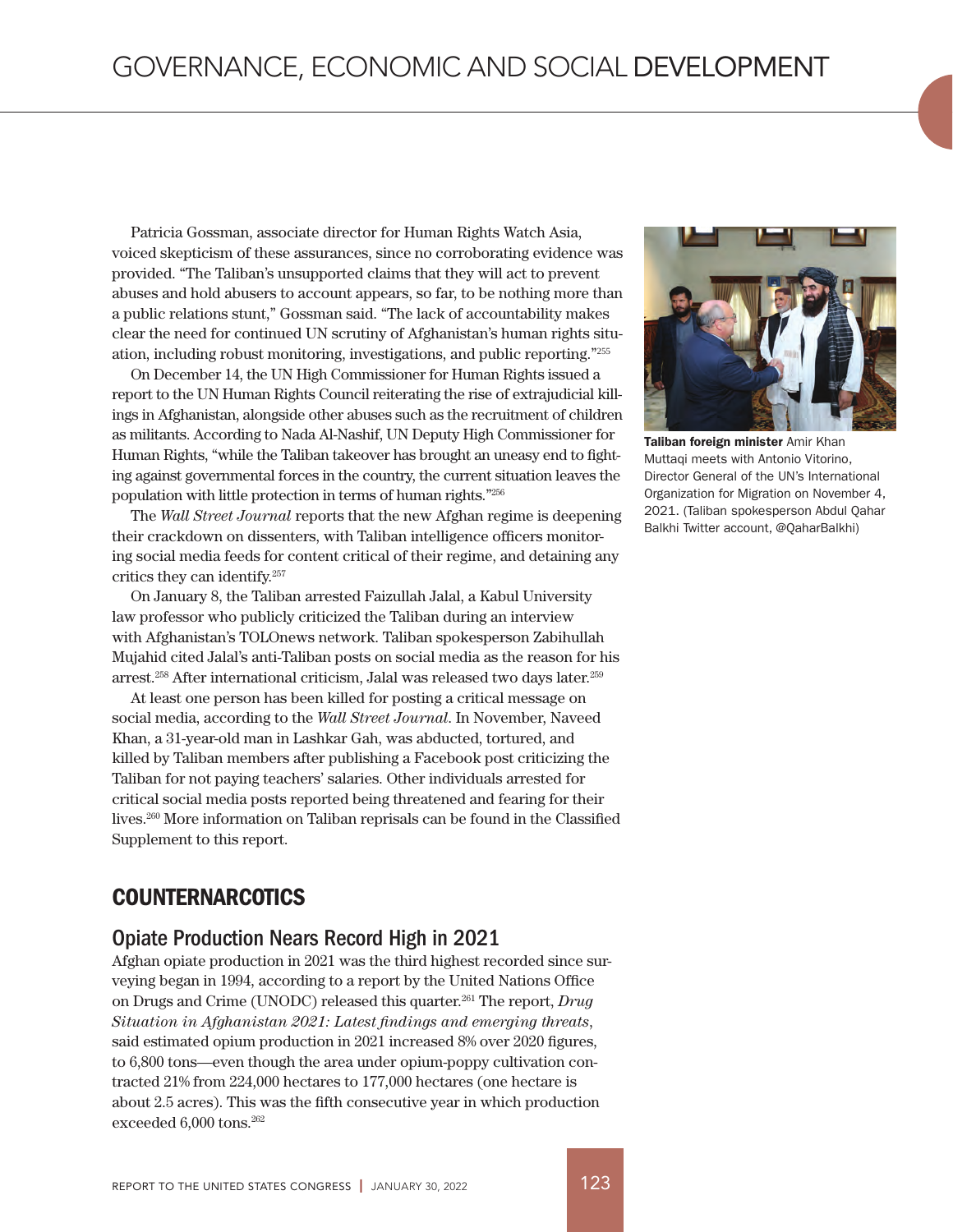According to the report, the gross output of the Afghan opiate economy was between \$1.8 and \$2.7 billion in 2021, comprising the equivalent of 9–14% of Afghanistan's GDP and exceeding the value of all of Afghanistan's officially recorded licit exports for 2020 (estimated at 9% of GDP).263 The largest share of this economy benefited Afghan opiate manufacturers and exporters. A much smaller share was captured by farmers (\$425 million) and the domestic-use/street-level market (\$43 million).<sup>264</sup> UNODC gave no specific cause for the 2021 increase, although it did continue to note a variety of socioeconomic and security factors, including poverty and corruption.265

The State Department's Bureau of International Narcotics and Law Enforcement Affairs (INL) has disbursed \$24.2 million since 2006 for Afghanistan Opium Surveys.266 According to INL, the *Drug Situation in Afghanistan 2021* report was partially funded by the Afghan Opium Survey project, but the report was not produced in collaboration with either the former Afghan Ministry of Interior or the former National Statistic and Information Authority. Therefore, it was exclusively a UNODC product that is a derivative of what had been the collaborative opium-survey projects.<sup>267</sup>

#### Status of the State Department's Counternarcotics Programs

The State Department's current policy prohibits direct assistance to the Taliban or any part of the government of Afghanistan.268 While some programs remain active indirectly—administered through implementing partners and NGOs—other programs have been terminated or paused following the Taliban takeover in August 2021.<sup>269</sup>

According to INL, the "Taliban has not impacted the ability for alternative development partners to implement projects," citing ongoing activities by UNODC through its Afghanistan Opium Survey and its Afghan Opiate Trade Project (AOTP). The AOTP publishes occasional reports on trends in the global Afghan opiate trade to support international counternarcotics efforts. INL has obligated and disbursed \$10.3 million for AOTP since 2011.270

INL also reported four programs that have already been or are scheduled to be terminated this quarter.

The first is the Drug Interdiction Operations and Management program that was implemented by PAE, with \$311 million disbursed out of \$316 million in obligations. This program supported ANDSF interdiction operations to cover life- and mission-support services to the National Interdiction Unit (NIU), a component of the former Counternarcotics Police of Afghanistan (CNPA). Specifically, the support was provided to the NIU compound in Kabul, to the adjacent Counter Narcotics Justice Center, to three leased villas in the International Zone that supported DEA and its wire-intercept program with the Sensitive Investigation Unit (another CNPA component), as well as three NIU base camps in Kandahar, Herat, and Kunduz. The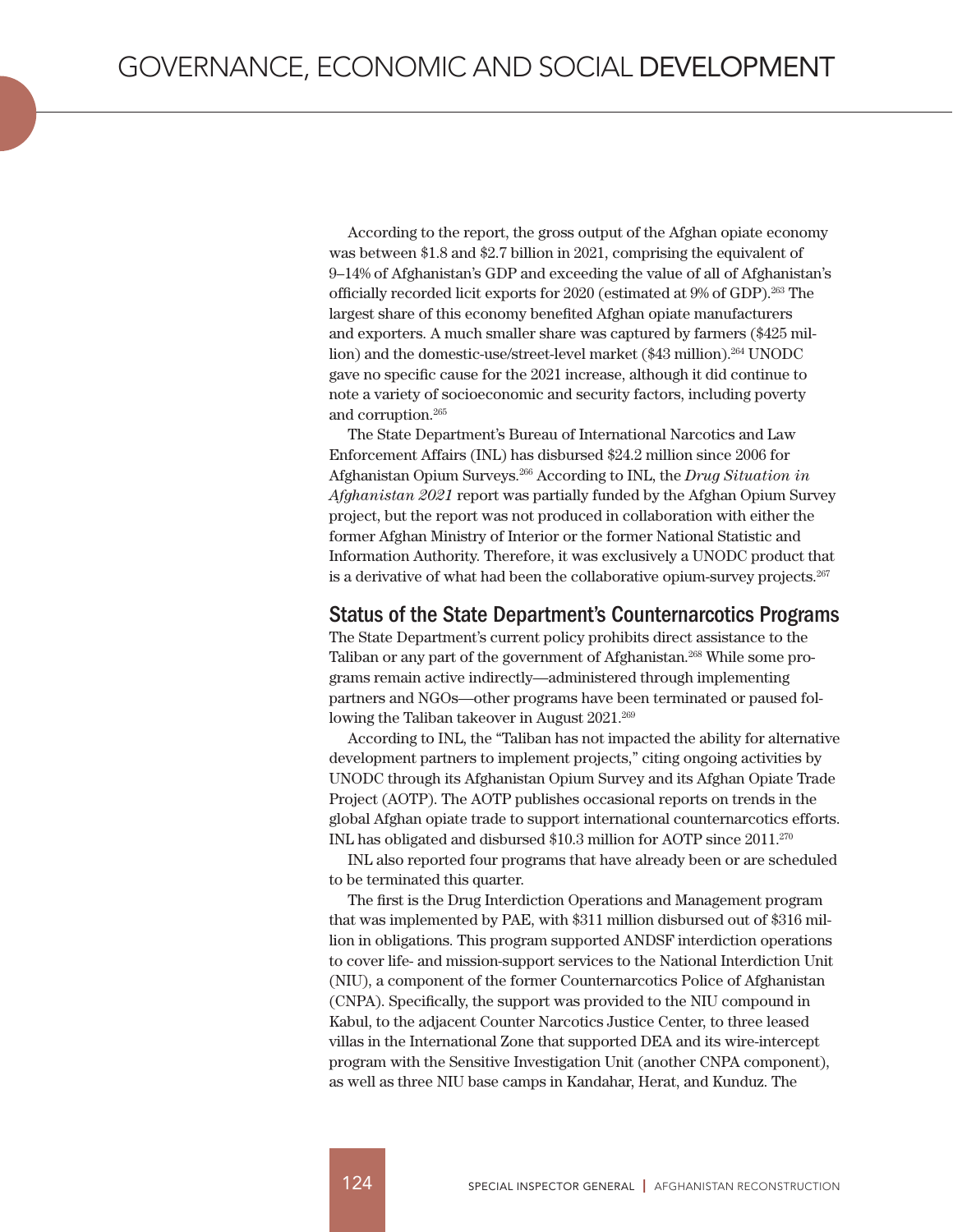support varied, but generally included building maintenance, meals, generator or other power assistance, network connectivity, and well water.<sup>271</sup>

Additionally, the Governor Led Eradication (GLE) program, which reimbursed provincial governments for every hectare of eradicated opium poppy, is being terminated. The GLE program had been paused since the dissolution of the former Ministry of Counternarcotics (MCN) in 2019. The CNPA was to resume the GLE program once INL approved and certified the CNPA's improved financial accountability mechanisms. According to INL, by April 2021, a U.S.-Afghanistan Letter of Agreement between INL and the CNPA had been drafted that would have reimbursed the CNPA for costs associated with poppy eradication at the rate of \$250 per verified hectare of eradicated poppy (the same rate that had been paid to the MCN when it had implemented the GLE program). State was never able to sign the agreement because the ongoing effort to improve CNPA financial accountability had not been completed in time for the 2021 eradication season. When GLE was actively implemented by the former MCN, all obligations had been disbursed (\$6.9 million).272

The third project terminated was INL's MCN Capacity Building program. Started in 2008, this program had also been paused following the dissolution of the MCN in 2019. Jointly implemented by MCN and INL, \$27.4 million had been disbursed out of \$35.2 million in obligations.<sup>273</sup>

Finally, the interagency agreement between INL and DEA, through which DEA trained and supported the specialized units of the Afghan National Police, is scheduled to have all activity, including contract terminations on the DEA side, concluded by December 31, 2021. INL disbursed \$43.3 million through this interagency agreement, out of \$50.4 million in obligations. Formal termination and funds reconciliation will be completed in 2022.274

#### The Taliban and Opium Poppy Cultivation

On August 17, Taliban spokesman Zabihullah Mujahid told international media that the Taliban would not allow the production of opium or other narcotics. Mujahid said, "Afghanistan will not be a country of cultivation of opium anymore."275 However, SIGAR has seen no evidence that the Taliban are enforcing or can enforce such a ban. On the contrary, the opium trade in Afghanistan appears to be flourishing.

According to the BBC, opium dealers, who until recently operated on the black market, have set up stalls in village markets. Opium poppy farmers, a key constituency for the Taliban, are likely to resist a ban. According to one farmer, the Taliban have "achieved what they have thanks to opium. None of us will let them ban opium unless the international community helps the Afghan people."276

## LESSONS LEARNED REPORT ON COUNTERNARCOTICS

SIGAR's 2018 Lessons Learned Program report, *Counternarcotics: Lessons from the U.S. Experience in Afghanistan*, examined U.S. counternarcotics efforts from 2002 through 2017. It found that despite the U.S. spending \$8.62 billion in that time, Afghanistan remained the world's largest opium producer, and that opium poppy was Afghanistan's largest cash crop.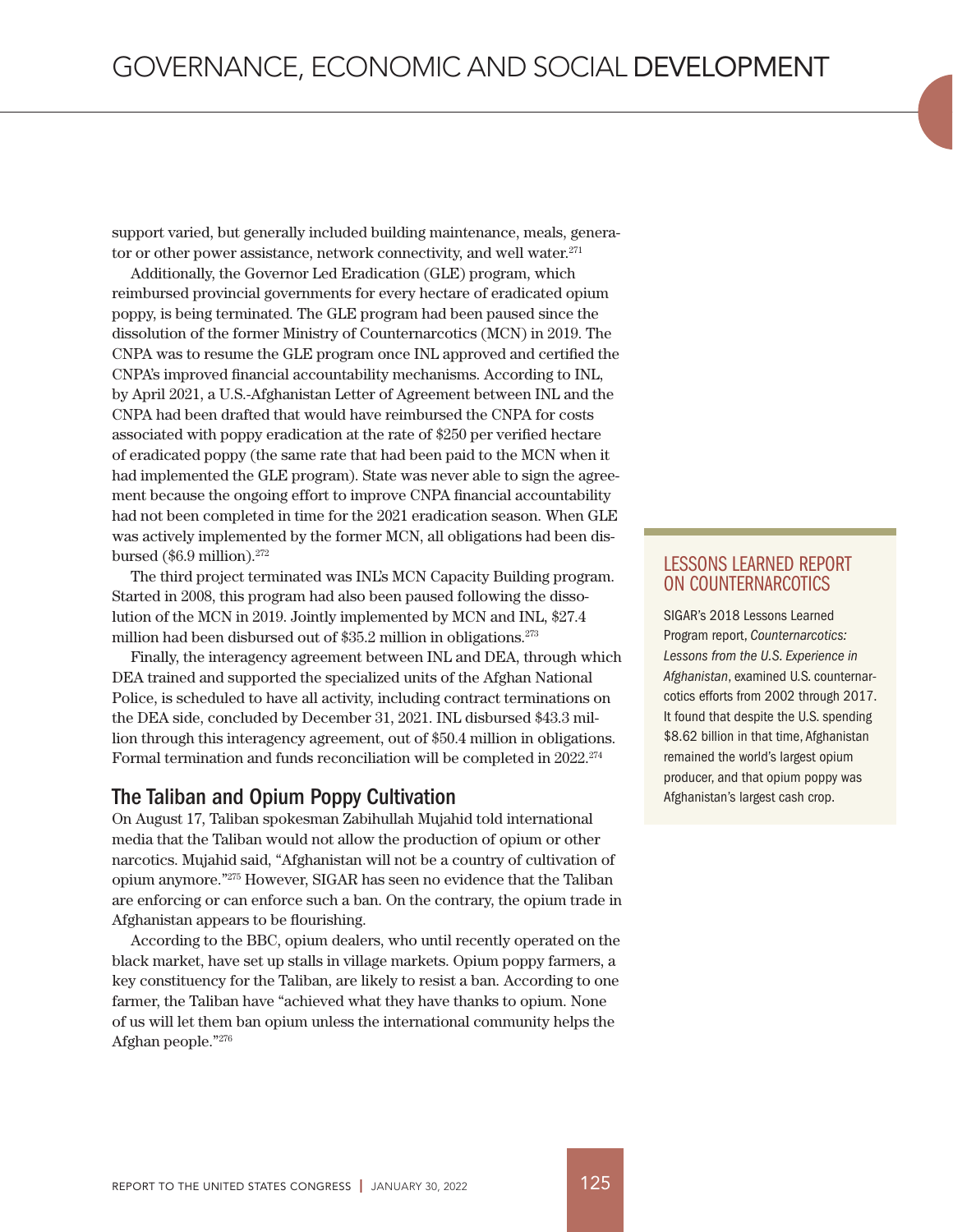## GOVERNANCE, ECONOMIC AND SOCIAL DEVELOPMENT ENDNOTES

- 1 See Appendix B.
- 2 USAID ODG, response to SIGAR data call, 12/17/2021.
- 3 World Bank, Afghanistan: Public Expenditure Update, 7/19/2019, p. 6; State, response to vetting, 1/14/2021.
- 4 State, response to vetting, 1/14/2021; Voice of America, "Envoy: US Concerned about Worsening Humanitarian Crisis in Afghanistan," 11/24/2021.
- 5 BBC News, "IMF warns Afghanistan's economic slump will impact neighbors," 10/20/2021; UNDP, "Restrictions on women's employment can reduce Afghanistan's GDP by an additional 5 percent, UNDP report finds," 12/1/2021.
- 6 State, response to SIGAR data call, 12/15/2021.
- 7 State, "The United States Announces Additional Humanitarian Assistance for the People of Afghanistan," 10/28/2021; State, response to vetting, 1/14/2021.
- 8 White House, Office of the Press Secretary, "Statement by NSC Spokesperson Emily Horne on the United States Providing Additional Humanitarian Assistance to the People of Afghanistan," 1/11/2022.
- 9 State, response to SIGAR data call, 12/15/2021.
- 10 State, "The United States Announces Additional Humanitarian Assistance for the People of Afghanistan, 10/28/2021.
- 11 Al Jazeera, "World Bank is working to free up to \$500 million in Afghanistan aid," 11/29/2021.
- 12 BBC, "Afghanistan: Donors to release frozen funds for food and health aid," 12/11/2021.
- 13 New York Times, "U.S. Eases Some Restrictions on Aid for Afghanistan," 12/22/2021; Washington Post, "U.S. moves to expand Afghan aid in hopes of easing humanitarian crisis," 12/22/2021; Voice of America, "Envoy: US Concerned about Worsening Humanitarian Crisis in Afghanistan," 11/24/2021.
- 14 State, response to vetting, 1/14/2021.
- 15 OFAC, Fact Sheet: Provision of Humanitarian Assistance to Afghanistan and Support for the Afghan People, 12/22/2021; Washington Post, "U.S. moves to expand Afghan aid in hopes of easing humanitarian crisis," 12/22/2021; State, response to vetting, 1/14/2021.
- 16 Voice of America, "Taliban 'Open Letter' Appeals to US Congress to Unfreeze Afghan Assets," 11/17/2021.
- 17 Voice of America, "US Rebuffs Taliban Appeal to Congress to Release Afghan Central Bank Assets," 11/19/2021.
- 18 State, response to SIGAR data call, 12/15/2021; State, response to vetting, 1/14/2021; New York Times, "U.S. Eases Some Restrictions on Aid for Afghanistan," 12/22/2021.
- 19 Office of U.S. House Representative Thomas Malinowski, letter to Secretary of State Antony Blinken and Secretary of the Treasury Janet Yellen, 12/15/2021; Office of U.S. House Representative Jeffrey A. Merkeley, letter to Secretary of the Treasury Janet Yellen and Secretary of State Antony Blinken, 12/16/2021; UNAMA, Briefing to the United Nations Security Council by the Secretary-General's Special Representative for Afghanistan, Deborah Lyons, 11/17/2021; WFP, "Afghanistan: World Food Programme calls for funds as children face 'hunger and starvation,'" 12/3/2021; Voice of America, "Red Cross Official: Sanctions, Freeze in Donations Add to Afghan Humanitarian Crisis," 11/23/2021.
- 20 UNAMA, briefing to the UN Security Council by the Secretary-General's Special Representative for Afghanistan, Deborah Lyons, 11/17/2021.
- 21 IPC, "Afghanistan Acute Food Insecurity Analysis," September 2021–March 2022, issued in October 2021.
- 22 WFP, "Afghanistan: World Food Programme calls for funds as children face 'hunger and starvation,'" 12/3/2021.
- 23 Voice of America, "Red Cross Official: Sanctions, Freeze in Donations Add to Afghan Humanitarian Crisis," 11/23/2021.
- 24 FAO, "'We risk a catastrophe if agriculture collapses in Afghanistan,'" 11/11/2021.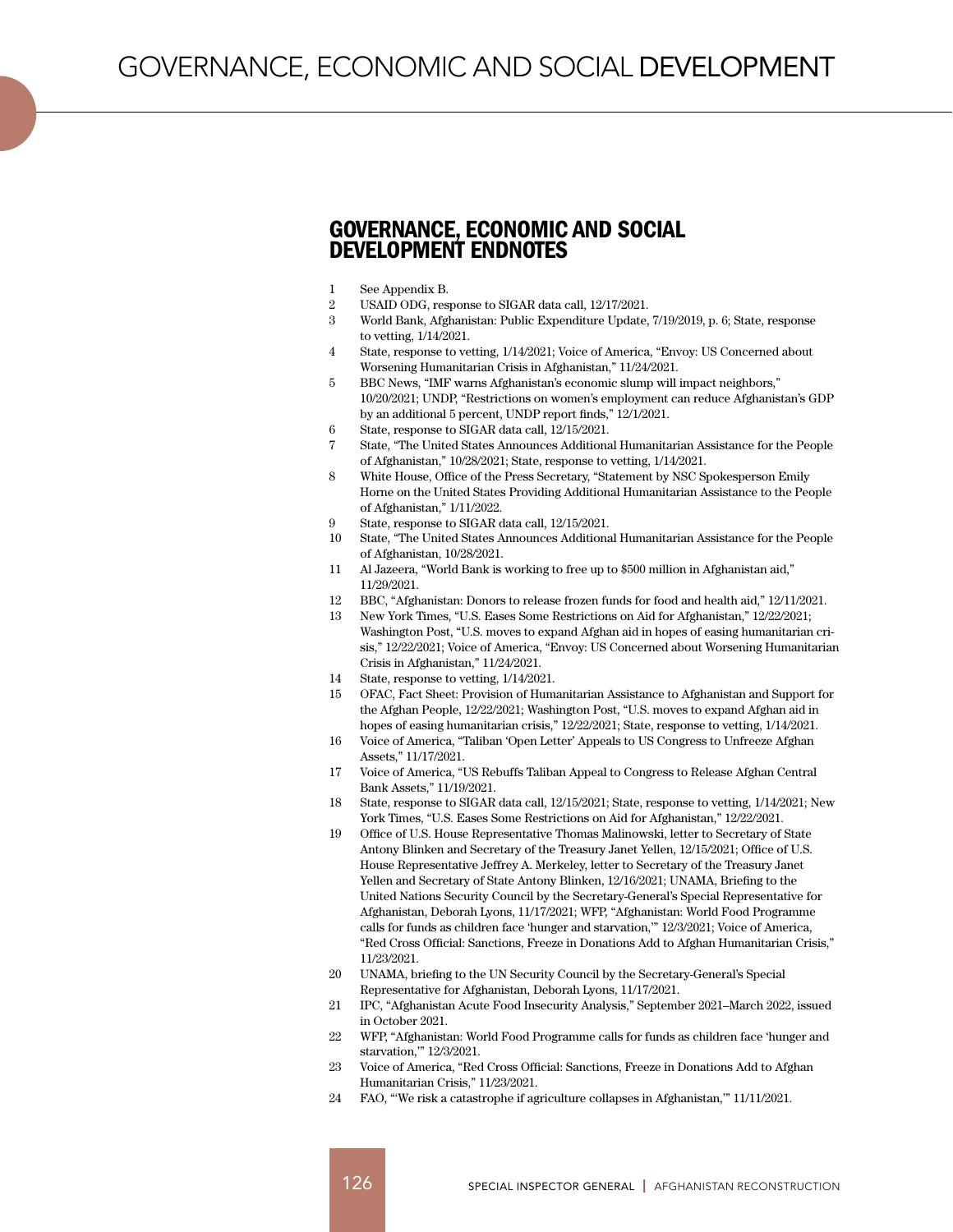- 25 State, "Issuance of Additional General Licenses and Guidance in Support of Assistance to Afghanistan," 12/22/2021; State, response to vetting, 1/14/2021.
- 26 Treasury, "Treasury Issues Additional General Licenses and Guidance in Support of Humanitarian Assistance and Other Support to Afghanistan," 12/22/2021; State, response to vetting, 1/14/2021.
- 27 United Nations, "Security Council Unanimously Adopts Resolution 2615 (2021), Enabling Provision of Humanitarian Aid to Afghanistan as Country Faces Economic Crisis," 12/22/2021.
- 28 United Nations, "Security Council Unanimously Adopts Resolution 2615 (2021), Enabling Provision of Humanitarian Aid to Afghanistan as Country Faces Economic Crisis," 12/22/2021.
- 29 United Nations, "Daily Press Briefing by the Office of the Spokesperson for the Secretary-General," 12/22/2021; State, "Issuance of Additional General Licenses and Guidance in Support of Assistance to Afghanistan," 12/22/2021.
- 30 UN News, "Afghanistan: UN launches largest single country aid appeal ever," 1/11/2022; UNHCR, "UN and partners launch plans to help 28 million people in acute need in Afghanistan and the region," 1/11/2022.
- 31 UN Afghanistan Humanitarian Needs and Planned Response 2022 report, 1/11/2022, pp. 56–58.
- 32 UN, Afghanistan Humanitarian Needs and Planned Response 2022 fact sheet, 1/11/2022.
- 33 Voice of America, "Taliban 'Open Letter' Appeals to US Congress to Unfreeze Afghan Assets," 11/17/2021; Al Jazeera, "Iran says won't officially recognize Taliban after Tehran talks," 1/10/2022.
- 34 Foreign Policy, "Afghanistan's U.N. Envoy Heads for the Exit," 12/16/2021.
- 35 State, response to vetting, 1/14/2021.
- 36 State, response to vetting, 1/14/2021; TOLOnews, "Taliban Urges Nations to Reopen Embassies in Kabul," 8/31/2021; Kyodo News, "Taliban asks Japan envoy to reopen embassy in Afghanistan," 11/25/2021.
- 37 New York Times, "U.N. Seats Denied, for Now, to Afghanistan's Taliban and Myanmar's Junta," 12/1/2021.
- 38 Voice of America, "Taliban Foreign Minister Meets with US, Russian, Chinese, Pakistani Special Representatives," 11/11/2021.
- 39 State Department, "Joint Statement on Troika Plus Meeting, 11 November 2021, Islamabad," 11/11/2021.
- 40 State Department, "Joint Statement on Troika Plus Meeting, 11 November 2021, Islamabad," 11/11/2021.
- 41 Voice of America, "Qatar to Represent US Interests in Afghanistan," 11/12/2021.
- 42 State, "U.S. Delegation Meeting with Taliban Representatives," 11/30/2021.
- 43 Associated Press, "The AP Interview: Taliban seek ties with US, other ex-foes," 12/13/2021.
- 44 State, "Telephonic Press Briefing with Special Representative for Afghanistan Thomas West," 11/8/2021.
- 45 Voice of America, "US Rebuffs Taliban Appeal to Congress to Release Afghan Central Bank Assets," 11/19/2021.
- 46 State, "Telephonic Press Briefing with Special Representative for Afghanistan Thomas West," 11/8/2021.
- 47 Afghanistan Analysts Network, "The Focus of the Taleban's New Government: Internal cohesion, external dominance," 9/12/2021.
- 48 UN, briefing to the UN Security Council by the Secretary General's Special Representative for Afghanistan, Deborah Lyons, 9/9/2021; Afghanistan Analysts Network, "The Focus of the Taleban's New Government: Internal cohesion, external dominance," 9/12/2021; Interpol, "Yar Mohammad Akhund, Ubaidullah Akhund," n.d.; Interpol, "Qul, Abdul Salam Hanafi Ali Mardan," n.d.; Interpol, "Motaqi, Amir Khan," n.d.
- 49 SIGAR, Quarterly Report to the United States Congress, 10/30/2021, p. 97.
- 50 Wall Street Journal, "Afghanistan's Shiite Minority Cautiously Embraces Taliban Rule, Seeking Protection," 11/16/2021; Washington Post, "The Taliban hopes Maulavi Mahdi, a 33-year-old Hazara, will help win over the ethnic group," 11/1/2021; State, response to vetting, 1/14/2021.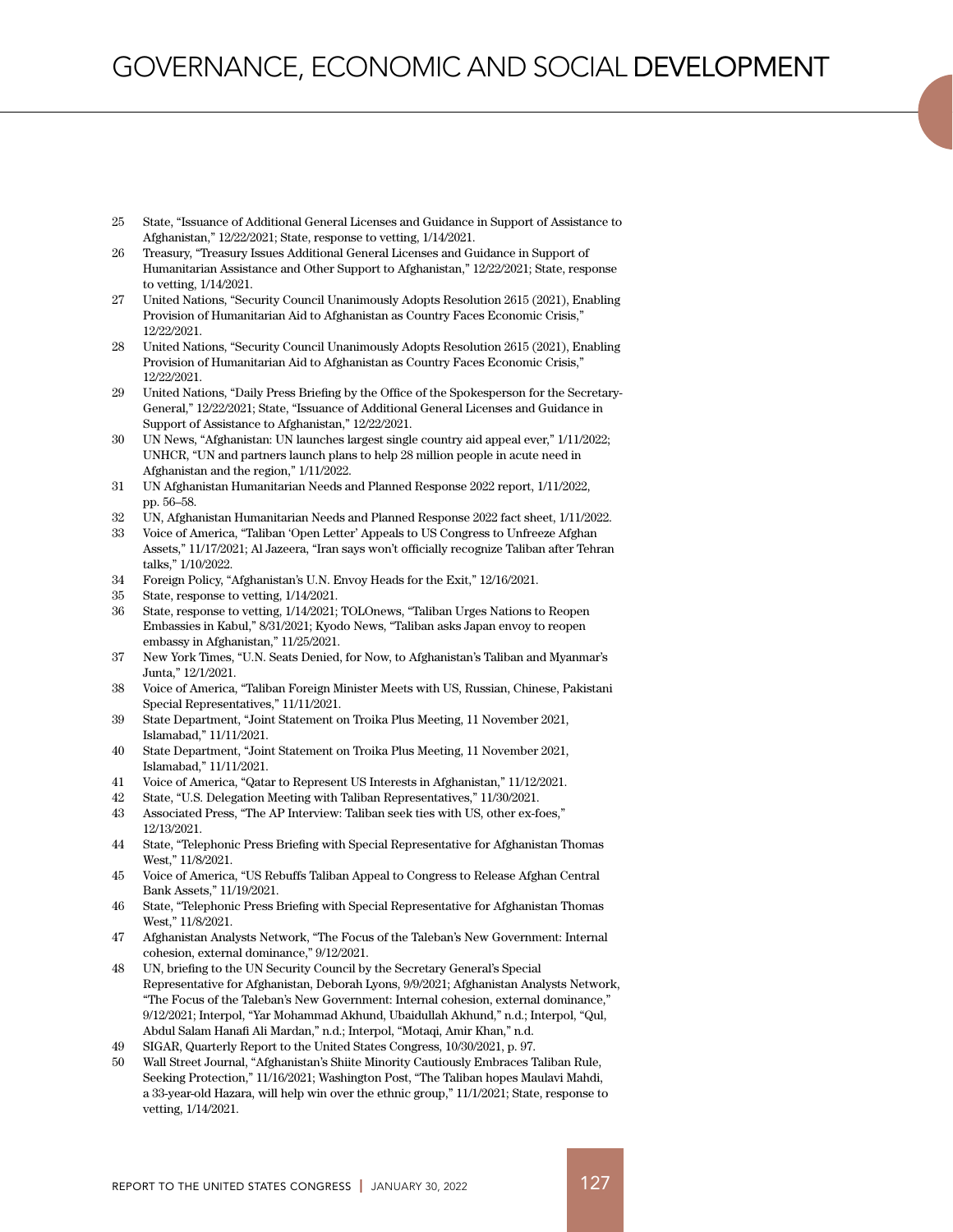- 51 Reuters, "Taliban appoint members as 44 governors, police chiefs around Afghanistan," 11/7/2021.
- 52 AP News, "Taliban-un government dissolves Afghan election commissions," 12/26/2021.
- 53 Reuters, "Exclusive: Council may rule Afghanistan, Taliban to reach out to soldiers, pilots," 8/18/2021.
- 54 AP News, "Taliban-un government dissolves Afghan election commissions," 12/26/2021; Reuters, "Taliban replaces women's ministry with ministry of virtue and vice," 9/17/2021.
- 55 USAID ODG, response to SIGAR data call, 12/17/2021.
- 56 WFP, "Half of Afghanistan's population face acute hunger as humanitarian needs grow to record levels," 10/25/2021; WFP, "Afghanistan set to be world's worst humanitarian crisis, report warns," 10/25/2021; WFP, "Afghanistan: World Food Programme calls for funds as children face 'hunger and starvation,'" 12/3/2021.
- 57 IPC, Afghanistan Acute Food Insecurity analysis, September 2021–March 2022, issued in October 2021.
- 58 IPC, Afghanistan Acute Food Insecurity analysis, September 2021–March 2022, issued in October 2021; New York Times, "Facing Economic Collapse, Afghanistan is Gripped by Starvation," 12/4/2021.
- 59 WFP, "Half of Afghanistan's population face acute hunger as humanitarian needs grow to record levels," 10/25/2021; Reuters, "A million Afghan children at risk of dying amid acute malnutrition, WHO says," 11/12/2021; IPC, Afghanistan Acute Food Insecurity analysis, September 2021–March 2022, issued in October 2021.
- 60 IPC, Afghanistan Acute Food Insecurity analysis, September 2021–March 2022, issued in October 2021.
- 61 FAO, "We risk a catastrophe if agriculture collapses in Afghanistan," 11/11/2021.
- 62 International Crisis Group, "Beyond Emergency Relief: Averting Afghanistan's Humanitarian Catastrophe," 12/6/2021, p. 4.
- 63 IPC, Afghanistan Acute Food Insecurity analysis, September 2021–March 2022, issued in October 2021.
- 64 UNDP, "Afghanistan: Socio-Economic Outlook 2021–2022," 11/30/2021, p. 16.
- 65 FAO, "We risk a catastrophe if agriculture collapses in Afghanistan," 11/11/2021.
- 66 FAO, "We risk a catastrophe if agriculture collapses in Afghanistan," 11/11/2021.
- 67 IPC, Afghanistan Acute Food Insecurity analysis, September 2021–March 2022, issued in October 2021, p. 2.
- 68 IPC, Afghanistan Acute Food Insecurity analysis, September 2021–March 2022, issued in October 2021, p. 2.
- 69 IPC, Afghanistan Acute Food Insecurity analysis, September 2021–March 2022, issued in October 2021, p. 2.
- 70 IPC, Afghanistan Acute Food Insecurity analysis, September 2021–March 2022, issued in October 2021, p. 2; International Crisis Group, "Beyond Emergency Relief: Averting Afghanistan's Humanitarian Catastrophe," 12/6/2021, p. 9.
- 71 ICRC, "Afghanistan: An infuriating, man-made catastrophe points toward massive suffering for Afghan families," 11/22/2021.
- 72 Médecins Sans Frontières, "Malnutrition soars in Herat as healthcare reaches breaking point," 11/10/2021; Wall Street Journal, "As Afghanistan Sinks Into Destitution, Some Sell Children to Survive," 10/16/2021.
- 73 UNICEF, "Afghanistan Humanitarian Situation Report from 1 to 31 October 2021," pp. 1–2.
- 74 IPC, Afghanistan Acute Food Insecurity analysis, September 2021–March 2022, issued in October 2021, p. 3.
- 75 WHO, Afghanistan Emergency Situation Report (14 November 2021), p. 5.
- 76 Wall Street Journal, "As Afghanistan Sinks Into Destitution, Some Sell Children to Survive," 10/16/2021; Voice of America, "UN Airlifts Aid Into Kabul, Warning Afghanistan is Plunging Deeper Into Crisis," 11/3/2021; WFP, "Afghanistan: World Food Programme calls for funds as children face 'hunger and starvation,'" 12/3/2021.
- 77 BBC News, "IMF warns Afghanistan's economic slump will impact neighbors," 10/20/2021; UNDP, "Restrictions on women's employment can reduce Afghanistan's GDP by an additional 5 percent, UNDP report finds," 12/1/2021.
- 78 UNDP, Afghanistan: Socio-Economic Outlook 2021–2022, 11/30/2021, p. 9.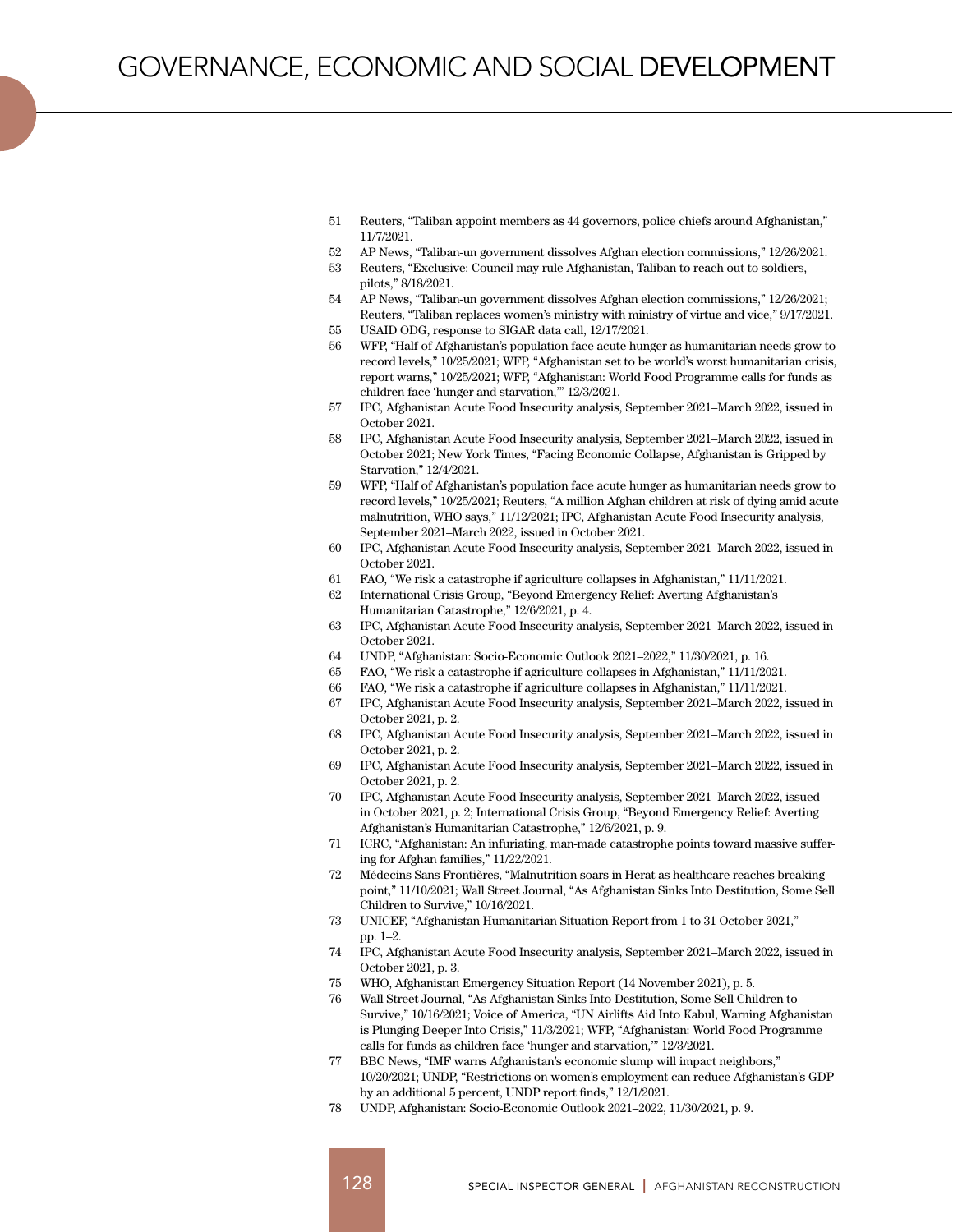- 79 UNDP, "Restrictions on women's employment can reduce Afghanistan's GDP by an additional 5 percent, UNDP report finds," 12/1/2021.
- 80 UNDP, Afghanistan: Socio-Economic Outlook 2021–2022, 11/30/2021, p. 9.
- 81 UNDP, Afghanistan: Socio-Economic Outlook 2021–2022, 11/30/2021, p. 15.
- 82 The Nikkei, "Afghan food prices soar as imports from Pakistan squeezed," 10/8/2021.
- 83 Da Afghanistan Bank, "Exchange Rates," 1/9/2022.
- 84 TOLOnews, "Polish Company to Print Afghani Banknotes Worth 10 Billion: NPA," 1/6/2020.
- 85 State, response to vetting, 1/14/2021.
- 86 UNDP, "Afghanistan, Economic Instability and Uncertainty in Afghanistan after August 15: A Rapid Appraisal," 9/9/2021, p. 5.
- 87 UNDP, "Restrictions on women's employment can reduce Afghanistan's GDP by an additional 5 percent, UNDP report finds," 12/1/2021.
- 88 France 24, "Taliban Prepare New Afghan Budget without Foreign Aid," 12/17/2021.
- 89 Afghanistan Analysts Network, "Killing the Goose that Laid the Golden Egg: Afghanistan's economic distress post-15 August," 11/11/2021; UNDP, Afghanistan: Socio-Economic Outlook 2021–2022, 11/30/2021, p. 7.
- 90 DW, "Afghanistan: Taliban to start paying public employees," 11/20/2021; Wall Street Journal, "U.N. Plans \$8 Billion Fund to Restart Afghan Economy," 12/23/2021.
- 91 Anadolu Agency, "Taliban claim collecting \$270M revenue in Afghanistan," 11/20/2021.
- 92 Reuters, "Taliban to start paying overdue salaries of Afghan government workers," 11/20/2021.
- 93 Afghan Analysts Network, "Realpolitik and the 2021 National Budget: The toxic struggle for money and power that undermined Afghanistan's Republic," 12/21/2021.
- 94 Associated Press, "Key aid group says Afghanistan's most pressing need is cash," 11/19/2021.
- 95 UNDP, Afghanistan: Socio-Economic Outlook 2021–2022, 11/30/2021, p. 9.
- 96 Afghanistan Analysts Network, "Killing the Goose that Laid the Golden Egg: Afghanistan's economic distress post-15 August," 11/11/2021; State, response to SIGAR data call, 12/15/2021.
- 97 UNDP, Afghanistan: Socio-Economic Outlook 2021–2022, 11/30/2021, p. 12.
- 98 UNDP, "Restrictions on women's employment can reduce Afghanistan's GDP by an additional 5 percent, UNDP report finds," 12/1/2021.
- 99 UNDP, Afghanistan: Socio-Economic Outlook 2021–2022, 11/30/2021, p. 7.
- 100 UNDP, Afghanistan: Socio-Economic Outlook 2021–2022, 11/30/2021, p. 2.
- 101 World Bank, Personal remittances, received (% of GDP), accessed 3/17/2021.
- 102 The World, "Afghan returnees struggle with unemployment, violence at home," 2/12/2021.
- 103 World Bank, Asian Development Update: Setting Course to Recovery, 4/2021, p. 16.
- 104 SIGAR, interview with officials from Médecins Sans Frontières, 11/15/2021.
- 105 UNDP, Afghanistan: Socio-Economic Outlook 2021–2022, 11/30/2021, p. 11; BBC News, "Taliban bans foreign currencies in Afghanistan," 11/3/2021.
- 106 State, response to vetting, 1/14/2021.
- 107 UNDP, "Restrictions on women's employment can reduce Afghanistan's GDP by an additional 5 percent, UNDP report finds," 12/1/2021; UNDP, Afghanistan: Socio-Economic Outlook 2021–2022, 11/30/2021, pp. 16–17.
- 108 UNDP, Afghanistan: Socio-Economic Outlook 2021–2022, 11/30/2021, pp. 16–17.
- 109 Washington Post, "Taliban tells Kabul's female city government employees not to come to work," 10/21/2021.
- 110 UNDP, Afghanistan: Socio-Economic Outlook 2021–-2022, 11/30/2021, p. 17.
- 111 Washington Post, "Taliban tells Kabul's female city government employees not to come to work," 10/21/2021.
- 112 Voice of America, "Taliban Edict Targets 'Immoral' Afghan TV Shows Featuring Female Artists," 11/21/2021; Voice of America, "Official: Afghan Women to Continue Playing Cricket," 11/24/2021.
- 113 Washington Post, "The Taliban said it would respect women's rights. Then it abolished the Ministry of Women's Affairs," 9/24/2021; Voice of America, "Taliban Edict Targets 'Immoral' Afghan TV Shows Featuring Female Artists," 11/21/2021.
- 114 Voice of America, "Under Taliban, Radio Stations Promoting Women's Voices Make Changes," 11/2/2021.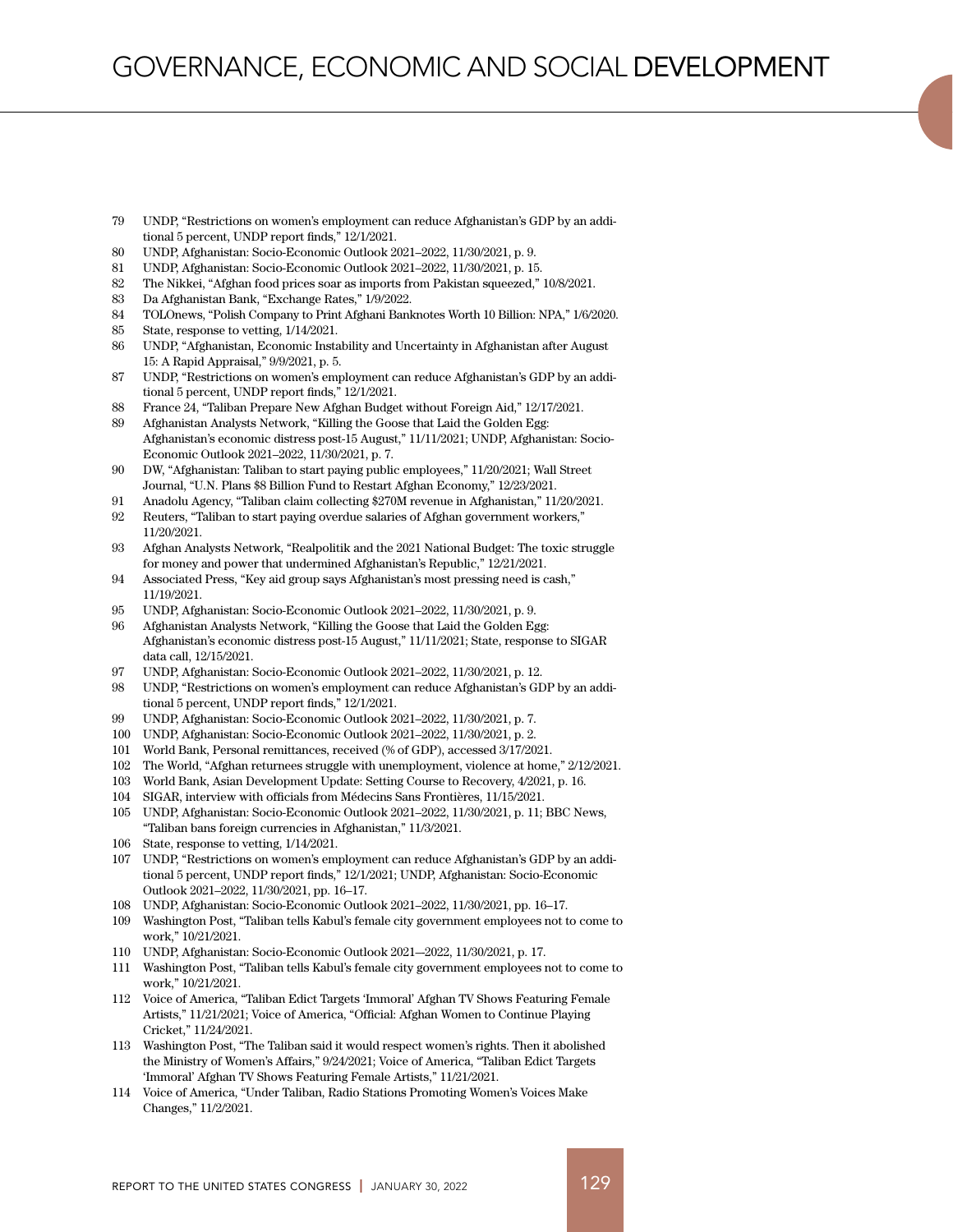- 115 Voice of America, "Official: Afghan Women to Continue Playing Cricket," 11/24/2021.
- 116 UNDP, Afghanistan: Socio-Economic Outlook 2021–2022, 11/30/2021, p. 10.
- 117 UNDP, Afghanistan: Socio-Economic Outlook 2021–2022, 11/30/2021, p. 7.
- 118 UNDP, Afghanistan: Socio-Economic Outlook 2021–2022, 11/30/2021, pp. 9–10.
- 119 State, response to SIGAR data call, 12/15/2021.
- 120 Voice of America, "Asian Leaders at Economic Summit Vow to Help Afghanistan," 11/28/2021; Economic Cooperation Organization website, "About ECO," accessed 12/29/2021.
- 121 RFE/RL, "Kazakh Delegation Visits Kabul to Discuss Trade, Cooperation with Taliban," 12/25/2021.
- 122 The Economic Times, "We want to maintain Afghanistan's trade, political ties with India: Taliban leader," 8/26/21.
- 123 USAID, OEG, response to SIGAR data call, 3/21/2019.
- 124 Trading Economics, Afghanistan Imports, 2003–2019 Data, 3/26/2021.
- 125 SIGAR analysis of World Trade Organization, Afghanistan Trade Profile, 2020, p. 1; World Bank, Afghanistan Development Update: Surviving the Storm, 7/2020, iii.
- 126 Asian Development Bank, "Asian Development Outlook: Financing a Green and Inclusive Recovery," 4/2021, p. 232; State, SCA, response to SIGAR data call, 6/16/2021.
- 127 Afghan Ministry of Finance, Fiscal Strategy Paper: Medium Term Fiscal Framework, 1399 (2020), pp. 38–39.
- 128 UNDP, Afghanistan: Socio-Economic Outlook 2021–2022, 11/30/2021, p. 10; IPC, Afghanistan Acute Food Insecurity analysis, September 2021–March 2022, issued in October 2021, p. 5.
- 129 UNICEF, Afghanistan Humanitarian Situation Report from 1 to 31 October 2021, p. 2.
- 130 USAID OI, response to SIGAR data call, 12/17/2021.
- 131 USAID OI, response to SIGAR data call, 12/17/2021.
- 132 UNDP, Afghanistan: Socio-Economic Outlook 2021–2022, 11/30/2021, p. 13.
- 133 UNDP, Afghanistan: Socio-Economic Outlook 2021–2022, 11/30/2021, p. 13.
- 134 In March 2016, the Afghanistan Inter-Ministerial Commission for Energy, using data from DABS, reported the total installed domestic capacity as 623 MW. Since then, three new power plants have come online: the first phase of Bayat-1 Thermal Plant (41 MW) that came online in November 2019, the USAID-funded Kandahar Solar PV Plant (10 MW) that came online in October 2019, and the Salma hydroelectric dam (25 MW) became fully operational in early October 2020, bringing the country's total installed capacity to 699 MW. While the numbers reported are representative of installed capacity, many of the power plants do not operate at full capacity and thus domestic power production is in reality lower than the reported installed capacity. Calculating Afghanistan's energy production in MWh would entail knowing the percentage of installed capacity at which the plants were running daily and for how long they were generating power. See Afghanistan Inter-Ministerial Commission for Energy, "Domestic Generation," 3/2016. Diesel & Gas Turbine Worldwide, "Afghan's First New Gas-Based Power Plant in 40 Years Running," 11/14/2019; USAID, "10 MW Kandahar Solar Power," 12/11/2019; Afghanistan Times, "Salma Dam resumes operations as reservoir fills up," 10/4/2020.
- 135 USAID, "25 MW Herat Wind Farm," fact sheet, 11/2019, p. 1.
- 136 SIGAR, "Kandahar Solar Power Plant: Project Was Generally Completed According to Contract Requirements," SIGAR 21-30-IP, 4/5/2021, pp. 5–6, 9.
- 137 Foreign Policy, "Afghanistan Braces for a Brain Drain," 8/24/2021.
- 138 Wall Street Journal, "Kabul faces blackout as Taliban don't pay electricity suppliers," 10/3/2021; UNDP, Afghanistan: Socio-Economic Outlook 2021-2022, 11/30/2021, pp. 13–14; Wall Street Journal, "U.N. Plans \$8 Billion Fund to Restart Afghan Economy," 12/23/2021.
- 139 The Diplomat, "Central Asia Continues to Supply Electricity to Afghanistan," 1/13/2022; DABS website, "Imported electricity contract signed between DABS and 'Tajik Electricity' Company," accessed 1/13/2022; DABS website, "DABS signed an Imported Electricity Contract for 2022 year with the National Electric Grid of Uzbekistan," accessed 1/13/2022.
- 140 UNDP, Afghanistan: Socio-Economic Outlook 2021–2022, 11/30/2021, p. 2.
- 141 UNDP, Afghanistan: Socio-Economic Outlook 2021–2022, 11/30/2021, p. 12.
- 142 The Diplomat, "Central Asia Continues to Supply Electricity to Afghanistan," 1/13/2022.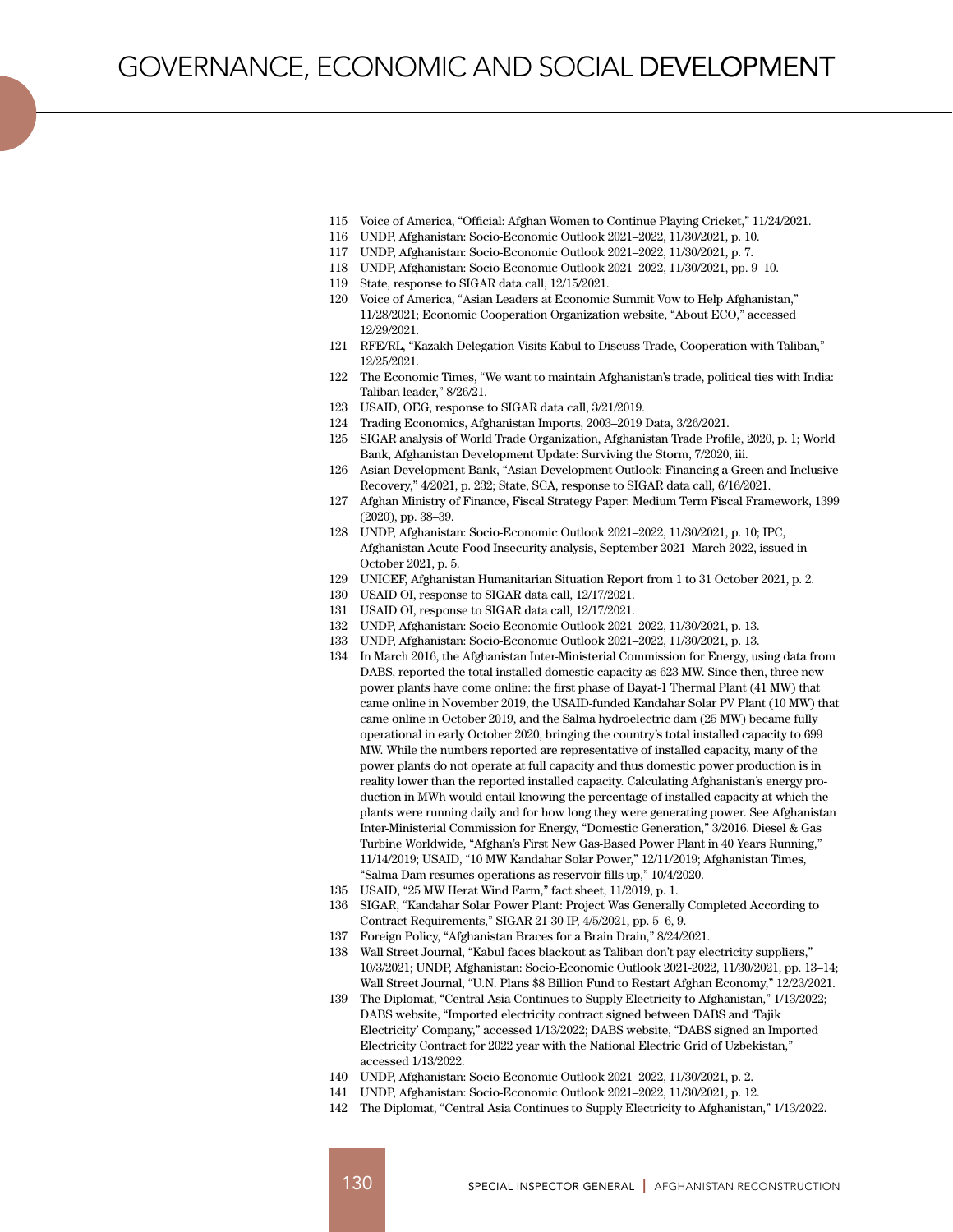- 143 USAID OI, response to SIGAR data call, 12/17/2021.
- 144 State, response to SIGAR data call, 12/15/2021; State, response to vetting, 1/14/2022.
- 145 Middle East Monitor, "Vast lithium reserves to transform Afghanistan from aid to trade economy, 12/13/2021; Financial Times, "Chinese mining groups scour Afghanistan for opportunities," 12/4/2021.
- 146 Financial Times, "Chinese mining groups scour Afghanistan for opportunities," 12/4/2021; State, response to vetting, 1/14/2022.
- 147 UNDP, Afghanistan: Socio-Economic Outlook 2021–2022, 11/30/2021, p. 10.
- 148 Middle East Monitor, "Vast lithium reserves to transform Afghanistan from aid to trade economy," 12/13/2021.
- 149 Financial Times, "Chinese mining groups scour Afghanistan for opportunities," 12/4/2021.
- 150 United Nations Development Programme, "Pitfalls and Promises: Minerals Extraction in Afghanistan," 8/2020, pp. 29–30.
- 151 United Nations Development Programme, "Pitfalls and Promises: Minerals Extraction in Afghanistan," 8/2020, pp. 5–6.
- 152 SIGAR, Quarterly Report to the United States Congress, 4/30/2021, p. 140.
- 153 State, response to SIGAR data call, 12/15/2021.
- 154 State, response to SIGAR data call, 12/15/2021.
- 155 State, response to SIGAR data call, 12/15/2021.
- 156 State, response to SIGAR data call, 12/15/2021.
- 157 State, response to SIGAR data call, 12/15/2021.
- 158 Voice of America, "Turkey, Qatar Agree to Jointly Run Kabul Airport, Present Plan to Taliban," 12/24/2021.
- 159 CNN, "Flight lands in Qatar after Taliban cleared Americans and others to leave Afghanistan," 9/10/2021; Reuters, "Kabul airport reopens to receive aid, domestic flights restart," 9/4/2021; Voice of America, "Turkey, Qatar Agree to Jointly Run Kabul Airport, Present Plan to Taliban," 12/24/2021.
- 160 State, response to vetting, 1/14/2022.
- 161 State, response to SIGAR data call, 12/15/2021; State, response to vetting, 1/14/2022.
- 162 RFE/RL, Uzbekistan Sends Technicians to Repair Afghanistan's Mazar-e Sharif Airport," 12/18/2021.
- 163 Voice of America, "Turkey, Qatar Agree to Jointly Run Kabul Airport, Present Plan to Taliban," 12/24/2021; State, response to vetting, 1/14/2022.
- 164 Voice of America, "Turkey, Qatar Agree to Jointly Run Kabul Airport, Present Plan to Taliban," 12/24/2021.
- 165 USAID OED, response to SIGAR data call, 12/17/2021.
- 166 USAID OED, response to SIGAR data call, 12/17/2021.
- 167 USAID OED, response to SIGAR data call, 12/17/2021.
- 168 NPR, "The United Nations says Afghanistan's economy is collapsing 'before our eyes,'" 12/10/2021.
- 169 USAID OED, response to SIGAR data call, 12/17/2021.
- 170 USAID OED, response to SIGAR data call, 12/17/2021.
- 171 Doha News, "Amir meets senior US official as American Afghan university moves campus to Doha," 10/11/2021.
- 172 USAID, Country Development Cooperation Strategy, 3/31/2019, pp. 9–10; SIGAR, Quarterly Report to the United States Congress, 7/30/2021, p. 141.
- 173 SIGAR, Quarterly Report to the United States Congress, 7/30/2021, p. 141.
- 174 SIGAR analysis of USAID, response to SIGAR data call, 1/15/2022; SIGAR analysis of World Bank, ARTF, Administrator's Report on Financial Status as of November 21, 2021, 1/19/2022.
- 175 BBC News, "Afghanistan: Girls excluded as Afghan secondary schools reopen," 9/18/2021; Voice of America, "Unique Effort to Reopen Girls' Schools in an Afghan Province," 12/1/2021.
- 176 USAID OED, response to SIGAR data call, 12/17/2021; Voice of America, "Unique Effort Reopens Girls' Schools in an Afghan Province," 12/1/2021.
- 177 BBC News, "Afghanistan: Taliban confirm secondary school bans for girls," 12/8/2021.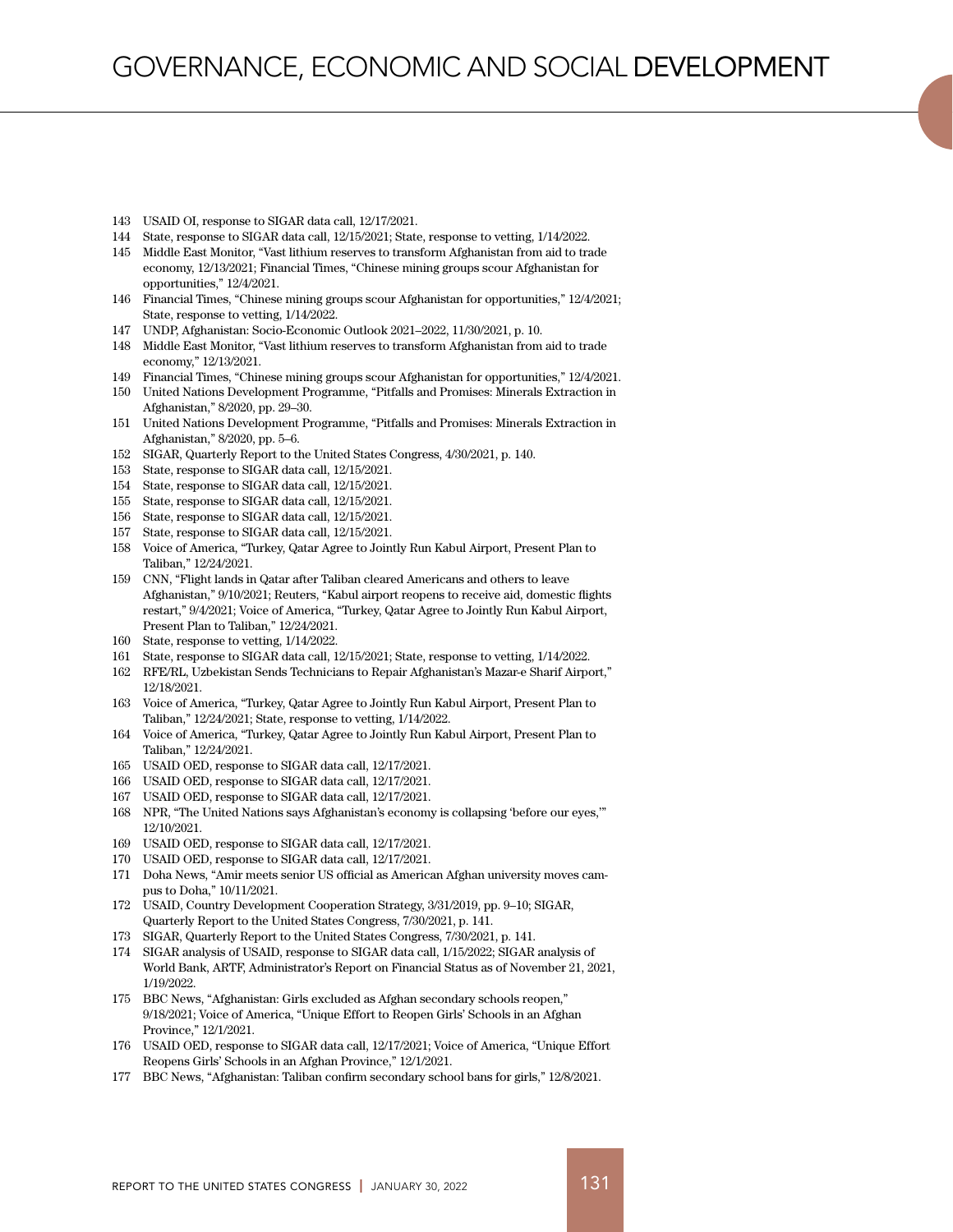- 178 BBC News, "Afghanistan: Girls' despair as Taliban confirm secondary school ban," 12/8/2021; New York Times, "Taliban Allow Girls to Return to Some High Schools, but with Big Caveats," 11/3/2021.
- 179 Voice of America, "Unique Effort to Reopen Girls' Schools in an Afghan Province," 12/1/2021.
- 180 New York Times, "Taliban Allow Girls to Return to Some High Schools, but with Big Caveats," 11/3/2021; USAID OED, response to SIGAR data call, 12/17/2021; State, response to vetting, 1/14/2022.
- 181 New York Times, "Taliban Allow Girls to Return to Some High Schools, but with Big Caveats," 11/3/2021.
- 182 Associated Press, "The AP Interview: Taliban pledge all girls in school soon," 1/15/2022.
- 183 BBC News, "Afghanistan: Girls excluded as Afghan secondary schools reopen," 9/18/2021.
- 184 TOLOnews, "Afghan Schools Need at Least 50,000 Teachers: Ministry," 4/10/2021.
- 185 USAID OED, response to SIGAR data call, 12/17/2021.
- 186 USAID OED, response to SIGAR data call, 12/17/2021; USAID, response to SIGAR vetting, 1/12/2022.
- 187 USAID, response to SIGAR vetting, 1/12/2022.
- 188 New York Times, "A Harsh New Reality for Afghan Women and Girls in Taliban-Run Schools," 10/27/2021; Tolonews, translated article, "Ministry of Education: There may be changes in some school subjects," 1/24/2022.
- 189 State, response to vetting, 1/14/2022.
- 190 Islamic Emirate of Afghanistan (Taliban), "Report of Review Committee on the Modern Schools Curriculum," 12/20/20; translated by Link Translations, Inc., 11/23/2021.
- 191 Islamic Emirate of Afghanistan (Taliban), "Report of Review Committee on the Modern Schools Curriculum," 12/20/20; translated by Link Translations, Inc., 11/23/2021.
- 192 Islamic Emirate of Afghanistan (Taliban), "Report of Review Committee on the Modern Schools Curriculum," 12/20/20; translated by Link Translations Inc., 11/23/2021.
- 193 Islamic Emirate of Afghanistan (Taliban), "Report of Review Committee on the Modern Schools Curriculum," 12/20/20; translated by Link Translations Inc., 11/23/2021.
- 194 Islamic Emirate of Afghanistan (Taliban), "Report of Review Committee on the Modern Schools Curriculum," 12/20/20; translated by Link Translations Inc., 11/23/2021.
- 195 Islamic Emirate of Afghanistan (Taliban), "Report of Review Committee on the Modern Schools Curriculum," 12/20/20; translated by Link Translations Inc., 11/23/2021.
- 196 Islamic Emirate of Afghanistan (Taliban), "Report of Review Committee on the Modern Schools Curriculum," 12/20/20; translated by Link Translations Inc., 11/23/2021.
- 197 USAID OED, response to SIGAR data call, 12/17/2021; Voice of America, "Unique Effort Reopens Girls' Schools in an Afghan Province," 12/1/2021; BBC News, "Afghanistan: Taliban confirm secondary school bans for girls," 12/8/2021; BBC News, "Afghanistan: Girls' despair as Taliban confirm secondary school ban," 12/8/2021.
- 198 Islamic Emirate of Afghanistan (Taliban), "Report of Review Committee on the Modern Schools Curriculum," 12/20/20; translated by Link Translations Inc., 11/23/2021.
- 199 Islamic Emirate of Afghanistan (Taliban), "Report of Review Committee on the Modern Schools Curriculum," 12/20/20; translated by Link Translations Inc., 11/23/2021.
- 200 USAID OED, response to SIGAR data call, 12/17/2021.
- 201 New York Times, "A Harsh New Reality for Afghan Women and Girls in Taliban-Run Schools," 10/27/2021.
- 202 USAID OG, response to SIGAR data call, 12/17/2021.
- 203 USAID OG, response to SIGAR data call, 12/17/2021; SIGAR, Quarterly Report to the United States Congress, 7/30/2021, p. 106.
- 204 Reuters, "Taliban release decree saying women must consent to marriage," 12/3/2021.
- 205 Reuters, "Taliban release decree saying women must consent to marriage," 12/3/2021.
- 206 Wall Street Journal, "As Afghanistan Sinks into Destitution, Some Sell Children to Survive," 10/16/2021; Voice of America, "UN Airlifts Aid Into Kabul, Warning Afghanistan is Plunging Deeper Into Crisis," 11/3/2021; WFP, "Afghanistan: World Food Programme calls for funds as children face 'hunger and starvation,'" 12/3/2021.
- 207 Reuters, "Advocates welcome Taliban decree barring forced marriages but call for more," 12/3/2021.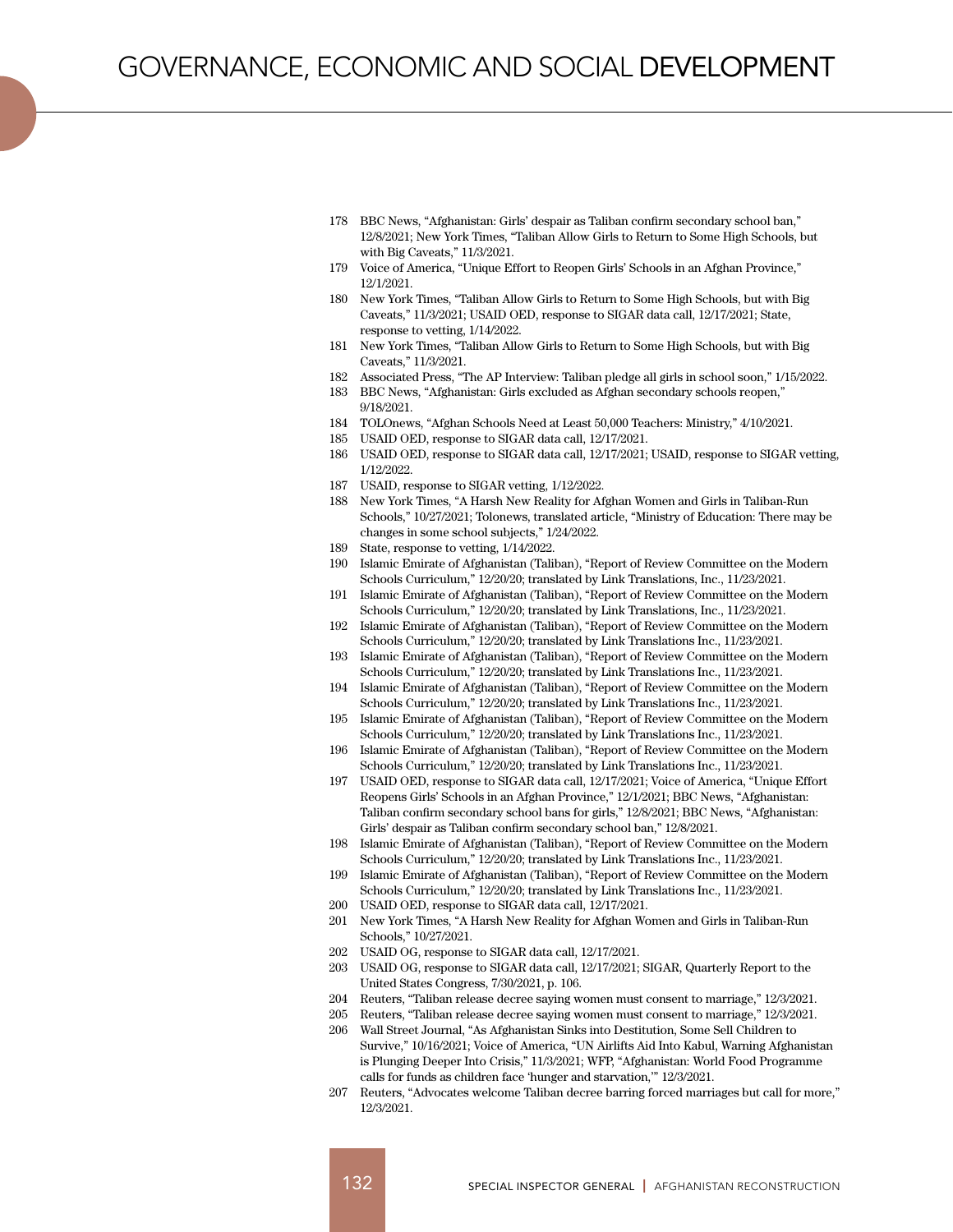- Reuters, "Advocates welcome Taliban decree barring forced marriages but call for more," 12/3/2021.
- Al Jazeera, "No long distance travel for women without male relative: Taliban," 12/26/2021.
- Radio Free Europe/Radio Liberty, "Women Protesters Injured in Stampede After Taliban Militants Fire in the Air," 12/28/2021.
- The Guardian, "Taliban stop Afghan women from using bathhouses in northern provinces," 1/7/2022.
- USAID OHN, response to SIGAR data call, 12/17/2021; Office of Foreign Assets Control, "Fact Sheet: Provision of Humanitarian Assistance to Afghanistan and Support for the Afghan People," 12/22/2021.
- USAID OHN, response to SIGAR data call, 12/17/2021.
- USAID OHN, response to SIGAR data call, 12/17/2021.
- USAID, response to SIGAR vetting, 1/12/2022.
- USAID OHN, response to SIGAR data call, 12/17/2021.
- USAID OHN, response to SIGAR data call, 12/17/2021.
- USAID OHN, response to SIGAR data call, 12/17/2021.
- SIGAR analysis of USAID, response to SIGAR data call, 1/15/2022; SIGAR analysis of World Bank, ARTF, Administrator's Report on Financial Status as of November 21, 2021, 1/19/2022.
- NPR, "No pay for staff. No patient supplies. No heat. This is health care in Afghanistan," 12/21/2021.
- USAID OHN, response to SIGAR data call, 12/17/2021.
- NPR, "No pay for staff. No patient supplies. No heat. This is health care in Afghanistan," 12/21/2021.

 USAID OHN, response to SIGAR data call, 12/17/2021; NPR, "No pay for staff. No patient supplies. No heat. This is health care in Afghanistan," 12/21/2021.

- IPC, Afghanistan Acute Food Insecurity analysis, September 2021–March 2022, issued in October 2021, p. 3.
- WHO, Afghanistan Emergency Situation Report (14 November 2021), p. 5.
- WHO, Afghanistan Emergency Situation Report (14 November 2021), p. 5.
- Al Jazeera, "Afghanistan healthcare 'on brink of collapse' amid Omicron scare," 12/16/2021.
- BBC News, "Giving birth under the Taliban," 9/19/2021.
- USAID, response to SIGAR vetting, 1/12/2022; USAID OHN, response to SIGAR data call, 12/17/2021.
- Mayo Clinic, "Vitamin A" accessed 1/18/2022.
- USAID OHN, response to SIGAR data call, 12/17/2021.
- Eastern Mediterranean Health Journal, Najibullah Safi, Ahmad Naeem, Merette Khalil, Palwasha Anwari, and Gulin Gedik, "Addressing health workforce shortages and maldistribution in Afghanistan," Vol. 24., No. 9, 12/8/2018, p. 951.
- BBC News, "Giving birth under the Taliban," 9/19/2021.
- USAID OHN, response to SIGAR data call, 12/17/2021.
- USAID OHN, response to SIGAR data call, 12/17/2021.
- USAID OHN, response to SIGAR data call, 12/17/2021.
- UNICEF, Afghanistan Humanitarian Situation Report from 1 to 31 October 2021, p. 3.
- State, "Issuance of Additional General Licenses and Guidance in Support of Assistance to Afghanistan," 12/22/2021; Gavi (the Vaccine Alliance), "COVAX explained," 12/30/2021.
- USAID OHN, response to SIGAR data call, 12/17/2021.
- USAID OHN, response to SIGAR data call, 12/17/2021.
- Voice of America, "Nationwide Polio Eradication Campaign Starts in Afghanistan," 11/7/2021; USAID OHN, response to SIGAR data call, 12/17/2021.
- State PRM, response to SIGAR data call, 12/15/2021.
- State PRM, response to SIGAR data call, 12/15/2021.
- UNHCR, "Voluntary Repatriation Snapshot (1 January to 30, November 2021)," 12/19/2021.
- SIGAR analysis of UNHCR, "Refugee Data Finder," 12/24/2021.
- IOM, "IOM Afghanistan Situation Report," 12/28/2021.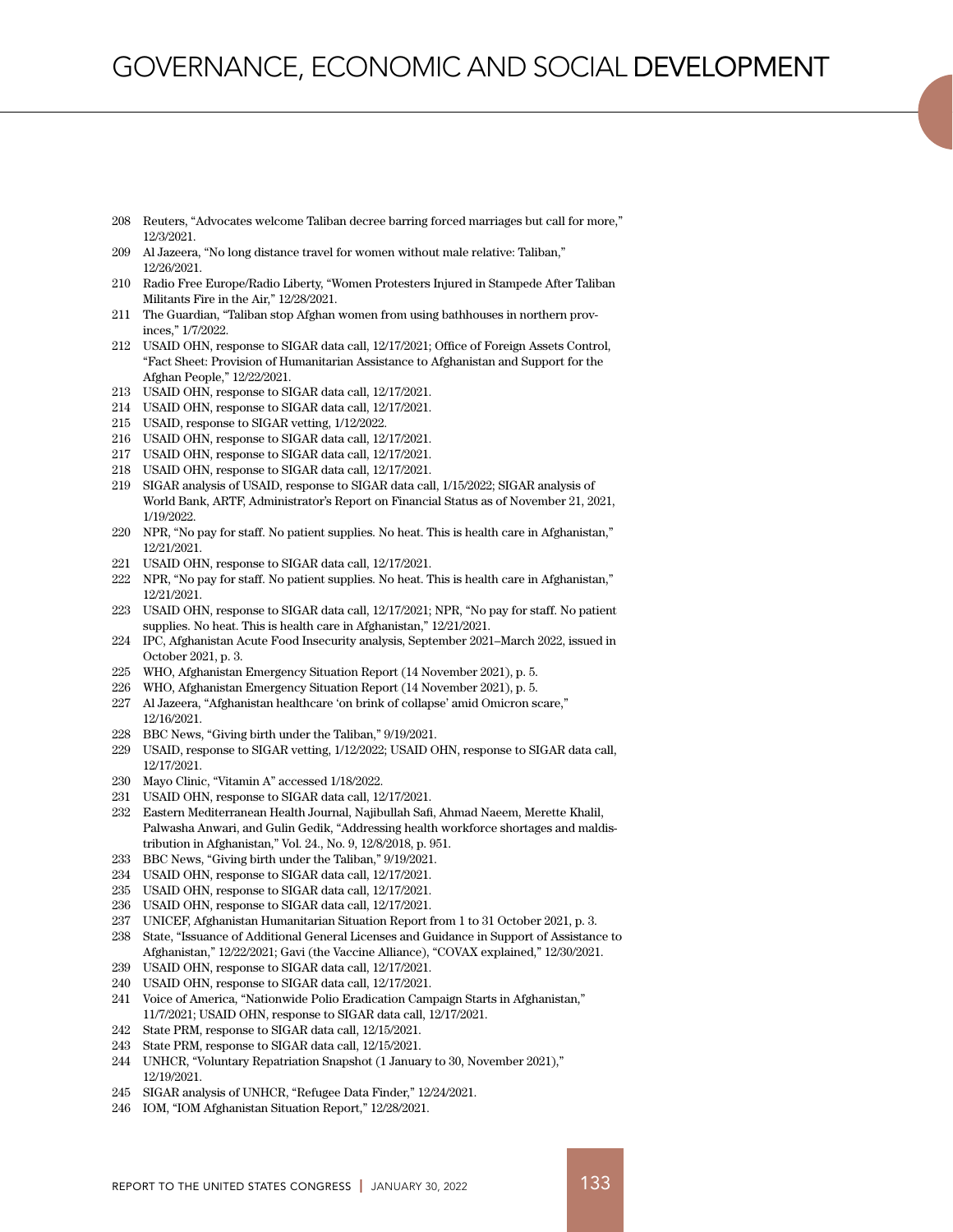- 247 UNHCR, "Flash External Update: Afghanistan Situation #12," 12/15/2021; State PRM, response to SIGAR data call, 12/15/2021.
- 248 IOM, "IOM Afghanistan Situation Report," 12/28/2021.
- 249 State PRM, response to SIGAR data call, 12/15/2021.
- 250 Human Rights Watch, "Afghanistan: Taliban Kill, 'Disappear' Ex-Officials," 11/30/2021.
- 251 Human Rights Watch, "'No Forgiveness for People Like You,' Executions and Enforced Disappearances in Afghanistan under the Taliban," 11/30/2021, p. 1.
- 252 Human Rights Watch, "'No Forgiveness for People Like You,' Executions and Enforced Disappearances in Afghanistan under the Taliban," 11/30/2021, p. 4.
- 253 Human Rights Watch, "'No Forgiveness for People Like You,' Executions and Enforced Disappearances in Afghanistan under the Taliban," 11/30/2021, p. 2.
- 254 Human Rights Watch, "'No Forgiveness for People Like You,' Executions and Enforced Disappearances in Afghanistan under the Taliban," 11/30/2021, pp. 20, 28.
- 255 Human Rights Watch, "Afghanistan: Taliban Kill, 'Disappear' Ex-Officials," 11/30/2021.
- 256 Voice of America, "UN Says Afghanistan Facing Profound Human Rights Crisis," 12/14/2021.
- 257 Wall Street Journal, "Taliban Detain Prominent Critic, Intensifying Crackdown on Dissent in Afghanistan," 1/9/2022.
- 258 Wall Street Journal, "Taliban Detain Prominent Critic, Intensifying Crackdown on Dissent in Afghanistan," 1/9/2022.
- 259 Al Jazeera, "Taliban releases prominent Afghan professor from custody: Family," 1/11/2022.
- 260 Wall Street Journal, "Taliban Detain Prominent Critic, Intensifying Crackdown on Dissent in Afghanistan," 1/9/2022.
- 261 UNODC, "Drug Situation in Afghanistan 2021: Latest findings and emerging threats," 11/2021, p. 9; UNODC, "2018 Afghanistan Opium Survey: Cultivation and Production," 11/2018, p. 42; UNODC, "2020 World Drug Report," 6/2020, p. 42.
- 262 UNODC, "Drug Situation in Afghanistan 2021: Latest findings and emerging threats," 11/2021, p. 9.
- 263 UNODC, "Drug Situation in Afghanistan 2021: Latest findings and emerging threats," 11/2021, p. 9.
- 264 UNODC, "Drug Situation in Afghanistan 2021: Latest findings and emerging threats," 11/2021, p. 17.
- 265 UNODC, "Drug Situation in Afghanistan 2021: Latest findings and emerging threats," 11/2021, p. 19.
- 266 State, INL, response to SIGAR data call, 12/20/2021.
- 267 State, INL, response to SIGAR vetting, 1/14/2021.
- 268 State, INL, response to SIGAR data call, 12/20/2021 and 9/29/2021.
- 269 State, INL, response to SIGAR data call, 12/20/2021.
- 270 State, INL, response to SIGAR data call, 12/20/2021; UNODC, "The Afghan Opiate Trade Project (AOTP)," accessed 1/10/2022; State, INL, response to SIGAR vetting, 1/14/2021.
- 271 State, INL, response to SIGAR data call, 12/20/2021; State, INL, response to SIGAR vetting, 1/14/2021.
- 272 State, INL, response to SIGAR data call, 12/20/2021; State, INL, response to SIGAR vetting, 1/14/2021.
- 273 State, INL, response to SIGAR data call, 12/20/2021; State, INL, response to SIGAR vetting, 1/14/2021.
- 274 State INL, response to SIGAR data call, 12/20/2021.
- 275 Washington Post, "Growth of Afghan Opium trade may undermine Taliban pledge to kick the habit," 8/28/2021.
- 276 BBC, "Meth and heroin fuel Afghanistan drugs boom," 12/12/2021.